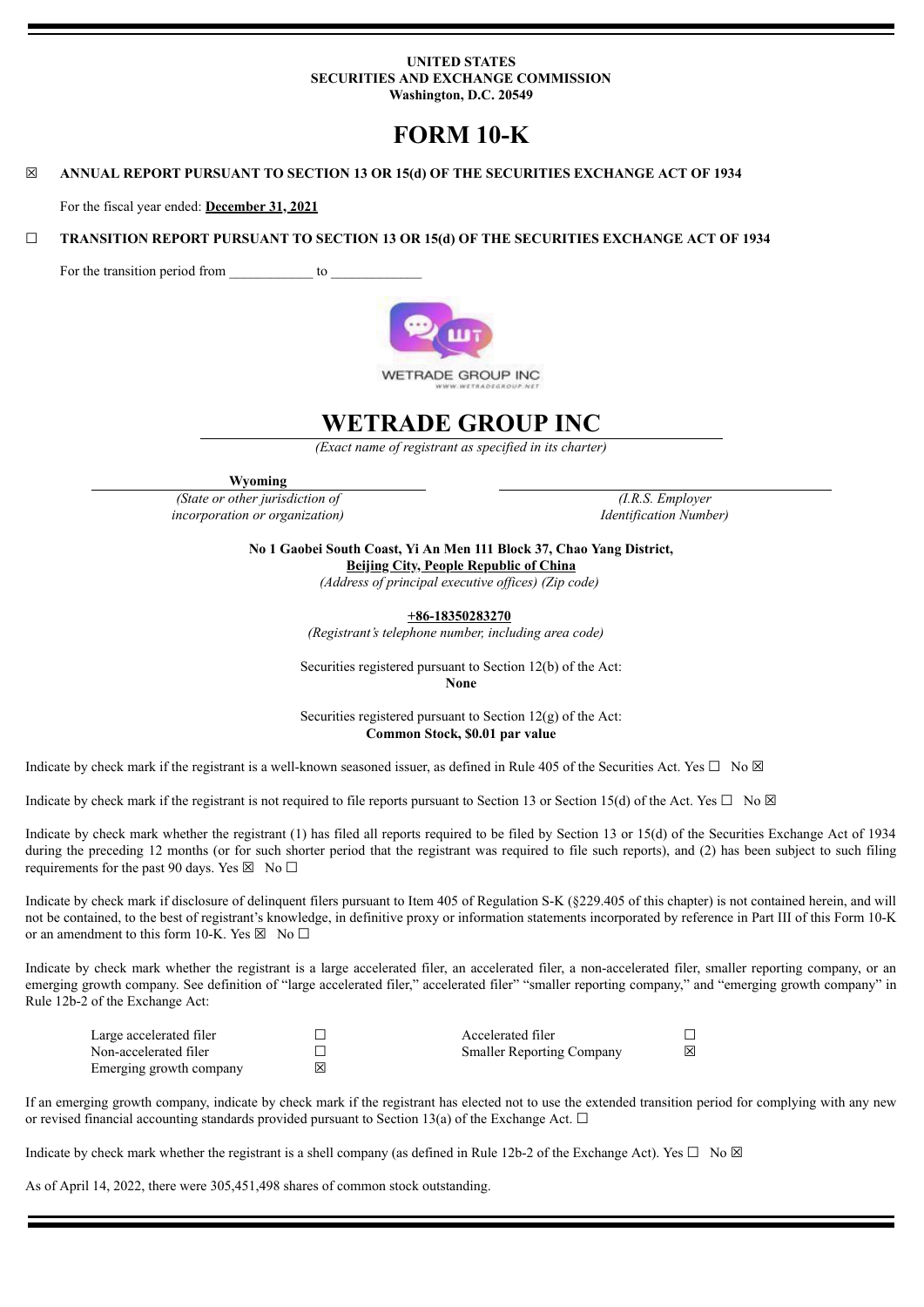#### <span id="page-1-1"></span>**TABLE OF CONTENTS**

# **[PART](#page-2-0) I**

| <b>Business</b><br>20<br><b>Risk Factors</b><br>20<br><b>Unresolved Staff Comments</b><br>20<br><b>Properties</b><br>20<br><b>Legal Proceedings</b><br>20<br><b>Mine Safety Disclosures</b> |          |  |
|---------------------------------------------------------------------------------------------------------------------------------------------------------------------------------------------|----------|--|
|                                                                                                                                                                                             | Item 1.  |  |
|                                                                                                                                                                                             | Item 1A. |  |
|                                                                                                                                                                                             | Item 1B. |  |
|                                                                                                                                                                                             | Item 2.  |  |
|                                                                                                                                                                                             | Item 3.  |  |
|                                                                                                                                                                                             | Item 4.  |  |

# **[PART](#page-13-0) II**

| Item 5.        | Market for Registrant's Common Equity, Related Stockholder Matters and Issuer Purchases of Equity Securities | 21 |
|----------------|--------------------------------------------------------------------------------------------------------------|----|
| Item 5A.       | <b>Selected Financial Data</b>                                                                               | 21 |
| <u>Item 6.</u> | <u>Management's Discussion and Analysis of Financial Condition and Results of Operations</u>                 | 21 |
| <u>Item 7.</u> | Quantitative and Qualitative Disclosures about Market Risk                                                   | 25 |
| Item 8.        | <b>Financial Statements and Supplementary Data</b>                                                           | 25 |
| Item 9.        | <b>Controls and Procedures</b>                                                                               | 25 |
| Item 9A.       | <b>Other Information</b>                                                                                     | 26 |

# **[PART](#page-16-4) III**

| <b>Item 10.</b>   | Directors, Executive Officers and Corporate Governance                                         | 27    |
|-------------------|------------------------------------------------------------------------------------------------|-------|
| <b>Item 11.</b>   | <b>Executive Compensation</b>                                                                  | 31    |
| <b>Item 12.</b>   | Security Ownership of Certain Beneficial Owners and Management and Related Stockholder Matters | 32    |
| <u>Item 13.</u>   | Certain Relationships and Related Transactions, and Director Independence                      | 34    |
| <b>Item 14.</b>   | <b>Principal Accountant Fees and Services</b>                                                  | 35    |
|                   |                                                                                                |       |
| <b>PART IV</b>    |                                                                                                |       |
|                   |                                                                                                |       |
| Item $15$ .       | <b>Exhibits, Financial Statement Schedules</b>                                                 | 36    |
|                   |                                                                                                |       |
| <b>SIGNATURES</b> |                                                                                                | 38    |
|                   |                                                                                                |       |
|                   | <b>FINANCIAL STATEMENTS</b>                                                                    | $F-1$ |
|                   |                                                                                                |       |
|                   |                                                                                                |       |
|                   |                                                                                                |       |

*Table of [Contents](#page-1-1)*

### <span id="page-1-0"></span>**CAUTIONARY NOTE REGARDING FORWARD-LOOKING STATEMENTS**

This report contains forward-looking statements within the meaning of Section 27A of the Securities Act of 1933, as amended, (the "Securities Act") and Section 21E of the Securities Exchange Act of 1934, as amended, (the "Exchange Act"). These forward-looking statements are generally located in the material set forth under the headings "Management's Discussion and Analysis of Financial Condition and Results of Operations," "Business" and "Properties" but may be found in other locations as well. These forward-looking statements are subject to risks and uncertainties and other factors that may cause our actual results, performance or achievements to be materially different from the results, performance or achievements expressed or implied by the forward-looking statements. You should not unduly rely on these statements.

We identify forward-looking statements by use of terms such as "may," "will," "expect," "anticipate," "estimate," "hope," "plan," "believe," "predict," "envision," "intend," "will," "continue," "potential," "should," "confident," "could" and similar words and expressions, although some forwardlooking statements may be expressed differently. You should be aware that our actual results could differ materially from those contained in the forwardlooking statements.

Forward-looking statements are based on information available at the time the statements are made and involve known and unknown risks, uncertainties and other factors that may cause our results, levels of activity, performance or achievements to be materially different from the information expressed or implied by the forward-looking statements in this report. These factors include, among others:

- our ability to raise capital;
- our ability to identify suitable acquisition targets;
- our ability to successfully execute acquisitions on favorable terms;
- declines in general economic conditions in the markets where we may compete;
- unknown environmental liabilities associated with any companies we may acquire; and
- significant competition in the markets where we may operate.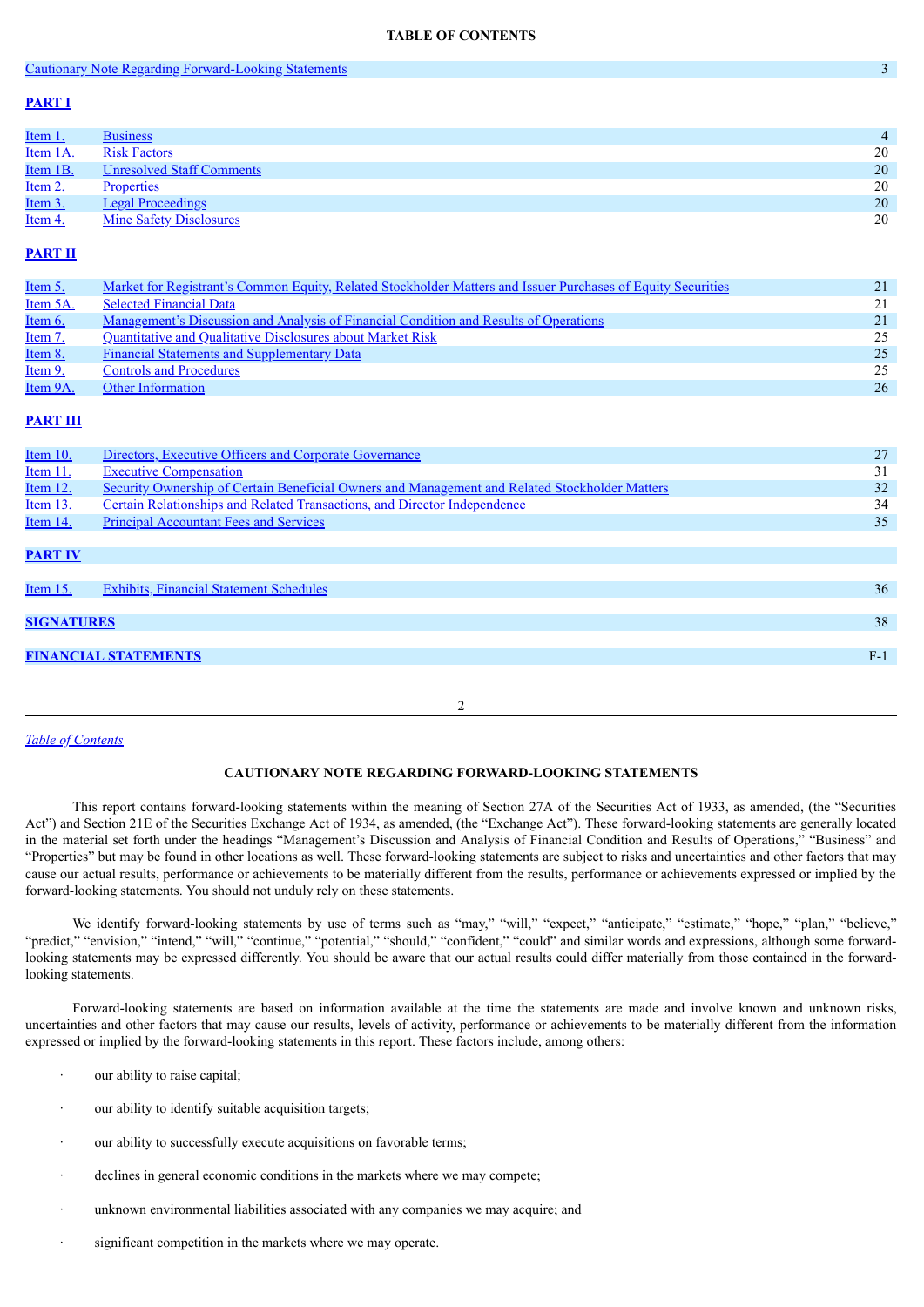Where we express an expectation or belief as to future events or results, such expectation or belief is expressed in good faith and believed to have a reasonable basis.

Forward-looking statements speak only as of the date of this report or the date of any document incorporated by reference in this report. Except to the extent required by applicable law or regulation, we do not undertake any obligation to update forward-looking statements to reflect events or circumstances after the date of this report or to reflect the occurrence of unanticipated events.

*Table of [Contents](#page-1-1)*

# <span id="page-2-0"></span>**PART I**

3

#### <span id="page-2-1"></span>**ITEM 1. BUSINESS**

#### **Overview**

WeTrade Group, Inc was incorporated in the State of Wyoming on March 28, 2019 and is in the business of providing technical services and solutions via its social e-commerce platform. We are committed to providing an international cloud-based intelligence system and independently developed a microbusiness cloud intelligence system called the "YCloud." Our goal is to provide technical and auto-billing management services to micro-business online stores in China through big data analytics, machine learning mechanisms, social network recommendations, and multi-channel data analysis.

We provide technology services to both individual and corporate users. Through Yueshang Information Technology (Beijing) Limited, or Yueshang Beijing, we provide access to "YCloud" to our two customers, which are Zhuozhou Weijiafu Information Technology Limited ("Weijiafu"), a PRC technology company, which then provide "YCloud" services to individual and corporate micro-business owners and Changtongfu Technology (Hainan) Co Limited ("Changtongfu"), a PRC technology company, which then provide "YCloud" services to individual and corporate business owners in the hotel and travel industries.

The market individual micro-business owners represents a potential of 330 million users by the year of 2023. (Source: iResrarch. http://xueqiu.com/8455183447/172404679?sharetime=2,2/22/2021). YCloud serves corporate users in multiple industries, including Yuetao Group, Zhiding, Lvyue, Yuebei, Yuedian, Coke GO, and Zhongyanshangyue. We conduct business operations in mainland China and have established trial operations in Hong Kong. We expect to utilize the YCloud system to establish a global strategic cooperation with various social media platforms.

The main functions of the YCloud system are to manage users' marketing relationships, CPS commission profit management, multi-channel data statistics, AI fission and management, and improved supply chain systems.

Currently, YCloud serves the micro business industry. We expect to expand the application of YCloud to tourism, hospitality, livestreaming and short video, medical beauty and traditional retail industries.

4

*Table of [Contents](#page-1-1)*

#### **Corporate History and Structure**

The following diagram sets forth the structure of the Company as of the date of this report: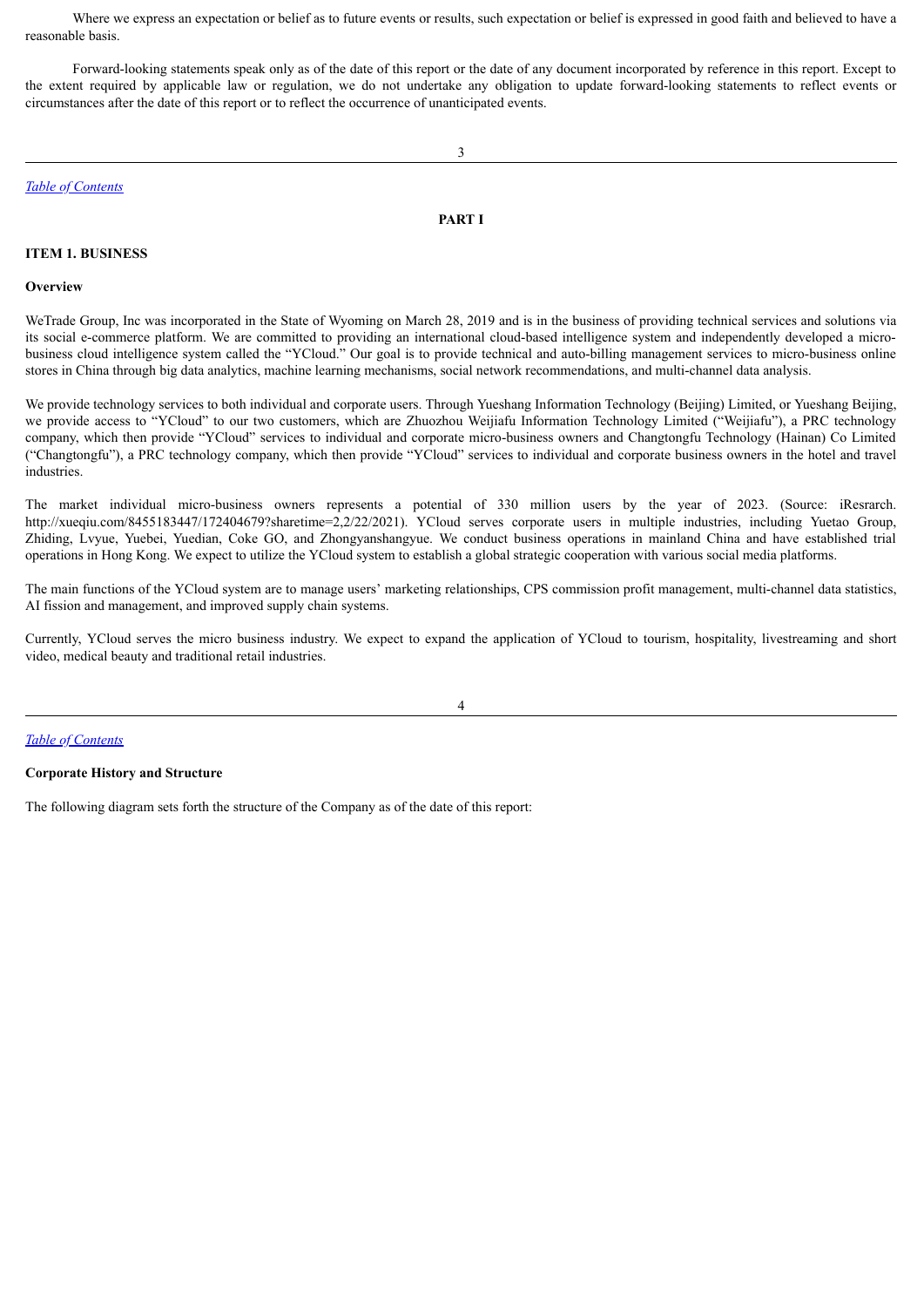

WeTrade Group, Inc (referred to herein as "WeTrade Group") was incorporated in the State of Wyoming on March 28, 2019.

Utour Pte. Ltd. (referred to herein as "Utour") was incorporated in Singapore on March 23, 2018 as a limited liability company. Utour is 100% owned by WeTrade Group.

WeTrade Information Technology Limited (referred to herein as "WeTrade Technology") was incorporated in Hong Kong on September 4, 2019 as a limited liability company. WeTrade Technology is 100% owned by WeTrade Group.

Yueshang information technology (Beijing) Limited (referred to herein as "Yueshang Beijing") was incorporated in China on November 13, 2019 and is in the business of providing social e-commerce services, technical system support, and services. Yueshang Beijing is a wholly foreign owned entity in China and is 100% owned by WeTrade Technology.

5

#### *Table of [Contents](#page-1-1)*

Yueshang Technology Group (Hainan Special Economic Zone) Co., Ltd. (referred to herein as "Yueshang Hainan) was incorporated in China on October 27, 2020 and is in the business of providing software development, technical system support, and services. Yueshang Hainan is 100% owned by Yueshang Beijing.

Yueshang Group (Hunan) Network Technology Co., Ltd. (referred to herein as "Yueshang Hunan") was incorporated in China on November 13, 2020 and is in the business of providing software development, technical system support, and services. Yueshang Hunan is 100% owned by Yueshang Beijing.

WeTrade Digital (Beijing) Technology Co Limited (referred to herein as "WeTrade Beijing"), was incorporated in China on December 24, 2020 as a limited liability company and is in the business of providing software development, technical system support, and services. WeTrade Beijing is 100% owned by Yueshang Beijing.

Wuhu Yueshang Digital Information Technology Limited (referred to herein as "Wuhu Yueshang"), was incorporated in China on February 24, 2021 as a limited liability company. Wuhu Yueshang is 100% owned by Yueshang Beijing, Wuhu Yueshang has no operations and has applied for summary deregistration on May 21, 2021 and is currently in the process of deregistration.

Tibet XiaoShang Technology Co Limited (referred to herein as "Tibet Xiaoshang"), was incorporated in China on July 29, 2021 as a limited liability company and is in the business of providing software development and technical system services. Tibet Xiaoshang is 100% owned by Yueshang Beijing,

#### **Our Industry**

Micro-businesses in China are the target customers for our product. The term micro-businesses not only refers to corporate companies, but also individuals. It includes all business owners engaged in sales and marketing based on social platforms. Micro-business first emerged when social platforms just started expanding in China, and microbusiness owners were usually individual users of social platforms who used the platform as a business tool. Gradually, the expansion of social platform gave birth to various independent brands and stores which flourished on various social platforms. These brands and stores are known as micro-business owners in today's context. As the industry matured, traditional brands and major e-commerce players joined this market as well. Micro-business as a concept gained more trust among business owners and consumers, and more business owners tried to gain market shares through micro-business channels. One difficulty they face is the limitation of technology support. Our YCloud system not only opens up new resource for microbusiness, but also helps remove the technical industry entry barrier for micro-business owners. It is estimated that the number of people running microbusinesses in China will increase from 60 million in 2019 to 130 million in 2020, 200 million in 2021, 260 million in 2022 and 330 million in 2023, respectively.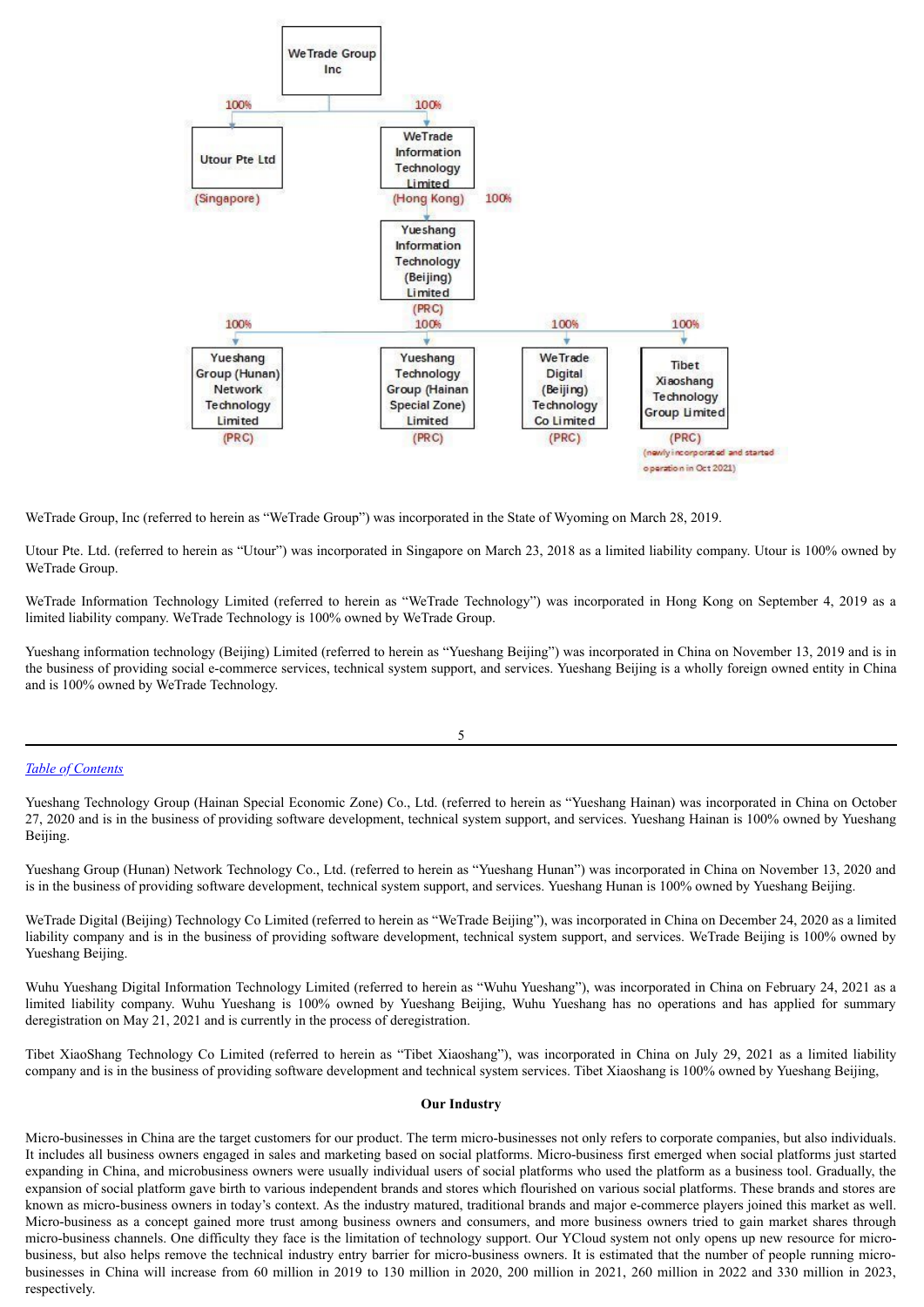(Source: https://wenku.baidu.com/view/1ff2df18ba4cf7ec4afe04a1b0717fd5370cb2cf.html,2/22/2021)

Our business is in the social e-commerce area, which is based on social networking and connects suppliers and consumers in an S2B2C model to facilitate commodity circulation.

Specifically, S2B2C refers to the upstream of the distribution platform(S) that connects commodity suppliers, providing small shop owners(B) with a series of services such as supply chain, logistics, IT systems, training, after-sales, etc., and then the shop owner is responsible for the C-side product sales and user maintenance. Users use social relationships to conduct distribution without intervening in the supply chain. This distribution mode adopts the business method that features relying on existing social groups, and team compensation.

In recent years, as the scale of mobile online shopping has grown steadily, the development of micro-businesses has seen a more promising market environment. According to data from the Ministry of Commerce of PRC, in 2020, the volume of online retail sales of physical goods is 9.8 trillion yuan, an increase of 14.8%. PRC market has been the world's largest online retail market for eight consecutive years. Accordingly, the market scale of microbusiness has also been expanding. According to data from iResearch, the size of market transaction in China's micro-business industry in 2016 was 328.77 billion yuan. It is expected that with the growth of demand, the transaction size of the micro-business market in 2023 will be approximately 13 trillion yuan. In addition, with the expansion of the scale of micro-business transactions, the number of domestic micro-business owners has also increased year by year. According to data from iResearch, the number of micro-business owners in China has exceeded 20 million in 2017 and is expected to reach 330 million by 2023. (Source: https://xueqiu.com/8455183447/172404679?sharetime=2)

6

#### *Table of [Contents](#page-1-1)*

Meanwhile, the industry competition we face should not be underestimated. Due to the low entry barriers, more micro-business owners joined the industry, utilizing online platform such as Wechat. As a result, the current market has become more crowded with homogeneous products. According to the "White Paper on the Internet Development of Mini Programs in 2019", (Source: http://www.199it.com/archives/990835.html) as of November 2019, the number of mini programs across the entire network exceeded 4.5 million and the number of third-party service providers already exceeded 8,000. Within the WeChat system, the current top five small business third-party service providers between 2019 and 2020 were Weimob, Youzan, Dianke, BoxPay, and Tengrui, with market shares of approximately 15.3% and 7.3%, 5.3%, 3.6%, 1.0%. However, we believe that the market has not matured into a stable playfield, and we need to conduct market research continuously as many more small and medium-sized micro-business players enter the industry.



We have utilized digitalization, electronic management, electronic data exchange, big data analysis, AI fission technology, revenue management and other technologies to build a strong coordination effect. We believe that our cloud technology enables us to develop a highly functional platform for microbusiness users in China. We have optimized our product using the tools and platforms best suited to serve our customers and developed YCloud.

We believe that YCloud is the first global micro-business cloud intelligent internationalization system. It conducts multi-channel data analysis through the learning of big data and social recommendation relationships. It also provides users with AI fission and management systems and supply chain systems in order to reach a wider range of user groups. YCloud has four main functions and competitive advantages as follows:

#### *Table of [Contents](#page-1-1)*

Multiple integrated payment methods and payment analytics: the YCloud system provides micro-businesses and hotel owners with multiple payment methods such as Alipay, WeChat, and UnionPay. The total order amount is directly entered into the platform to collect funds in separate accounts. Using YCloud's technology support, the micro-business owners offer multiple channels of payments to their customers, including Alipay, WeChat, and UnionPay. Meanwhile, YCloud assigns a bar code to merchandises that purchasers can then scan to pay, allowing purchasers to make payments both online and offline. This proprietary payment technology allows our customers to reduce labor costs and error rates, thus significantly improving data analysis.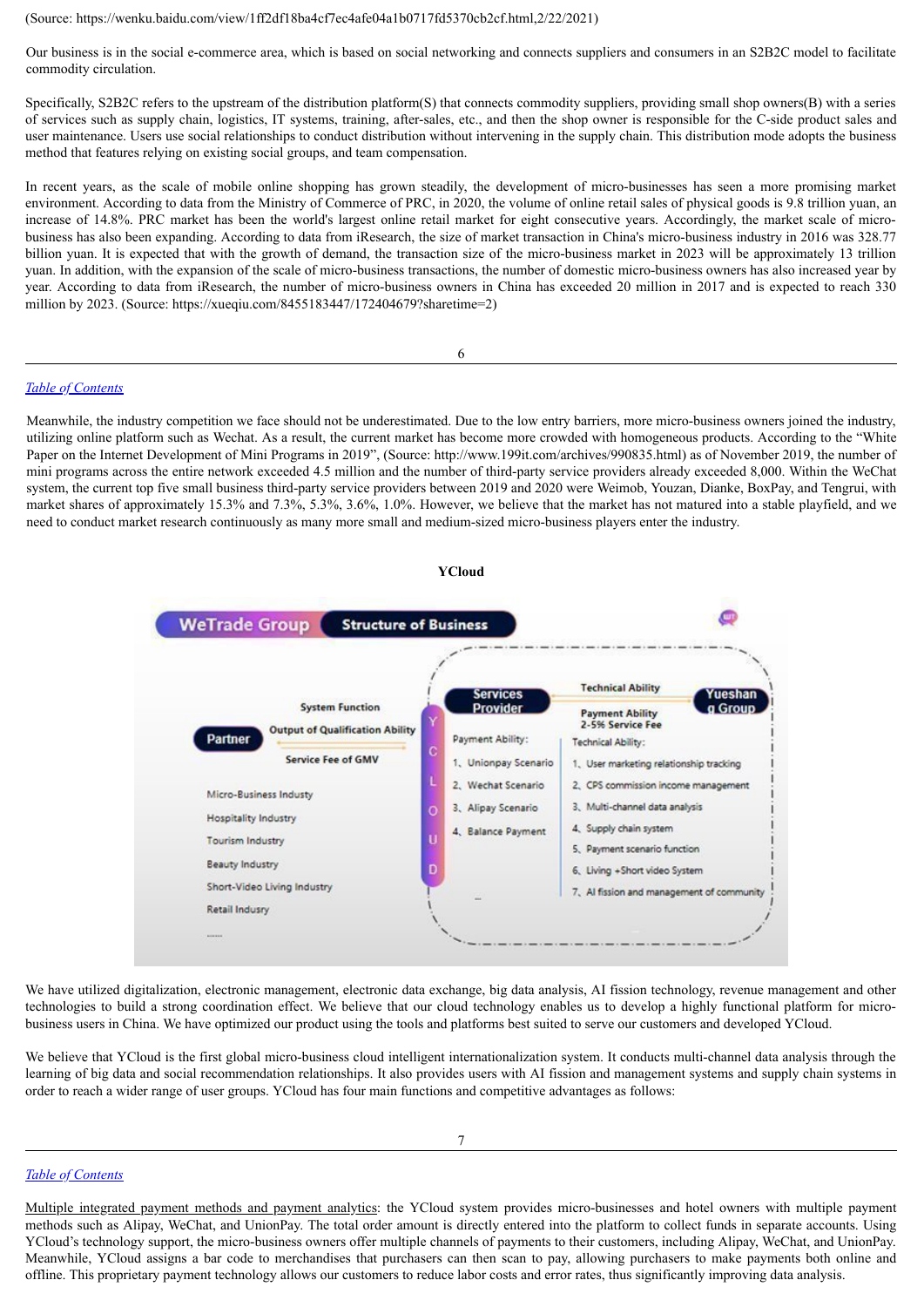- · Single-scenario payment function: although micro-business owners are provided with a multi-method payment function for their consumers through the YCloud system, micro-business owners only have a single sales channel to display. The revenue of each sale is divided by commissions, and the cost is allocated to suppliers and the handling fee to the YCloud system. The remaining balance goes to microbusiness owners.
- · Multi-scenario payment function: micro-business owners have multiple sales channels to display and numerous channels to perform revenue sharing and profit consolidation functions. After various products are sold through different channels, the cost will be allocated to suppliers and the handling fee to the YCloud system. The remaining balance will be combined and goes to micro-business owners.

During the year 2020, due to the impact of the COVID-19 outbreak, many companies, including businesses traditionally operating offline, from a wide range of industries, such as tourism, catering, entertainment or retail, have opted for a micro-business model to build sales channels through online social platforms and expand business opportunities. As a result of the COVID-19 outbreak, consumer demand shifted, which forced business owners to expand to new markets and be present on multiple social platforms. Through continuous research on the micro-business industry, and its understanding of the relationship between people and social relationships on social platforms, YCloud develops new technology designed to meet the ever changing demand of micro-business owners across all industries

Team management: the YCloud system utilizes user marketing relationship tracking and CPS commission revenue management tools.

AI fission and management: using intelligent robots to analyze user behavior, data sharing, purchase history, and other data, the YCloud system provides tailored recommendations and displays. For example, the YCloud system connects users' behavior across multiple apps and platforms and makes automatic recommendations based on its analysis.

Supply chain system integration: the YCloud system applies cross-platform resource integration technology. The integration allows the multi-channel output of high-quality products and creates a seamless connection between suppliers and customers. The YCloud provides a complete supply chain system integrating supply, sales, finance, and service.

8

*Table of [Contents](#page-1-1)*

#### **Our Technology**

We have utilized digitalization, electronic management, electronic data exchange, big data analysis, AI fission technology, revenue management and other technologies to build a strong coordination effect. We believe that our cloud technology enables us to develop a highly functional platform for microbusiness users in China. We have optimized our product using the tools and platforms best suited to serve our customers. Performance, functional depth, and usability of our product drive our technological decisions and product development, which lead to the successful development of YCloud.

#### **Customer**

Through Weijiafu, a PRC technology company, YCloud serves both corporate and individual micro-business owners. The API interface docking provides efficient, fast, and convenient access to all product inputs in upstream supply chain pools of Weijiafu's clients. API interface docking provides a mutual channel for two platforms processing different coding systems, which allows information and data to be shared between the two platforms in a safe and secured way. For individual micro-business owners, we provide YCloud users with access to various resources, such as local community news, merchandise selection, product pool, commodities, finance, local life.

Through Changtongfu, a PRC technology company, YCloud serves both corporate and individual business owners in the hotel and travel industries. The API interface docking provides efficient, fast, and convenient access to all hotel and its related product inputs in upstream supply chain pools of Changtongfu's clients. API interface docking provides a mutual channel for two platforms processing different coding systems, which allows information and data to be shared between the two platforms in a safe and secured way. For individual hotel owners, we provide YCloud users with access to various resources, such as local community news, hotel and merchandise selection, product pool, commodities, finance, local life.

#### **Revenue Model**

In the business of providing technical services and solutions via a social e-commerce platform, we are committed to providing an international cloud-based intelligence system and independently developed the "YCloud" system. We aim to provide technical and auto-billing management services to microbusiness online stores in China through big data analytics, machine learning mechanisms, social network recommendations, and multi-channel data analysis.

We derive our revenue from service fees charged for transactions conducted through YCloud. We receive 2%-3.5% of the total Gross Merchandise Volume, or GMV, generated in the platform as a service fee through our agreement with both Weijiafu and Changtongfu, depending on the type of service and industry. Gross Merchandise Volume is a term used in online retailing to indicate a total sales monetary-value for merchandise sold through a particular marketplace over a certain time frame. We generally settle the service fee with Weijiafu and Changtongfu within the first ten days of each calendar month.

#### **Competition**

The global E-commerce SaaS industry is still growing and is in its early stage of development. We may compete against businesses in varied sectors, many of which are larger than we are and have a dominant and secure position in other industries or offer other goods and services to consumers and merchants which we do not. However, most of our competitors only have individual areas of overlap with one of our core areas, including E-commerce SaaS, Store SaaS, Cloud Service, Integrated Payment Service, and Advertising Service, but none compete at all levels.

There YCloud technology possesses several competitive advantages: 1). User marketing relationship tracking. This function is dedicated to shaping users' own private domain traffic, turning users into sharers, and reach more potential users with existing users. 2). Community AI fission and management. YCloud is a cloud intelligence system that allows all users to have socializing functions, such as group management, group fission, targeted advertising. YCloud independently researches and develops intelligent robots that can share products with users on a regular basis; 3). Supply chain system. YCloud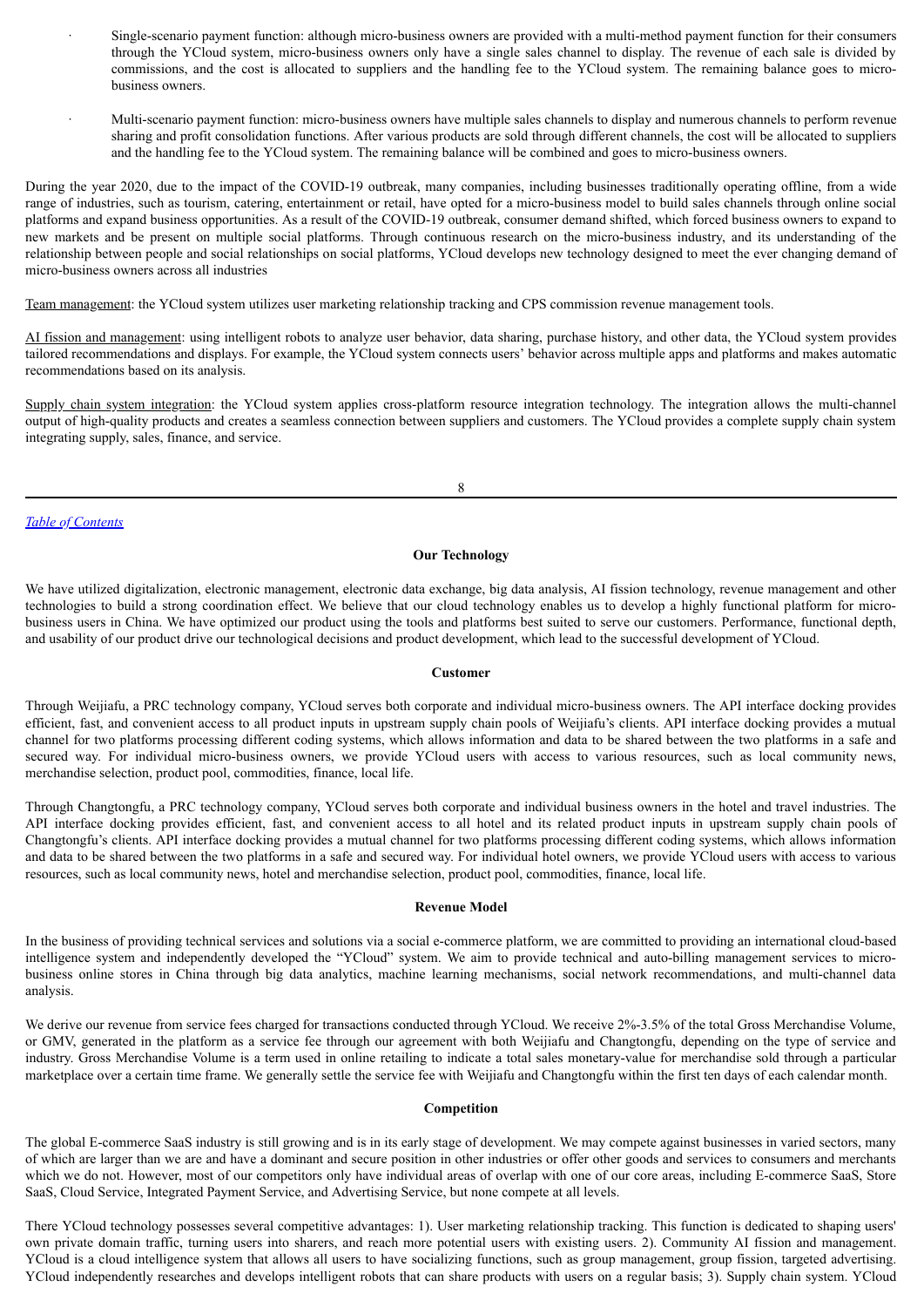aggregates the resources of actual users of system and categorizes them into four sections: mall CPS, financial CPS, local life, and preferred mall. YCloud shares the pooled resources to all users to strengthens the value of individual users' own merchandise and services, and allows users to provide more possibilities to their consumers; 4). Payment scenario function. YCloud system provides micro-business owners with multiple payment methods such as Alipay, WeChat, and UnionPay. The total order amount is directly entered into the platform to collect funds in separate accounts. Using YCloud's technology support, the micro-business owners offer multiple channels of payments to their customers; 5). Live broadcast + short video system. YCloud provides users with live broadcast technology functions and short video shooting functions. YCloud users can share merchandise through live video broadcasts, allowing consumers to have a better perception of the merchandise.

Our primary competitor is China Youzan Limited, which offers online and offline merchants suites of comprehensive solutions comprising third-party payments and various SaaS products and comprehensive service through its e-commerce platform, like marketing and customer engagement tools facilitate the process of transactions between merchants and their customers. We seek to differentiate ourselves from industry participants by focusing on microbusinesses and specific business industries, the simplicity of our YCloud series, and being recognized by our brand and technology.

 $\overline{Q}$ 

#### *Table of [Contents](#page-1-1)*

#### **Our Growth Strategy**

Our ability to grow revenue is affected by, among other things, our ability to innovate and introduce new products and services that merchants and consumers value, consumer spending patterns, the expansion of multiple commerce channels, the growth of mobile devices and micro-business and consumer applications on those devices, the growth of consumers globally with internet and mobile access, the pace of transition from cash and checks to digital forms of payment, and our share of the digital payments market. Our strategy to drive growth in our business includes the following:

- · *Growing our core business:* the number of people running micro-businesses in China is expected to increase from 60 million in 2019 to 130 million in 2020, 200 million in 2021, 260 million in 2022 and 330 million in 2023, respectively. (Source: https://wenku.baidu.com/view/1ff2df18ba4cf7ec4afe04a1b0717fd5370cb2cf.html,2/22/2021). Through expanding our global capabilities, user base and scale, addressing YCloud users' everyday needs related to accessing, managing, and moving money, and expanding the adoption of our solutions by micro-business and consumers; we expect to grow significantly.
- · *Expanding to new industries and sectors:* partnering with micro-businesses to help them grow and expand their business online and in consumer retail stores. For example, the beauty industry includes cooperation opportunities with beauty professionals and national beauty chain salons; the tourism industry includes potential cooperation opportunities with 30 million tour guides; the hotel industry covers about 2 million homestays, inns and star-rated hotels; live commerce industries encompass both celebrities and mass live broadcast categories and viewership is estimated to reach 234 million in 2020.

(Source: https://wenku.baidu.com/view/1ff2df18ba4cf7ec4afe04a1b0717fd5370cb2cf.html; https://baijiahao.baidu.com/s? id=1675280752121761141&wfr=spider&for=pc)

- · *Forming strategic partnerships:* we seek to build new strategic partnerships to provide better experiences for our current customers, acquiring new customers by offering greater choice and flexibility, and, overall, reinforcing our role in the ecosystem. We expect to continue collaborating and expanding into various new fields in the second quarter of 2021.
- Seeking global expansion: organically and through global strategic partnerships, we are expanding into new international markets. We have accelerated our global deployment and carried out in-depth cooperation with many international social media platforms and social communication companies by demonstrating its strong technical strengths. The companies we plan to negotiate with include Kakao Talk, Line, Whatsapp, Ohho and Bluechat.

# **Competitive Advantages**

Our business is built on a strong foundation designed to drive growth and differentiate us from our competitors. We believe that our competitive strengths include the following:

- · *Scale*-our scale allows us to drive organic growth, aggregated revenue management and low settlement cost.
- · *Integration*-our integrated platform enables application in diversified income scenarios, realized precision marketing, cross-platform integrated technical service capacities and strong integrated services for service enterprise business.
- · *Ef iciency-*Our high-speed, high-efficiency, and full-category development maintains our leading position.
- · *Technology*-we have utilized digitalization, electronic management, electronic data exchange, big data analysis, AI fission technology, revenue management and other technologies to form a strong coordination effect.

### **Research and Development**

Our research and development efforts are focused on improving and enhancing our existing product as well as developing new features of the product. Because of our common, multi-tenant development architecture, we are able to provide our customers with the right product to help them grow their business. As a company focusing on leading-edge cloud technology, the recruitment of R&D talent is always our first priority. As of the date hereof, we have 46 personnel in R&D, accounting for 61% of the Company's total employees. We spent approximately RMB 8,807,995 (approximately \$1,367,701) on research and development in the fiscal year 2021.

*Table of [Contents](#page-1-1)*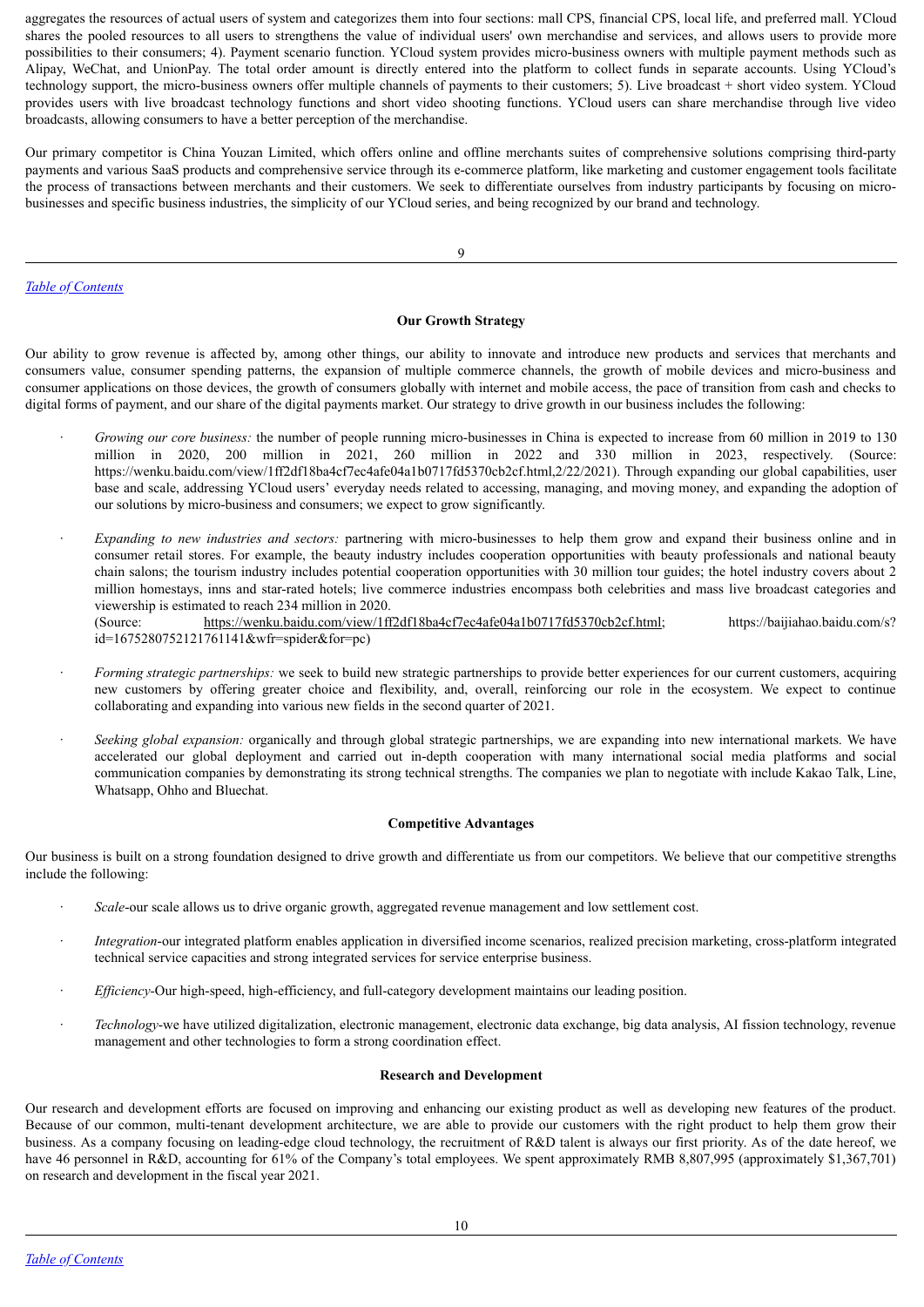# **Intellectual Property**

We rely on certain intellectual property rights to protect our technology and ensure our competitive position in our industry. We have two registered copyrights, one registered trademark, and four registered domain names.

# *Copyright*

We own the following copyrights through our subsidiaries, as noted below:

| Copyright Number | <b>Issue Date</b> | Category | Copyright Name                                          | <b>Issue Country</b> |
|------------------|-------------------|----------|---------------------------------------------------------|----------------------|
| 2020SR0413838    | 2020/05/07        | Software | WePay System V1.0                                       | China                |
| 2020SR0318464    | 2020/04/09        | Software | Yueshang Social E-commerce Revenue<br>Management System | China                |
| 2020SR1899615    | 2020/12/25        | Software | Changtongfu Revenue Management System V1.0              | China                |
| 2020SR1918178    | 2020/12/30        | Software | Zhinengfu Revenue Management System V1.0                | China                |
| 2021SR0044549    | 2021/01/08        | Software | Micro-business Cloud Intelligent System V1.0            | China                |

#### *Trademarks*

We own the following trademark through our subsidiaries:

| <b>Trademark Number</b> | <b>File Date</b> | <b>Issue Date</b> | <b>Expiration Date</b> | <b>Trademark Name</b> | <b>Issue Country</b> |
|-------------------------|------------------|-------------------|------------------------|-----------------------|----------------------|
| 40201910637S            | 2019/05/16       | 2019/06/09        | 2029/05/16             | UTour+                | Singapore            |
|                         |                  |                   | .                      |                       |                      |

11

### *Table of [Contents](#page-1-1)*

#### *Domain*

We have the right to use the following domain registration issued in the PRC:

| <b>Number</b> | <i><b>Issue Date</b></i> | <b>Expiration Date</b> | <b>Registration Agency</b>                  | <b>Domain Name</b> |
|---------------|--------------------------|------------------------|---------------------------------------------|--------------------|
|               |                          |                        |                                             |                    |
|               | 2019/09/12               | 2022/09/12             | Alibaba Cloud Computing (Beijing) Co., Ltd. | wetradegroup.net   |
| $\sim$        | 2020/09/18               | 2022/09/19             | Alibaba Cloud Computing (Beijing) Co., Ltd. | ycloud.online      |
|               | 2020/03/04               | 2023/03/04             | Alibaba Cloud Computing (Beijing) Co., Ltd. | yueshang.co        |
| 4             | 2020/05/15               | 2022/05/25             | Alibaba Cloud Computing (Beijing) Co., Ltd. | wetg.group         |
|               | 2019/07/22               | 2022/07/22             | Alibaba Cloud Computing (Beijing) Co., Ltd. | Wetrade.tech       |
| 6             | 2020/12/30               | 2022/12/31             | Alibaba Cloud Computing (Beijing) Co., Ltd. | Xiaoshang.tech     |

#### **Our Employees**

As of the date hereof, we have, and in the fiscal year 2021 we had, 76 full-time employees. The following table sets forth the number of our employees by function<sup>.</sup>

|                             | Number of        |
|-----------------------------|------------------|
| <b>Functional Area</b>      | <b>Employees</b> |
| Operating                   |                  |
| Technology                  | 46               |
| Human Resource              | 4                |
| General and Administrative  |                  |
| <b>Financial Department</b> |                  |
| <b>Strategic Department</b> |                  |
|                             |                  |
| Total                       | 76               |

We provide employee benefits for each employee in accordance with Chinese law. These include pension, medical, unemployment, work injury and maternity insurance, and a housing provident fund.

Our employees have not formed any employee union or association. We believe we maintain a good working relationship with our employees and have not experienced any difficulty in recruiting staff for our operations.

# **Seasonality**

We have experienced, and expect to continue to experience, seasonal fluctuations in our results of operations. Our revenues tend to increase as spending rises during the holiday seasons and/or closer to the end-of-year as holiday spending increases in the micro-business industry.

#### **Insurance**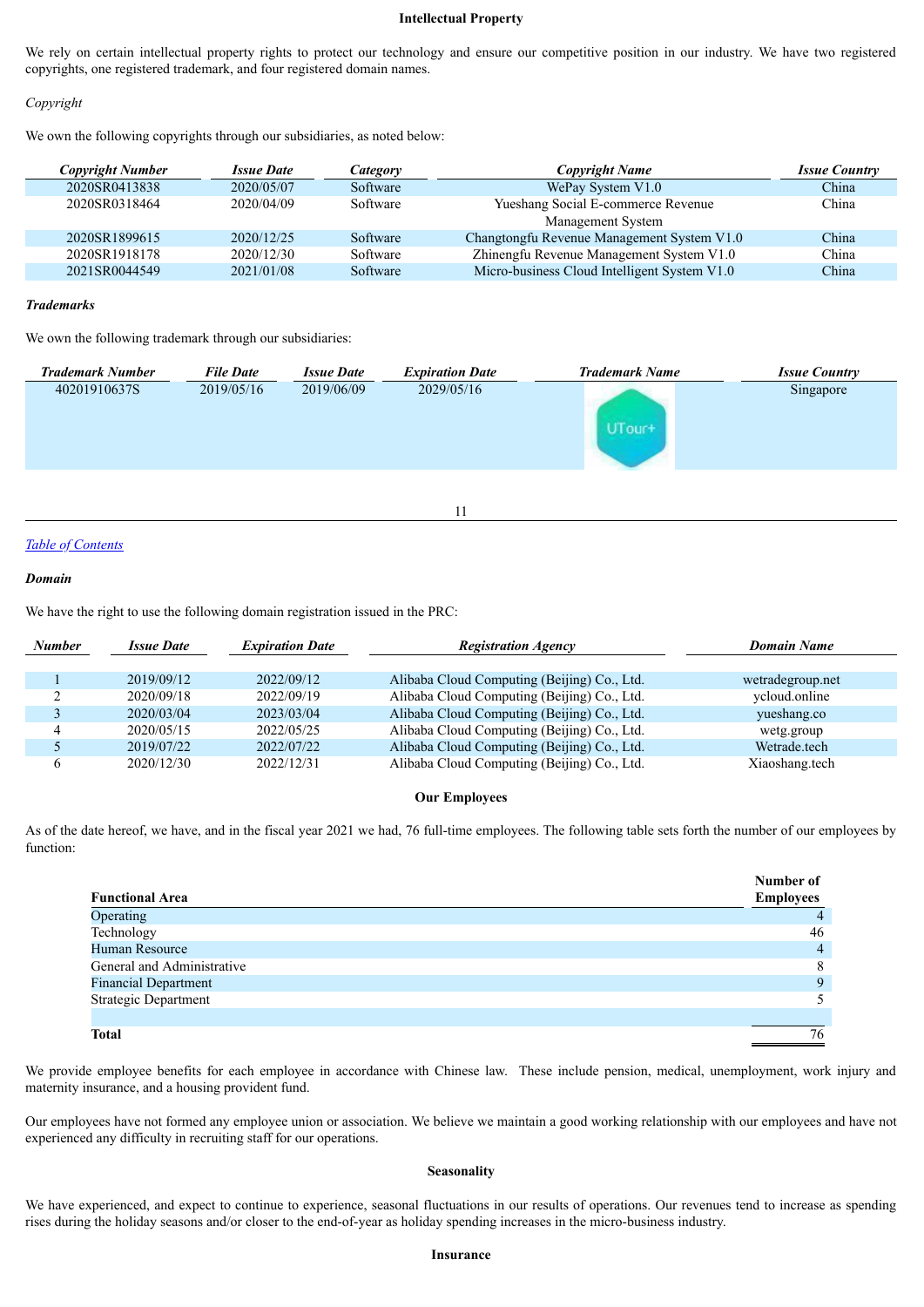We maintain certain insurance policies to safeguard us against risks and unexpected events. For example, we provide social security insurance including pension insurance, unemployment insurance, work-related injury insurance and medical insurance for our employees in compliance with applicable PRC laws. We do not maintain business interruption insurance or product liability insurance, which are not mandatory under PRC laws. We do not maintain key man insurance, insurance policies covering damages to our network infrastructures or information technology systems nor any insurance policies for our properties. During the fiscal years 2021 and 2020, we did not make any material insurance claims in relation to our business.

#### *Table of [Contents](#page-1-1)*

#### **Legal Proceedings**

There are no active legal proceedings pending or threatened against the Company. However, from time to time, we may become involved in various lawsuits and legal proceedings which arise in the ordinary course of business. Litigation is subject to inherent uncertainties, and an adverse result in these or other matters may arise.

#### **REGULATIONS**

This section sets forth a summary of the principal PRC laws and regulations relevant to our business and operations in China.

#### **Regulations on Internet Information Security and Privacy Protection**

In November 2016, the Standing Committee of the National People's Congress, or the SCNPC, promulgated the *Cyber Security Law of the PRC*, or the Cyber Security Law, which became effective on June 1, 2017. The Cyber Security Law requires that a network operator, which includes, among others, internet information services providers, take technical measures and other necessary measures in accordance with applicable laws and regulations and the compulsory requirements of the national and industrial standards to safeguard the safe and stable operation of its networks. We are subject to such requirements as we are operating website and mobile application and providing certain internet services mainly through our mobile application. The Cyber Security Law further requires internet information service providers to formulate contingency plans for network security incidents, report to the competent departments immediately upon the occurrence of any incident endangering cyber security and take corresponding remedial measures.

Internet information service providers are also required to maintain the integrity, confidentiality and availability of network data. The Cyber Security Law reaffirms the basic principles and requirements specified in other existing laws and regulations on personal data protection, such as the requirements on the collection, use, processing, storage and disclosure of personal data, and internet information service providers being required to take technical and other necessary measures to ensure the security of the personal information they have collected and prevent the personal information from being divulged, damaged or lost. Any violation of the Cyber Security Law may subject the internet information service provider to warnings, fines, confiscation of illegal gains, revocation of licenses, cancellation of filings, shutdown of websites or criminal liabilities.

As of the date hereof, the Company is in compliance with the Cyber Security Law.

#### **PRC Laws and Regulations on Foreign Investment**

Investment in the PRC by foreign investors and foreign-invested enterprises shall comply with the Catalogue for the Guidance of Foreign Investment Industries (2020 Revision) (the "Catalogue"), which was last amended and issued by MOFCOM and National Development and Reform Commission (NDRC) on December 27, 2020 and became effective since January 27, 2021, and the Special Management Measures for Foreign Investment Access (2019 version), or the Negative List, which came into effect on July 30, 2019. The Catalogue and the Negative List contains specific provisions guiding market access for foreign capital and stipulates in detail the industry sectors grouped under the categories of encouraged industries, restricted industries and prohibited industries. Any industry not listed on the Negative List is a permitted industry unless otherwise prohibited or restricted by other PRC laws or regulations.

On March 15, 2019, the National People's Congress approved the Foreign Investment Law of the PRC, or the Foreign Investment Law, which came into effect on January 1, 2020, repealing simultaneously the Law of the PRC on Sino-foreign Equity Joint Ventures, the Law of the PRC on Wholly Foreignowned Enterprises and the Law of the PRC on Sino-foreign Cooperative Joint Ventures. The Foreign Investment Law adopts the management system of pre-establishment national treatment and negative list for foreign investment. Policies in support of enterprises shall apply equally to foreign-funded enterprises according to laws and regulations. Foreign investment enterprises shall be guaranteed that they could equally participate in the setting of standards, and the compulsory standards formulated by the State shall be equally applied. Fair competition for foreign investment enterprises to participate in government procurement activities shall be protected. The Foreign Investment Law also stipulates the protection on intellectual property rights and trade secrets. The State also establishes information reporting system and national security review system according to the Foreign Investment Law.

13

#### *Table of [Contents](#page-1-1)*

#### **PRC Laws and Regulations on Wholly Foreign-Owned Enterprises**

The establishment, operation and management of corporate entities in China are governed by the PRC Company Law, which was promulgated by the SCNPC on December 29, 1993 and became effective on July 1, 1994. It was last amended on October 26, 2018 and the amendments became effective on October 26, 2018. Under the PRC Company Law, companies are generally classified into two categories, namely, limited liability companies and joint stock limited companies. The PRC Company Law also applies to limited liability companies and joint stock limited companies with foreign investors. Where there are otherwise different provisions in any law on foreign investment, such provisions shall prevail.

The Law of the PRC on Wholly Foreign-invested Enterprises was promulgated and became effective on April 12, 1986, and was last amended and became effective on October 1, 2016. The Implementing Regulations of the PRC Law on Foreign-invested Enterprises were promulgated by the State Council on October 28, 1990. They were last amended on February 19, 2014 and the amendments became effective on March 1, 2014. The Provisional Measures on Administration of Filing for Establishment and Change of Foreign Investment Enterprises were promulgated by MOFCOM and became effective on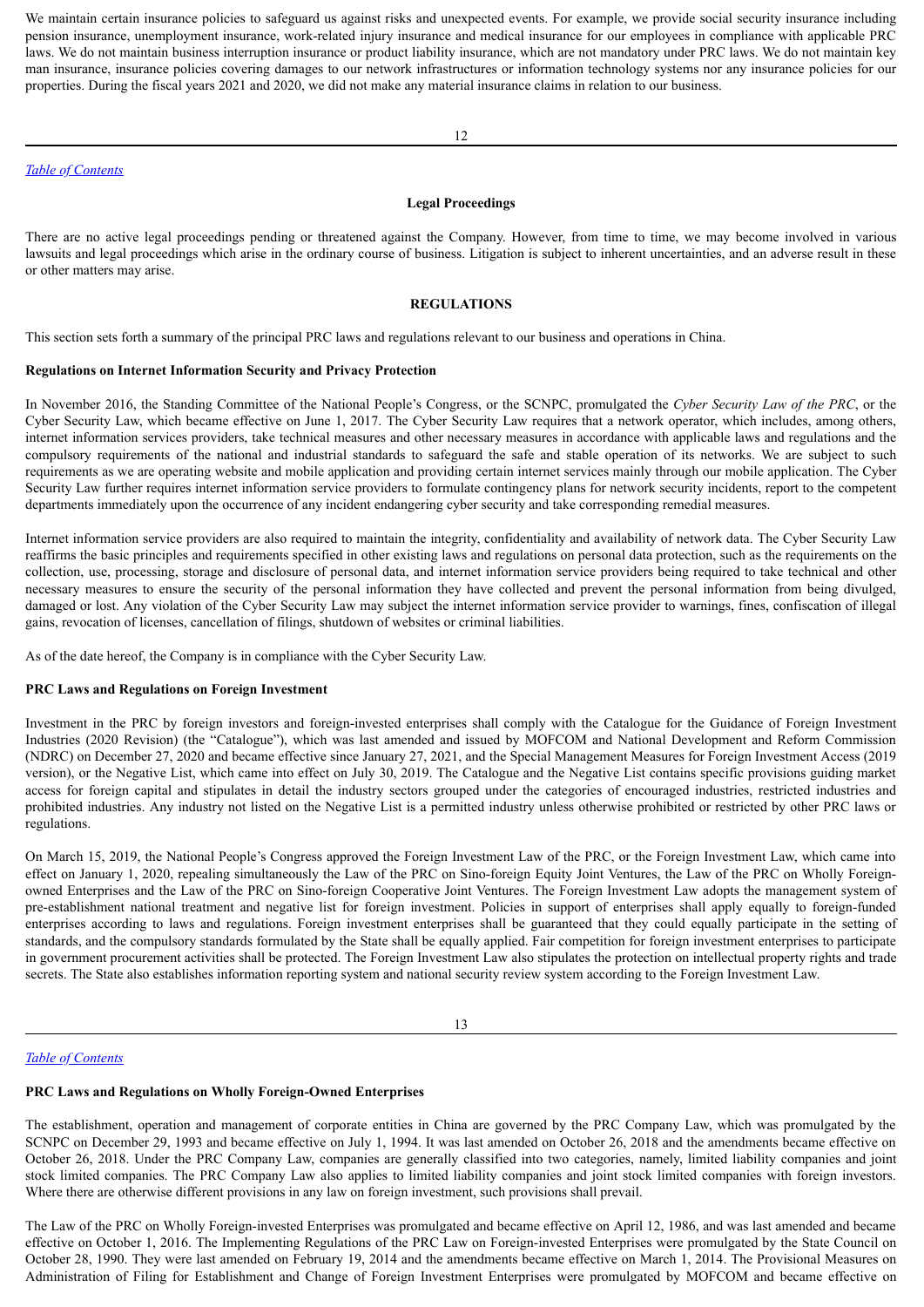October 8, 2016, and were last amended on July 20, 2017 with immediate effect. The above-mentioned laws form the legal framework for the PRC Government to regulate Foreign-invested Enterprises. These laws and regulations govern the establishment, modification, including changes to registered capital, shareholders, corporate form, merger and split, dissolution and termination of Foreign-invested Enterprises.

According to the above regulations, a Foreign-invested Enterprise should get approval by MOFCOM before its establishment and operation. Yueshang Beijing is a Foreign-invested Enterprise since established, and has obtained the approval of the local administration of MOFCOM. Its establishment and operation are in compliance with the above-mentioned laws. Each of Yueshang Hainan and Yueshang Hunan is a PRC domestic company, and it is not subject to the record-filling or examination applicable to Foreign-invested Enterprises.

## **PRC Laws and Regulations on Trademarks**

The Trademark Law of the PRC was adopted at the 24th meeting of the SCNPC on August 23, 1982. Three amendments were made on February 22, 1993, October 27, 2001 and August 30, 2013. The last amendment was implemented on May 1, 2014. The Regulations on the Implementation of the Trademark Law of the PRC were promulgated by the State Council of the People's Republic of China on August 3, 2002, which took effect on September 15, 2002. It was revised on April 29, 2014 and became effective as of May 1, 2014. According to the Trademark Law and the implementing regulations, a trademark which has been approved and registered by the trademark office is a registered trademark, including a trademark of goods, services, collective trademark and certification trademark. The trademark registrant shall enjoy the exclusive right to use the trademark and shall be protected by law. The trademark law also specifies the scope of registered trademarks, procedures for registration of trademarks and the rights and obligations of trademark owners. We are currently holding 7 registered trademarks and enjoy the corresponding rights.

#### **PRC Laws and Regulations on Copyrights**

The Copyright Law of the People's Republic of China (Revised in 2010), or the Copyright Law, provides that Chinese citizens, legal persons, or other organizations shall, whether published or not, enjoy copyright in their works, which include, among others, works of literature, art, natural science, social science, engineering technology and computer software. Copyright owners enjoy certain legal rights, including right of publication, right of authorship and right of reproduction. The purpose of the Copyright Law aims to encourage the creation and dissemination of works that are beneficial for the construction of socialist spiritual civilization and material civilization and promote the development and prosperity of Chinese culture. The term of protection for copyrighted software of legal persons is fifty years and ends on December 31 of the 50th year from the date of first publishing of the software.

#### *Table of [Contents](#page-1-1)*

In order to further implement the Computer Software Protection Regulations promulgated by the State Council in 2001, and amended subsequently, the State Copyright Bureau issued the Computer Software Copyright Registration Procedures in 2002, which apply to software copyright registration, license contract registration and transfer contract registration.

As of the date hereof, we had registered 5 copyright of works in China.

#### **PRC Laws and Regulations on Domain Names**

The domain names are protected under the Administrative Measures on the Internet Domain Names of China promulgated by MIIT on November 5, 2004 and effective on December 20, 2004, and will be replaced by the Administrative Measures on the Internet Domain Names promulgated by MIIT on August 24, 2017, which became effective on November 1, 2017. MIIT is the major regulatory body responsible for the administration of the PRC Internet domain names, under supervision of which China Internet Network Information Center, or CNNIC, is responsible for the daily administration of CN domain names and Chinese domain names. On September 25, 2002, CNNIC promulgated the Implementation Rules of Registration of Domain Name, or the CNNIC Rules, which was renewed on June 5, 2009 and May 29, 2012, respectively. Pursuant to the Administrative Measures on the Internet Domain Names and the CNNIC Rules, the registration of domain names adopts the "first-to-file" principle and the registrant shall complete the registration via the domain name registration service institutions. In the event of a domain name dispute, the disputed parties may lodge a complaint to the designated domain name dispute resolution institution to trigger the domain name dispute resolution procedure in accordance with the CNNIC Measures on Resolution of the Top Level Domains Disputes, file a suit to the People's Court or initiate an arbitration procedure.

As of the date hereof, we have registered 6 domain names in China.

# **PRC Laws and Regulations on Foreign Exchange**

#### *Registration of Foreign Investment Enterprises*

Pursuant to the Notice of State Administration of Foreign Exchange on Promulgation of the Provisions on Foreign Exchange Control on Direct Investments in China by Foreign Investors promulgated by the SAFE, or the Notice, upon establishment of a foreign investment enterprise pursuant to the law, registration formalities shall be completed with the foreign exchange bureau. Upon completion of registration formalities by the entities involved in direct investments in China, the entities may open accounts for direct investments in China such as preliminary expense account, capital fund account and asset realization account, etc. with the bank based on the actual needs. Upon completion of such registration formalities, foreign investment enterprises could also conduct settlement when contributing foreign exchange funds, and remit funds overseas in the event of capital reduction, liquidation, advance recovery of investment, profit distribution, etc.

As of the date of hereof, Yueshang Beijing has completed the foreign exchange registration formalities upon establishment. Subsequently, WeTrade Technology, the sole shareholder of Yueshang Beijing, is able to contribute capital to or receive distributions and dividends from Yueshang Beijing.

#### **PRC Laws and Regulations on Dividend Distribution**

The principal regulations governing distribution of dividends of foreign-invested enterprises include the Foreign-Invested Enterprise Law, that became effective on January 1, 2020, and its implementation rules. Under these laws and regulations, wholly foreign-owned enterprises in China may pay dividends only out of their accumulated after-tax profits, if any, determined in accordance with PRC accounting standards and regulations. In addition, when a wholly foreign-owned enterprise in China distributes its after-tax profits of a fiscal year, it shall allocate 10% of the profits to the company's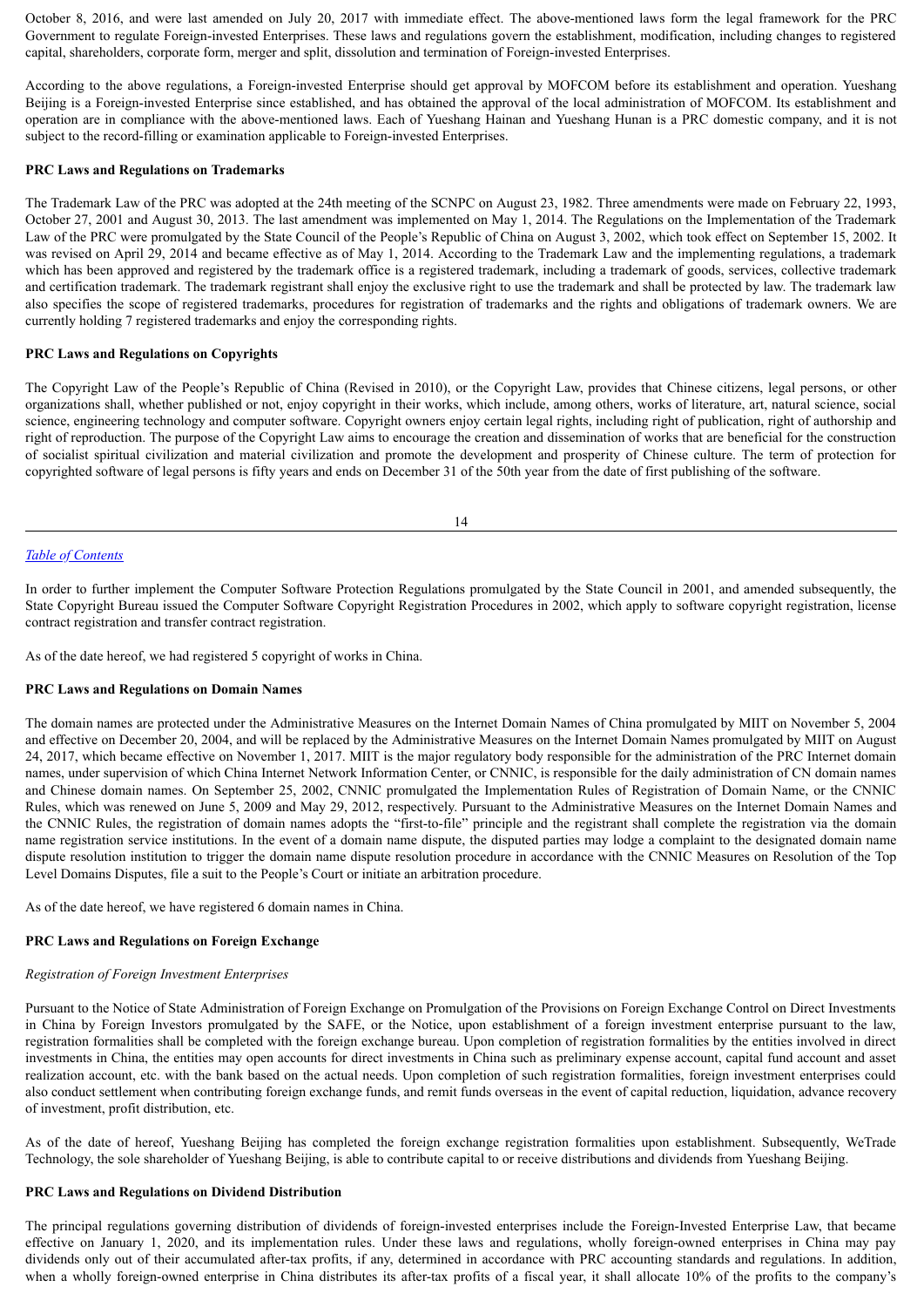statutory common reserve fund. If the accumulated amount of the company's statutory reserve fund is more than 50% of the company's registered capital, the company is no longer required to allocate more funds to the reserve. Wholly foreign-owned companies may, at their discretion, allocate a portion of their after-tax profits based on PRC accounting standards to staff welfare and bonus funds. These reserves are not distributable as cash dividends.

#### *Table of [Contents](#page-1-1)*

#### **PRC Laws and Regulations on Taxation**

#### *Enterprise Income Tax*

The Enterprise Income Tax Law of the People's Republic of China (the "EIT Law") was promulgated by the Standing Committee of the National People's Congress on March 16, 2007 and became effective on January 1, 2008, and was later amended on February 24, 2017 and on December 29, 2018 separately. The Implementation Rules of the EIT Law (the "Implementation Rules") were promulgated by the State Council on December 6, 2007 and became effective on January 1, 2008. According to the EIT Law and the Implementation Rules, enterprises are divided into resident enterprises and non-resident enterprises. Resident enterprises shall pay enterprise income tax on their incomes obtained in and outside the PRC at the rate of 25%. Non-resident enterprises setting up institutions in the PRC shall pay enterprise income tax on the incomes obtained by such institutions in and outside the PRC at the rate of 25%. Non-resident enterprises with no institutions in the PRC, and non-resident enterprises whose incomes having no substantial connection with their institutions in the PRC, shall pay enterprise income tax on their incomes obtained in the PRC at a reduced rate of 10%.

The Arrangement between the PRC and Hong Kong Special Administrative Region for the Avoidance of Double Taxation the Prevention of Fiscal Evasion with respect to Taxes on Income (the "Arrangement") was promulgated by the State Administration of Taxation ("SAT") on August 21, 2006 and came into effect on December 8, 2006. According to the Arrangement, a company incorporated in Hong Kong will be subject to withholding tax at the lower rate of 5% on dividends it receives from a company incorporated in the PRC if it holds a 25% interest or more in the PRC company. The Notice on the Understanding and Identification of the Beneficial Owners in the Tax Treaty (the "Notice") was promulgated by SAT and became effective on October 27, 2009. According to the Notice, a beneficial ownership analysis will be used based on a substance-over-form principle to determine whether or not to grant tax treaty benefits.

Yueshang Beijing and its subsidiaries are resident enterprises and pay EIT tax at the rate of 25% in the PRC. It is more likely than not that the Company and its offshore subsidiary would be treated as a non-resident enterprise for PRC tax purposes.

#### *Value-added Tax*

Pursuant to the Provisional Regulations on Value-added Tax of the PRC, or the VAT Regulations, which were promulgated by the State Council on December 13, 1993, took effect on January 1, 1994, and were amended on November 10, 2008, February 6, 2016, and November 19, 2017, respectively, and the Rules for the Implementation of the Provisional Regulations on Value-added Tax of the PRC, which were promulgated by the MOF on December 25, 1993, and were amended on December 15, 2008, and October 28, 2011, respectively, entities and individuals that sell goods or labor services of processing, repair or replacement, sell services, intangible assets, or immovables, or import goods within the territory of the People's Republic of China are taxpayers of value-added tax. The VAT rate is 17% for taxpayers selling goods, labor services, or tangible movable property leasing services or importing goods, except otherwise specified; 11% for taxpayers selling services of transportation, postal, basic telecommunications, construction and lease of immovable, selling immovable, transferring land use rights, selling and importing other specified goods including fertilizers; 6% for taxpayers selling services or intangible assets.

According to the Notice on the Adjustment to the Value-added Tax Rates issued by the SAT and the MOF on April 4, 2018, where taxpayers make VAT taxable sales or import goods, the applicable tax rates shall be adjusted from 17% to 16% and from 11% to 10%, respectively. Subsequently, the Notice on Policies for Deepening Reform of Value-added Tax was issued by the SAT, the MOF and the General Administration of Customs on March 30, 2019 and took effective on April 1, 2019, which further adjusted the applicable tax rate for taxpayers making VAT taxable sales or importing goods. The applicable tax rates shall be adjusted from 16% to 13% and from 10% to 9%, respectively. The VAT rate applicable to the company is currently 6%; the income tax rate applicable to the company is 25%. We are also eligible for receiving tax refund according to certain favorable government policies starting from 2021.

16

# *Table of [Contents](#page-1-1)*

# *Dividend Withholding Tax*

The Enterprise Income Tax Law states that since January 1, 2008, an income tax rate of 10% will normally be applicable to dividends declared to non-PRC resident investors that do not have an establishment or place of business in the PRC, or that have such establishment or place of business but the relevant income is not effectively connected with the establishment or place of business, to the extent such dividends are derived from sources within the PRC.

Pursuant to an Arrangement Between the Mainland of China and the Hong Kong Special Administrative Region for the Avoidance of Double Taxation and the Prevention of Fiscal Evasion with Respect to Taxes on Incomes ("Double Tax Avoidance Arrangement") and other applicable PRC laws, if a Hong Kong resident enterprise is determined by the competent PRC tax authority to have satisfied the relevant conditions and requirements under such Double Tax Avoidance Arrangement and other applicable laws, the 10% withholding tax on the dividends the Hong Kong resident enterprise receives from a PRC resident enterprise may be reduced to 5%. However, based on the Circular on Certain Issues with Respect to the Enforcement of Dividend Provisions in Tax Treaties (the "SAT Circular 81") issued on February 20, 2009 by SAT, if the relevant PRC tax authorities determine, in their discretion, that a company benefits from such reduced income tax rate due to a structure or arrangement that is primarily tax-driven, such PRC tax authorities may adjust the preferential tax treatment. According to the Circular on Several Questions regarding the "Beneficial Owner" in Tax Treaties, which was issued on February 3, 2018 by the SAT and took effect on April 1, 2018, when determining the applicant's status of the "beneficial owner" regarding tax treatments in connection with dividends, interests or royalties in the tax treaties, several factors, including without limitation, whether the applicant is obligated to pay more than 50% of his or her income in twelve months to residents in third country or region, whether the business operated by the applicant constitutes the actual business activities, and whether the counterparty country or region to the tax treaties does not levy any tax or grant tax exemption on relevant incomes or levy tax at an extremely low rate, will be taken into account, and it will be analyzed according to the actual circumstances of the specific cases.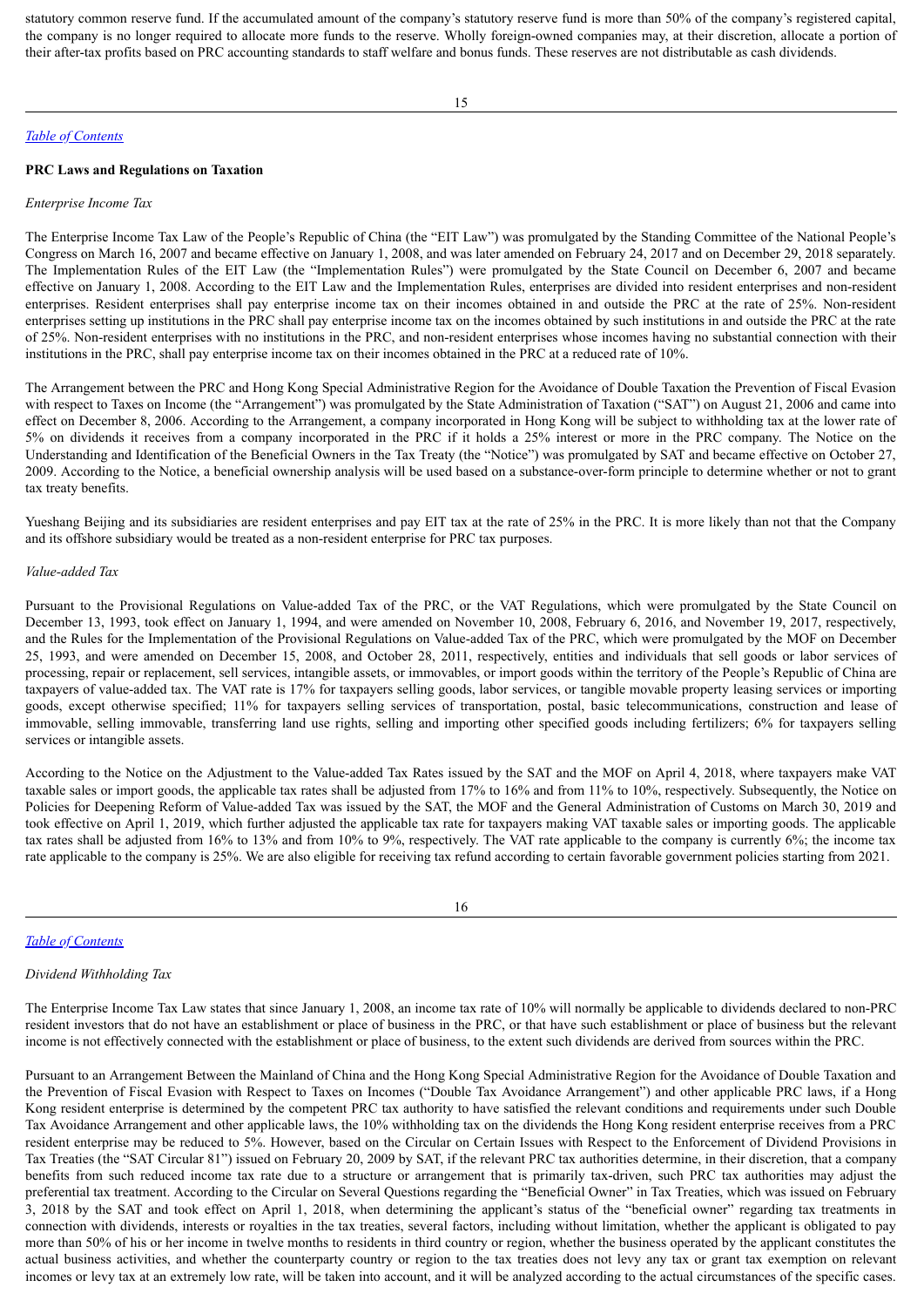This circular further provides that applicants who intend to prove his or her status of the "beneficial owner" shall submit the relevant documents to the relevant tax bureau according to the Announcement on Issuing the Measures for the Administration of Non-Resident Taxpayers' Enjoyment of the Treatment under Tax Agreements.

We have not commenced the application process for a Hong Kong tax resident certificate from the relevant Hong Kong tax authority, and there is no assurance that we will be granted such a Hong Kong tax resident certificate. We have not filed required forms or materials with the relevant PRC tax authorities to prove that we should enjoy the 5% PRC withholding tax rate.

#### **PRC Laws and Regulations on Employment and Social Welfare**

#### *Labor Law of the PRC*

Pursuant to the Labor Law of the PRC, which was promulgated by the Standing Committee of the NPC on July 5, 1994 with an effective date of January 1, 1995 and was last amended on August 27, 2009 and the Labor Contract Law of the PRC, which was promulgated on June 29, 2007, became effective on January 1, 2008 and was last amended on December 28, 2012, with the amendments coming into effect on July 1, 2013, enterprises and institutions shall ensure the safety and hygiene of a workplace, strictly comply with applicable rules and standards on workplace safety and hygiene in China, and educate employees on such rules and standards. Furthermore, employers and employees shall enter into written employment contracts to establish their employment relationships. Employers are required to inform their employees about their job responsibilities, working conditions, occupational hazards, remuneration and other matters with which the employees may be concerned. Employers shall pay remuneration to employees on time and in full accordance with the commitments set forth in their employment contracts and with the relevant PRC laws and regulations. We have entered into written employment contracts with all the employees and performed their obligations under the relevant PRC laws and regulations.

17

#### *Table of [Contents](#page-1-1)*

# *Social Insurance and Housing Fund*

Pursuant to the Social Insurance Law of the PRC, which was promulgated by the Standing Committee of the NPC on October 28, 2010 and became effective on July 1, 2011, employers in the PRC shall provide their employees with welfare schemes covering basic pension insurance, basic medical insurance, unemployment insurance, maternity insurance, and occupational injury insurance. We have been complying with local regulations regarding social security and employee insurance.

According to the Interim Regulations on the Collection and Payment of Social Insurance Premiums, the Regulations on Work Injury Insurance, the Regulations on Unemployment Insurance and the Trial Measures on Employee Maternity Insurance of Enterprises, enterprises in the PRC shall provide benefit plans for their employees, which include basic pension insurance, unemployment insurance, maternity insurance, work injury insurance and basic medical insurance. An enterprise must provide social insurance by processing social insurance registration with local social insurance agencies, and shall pay or withhold relevant social insurance premiums for or on behalf of employees. The Law on Social Insurance of the PRC, which was promulgated by the SCNPC on October 28, 2010, became effective on July 1, 2011, and was most recently updated on December 29, 2018, has consolidated pertinent provisions for basic pension insurance, unemployment insurance, maternity insurance, work injury insurance and basic medical insurance, and has elaborated in detail the legal obligations and liabilities of employers who do not comply with relevant laws and regulations on social insurance. Without force majeure reasons, employers must not suspend or reduce their payment of social insurance for employees, otherwise, competent governmental authorities will have the power to enforce employers to pay up social insurance within a prescribed time limit, and a fine of 0.05% of the unpaid social insurance can be charged on the part of the employers per day commencing from the first day of default. Provided that the employers still fail to make the payment within the prescribed time limit, a fine of over one time and up to three times of the unpaid sum of social insurance can be charged.

According to the Regulations on the Administration of Housing Provident Fund, which was promulgated by the State Counsel and became effective on April 3, 1999, and was amended on March 24, 2002 and was partially revised on March 24, 2019 by Decision of the State Council on Revising Some Administrative Regulations (Decree No. 710 of the State Council), housing provident fund contributions by an individual employee and housing provident fund contributions by his or her employer shall belong to the individual employee. Registration by PRC companies at the applicable housing provident fund management center is compulsory and a special housing provident fund account for each of the employees shall be opened at an entrusted bank.

The employer shall timely pay up and deposit housing provident fund contributions in full amount and late or insufficient payments shall be prohibited. The employer shall process housing provident fund payment and deposit registrations with the housing provident fund administration center. Under the circumstances where financial difficulties do exist due to which an employer is unable to pay or pay up housing provident funds, permission of labor union of the employer and approval of the local housing provident funds commission must first be obtained before the employer can suspend or reduce their payment of housing provident funds. With respect to companies who violate the above regulations and fail to process housing provident fund payment and deposit registrations or open housing provident fund accounts for their employees, such companies shall be ordered by the housing provident fund administration center to complete such procedures within a designated period. Those who fail to process their registrations within the designated period shall be subject to a fine ranging from RMB10,000 to RMB50,000. When companies breach these regulations and fail to pay up housing provident fund contributions in full amount as due, the housing provident fund administration center shall order such companies to pay up within a designated period, and may further apply to the People's Court for mandatory enforcement against those who still fail to comply after the expiry of such period.

Our PRC subsidiaries are in compliance with PRC's social insurance and housing fund regulations.

18

*Table of [Contents](#page-1-1)*

**Regulations Related to our Business Operations in Hong Kong**

*Business registration requirement*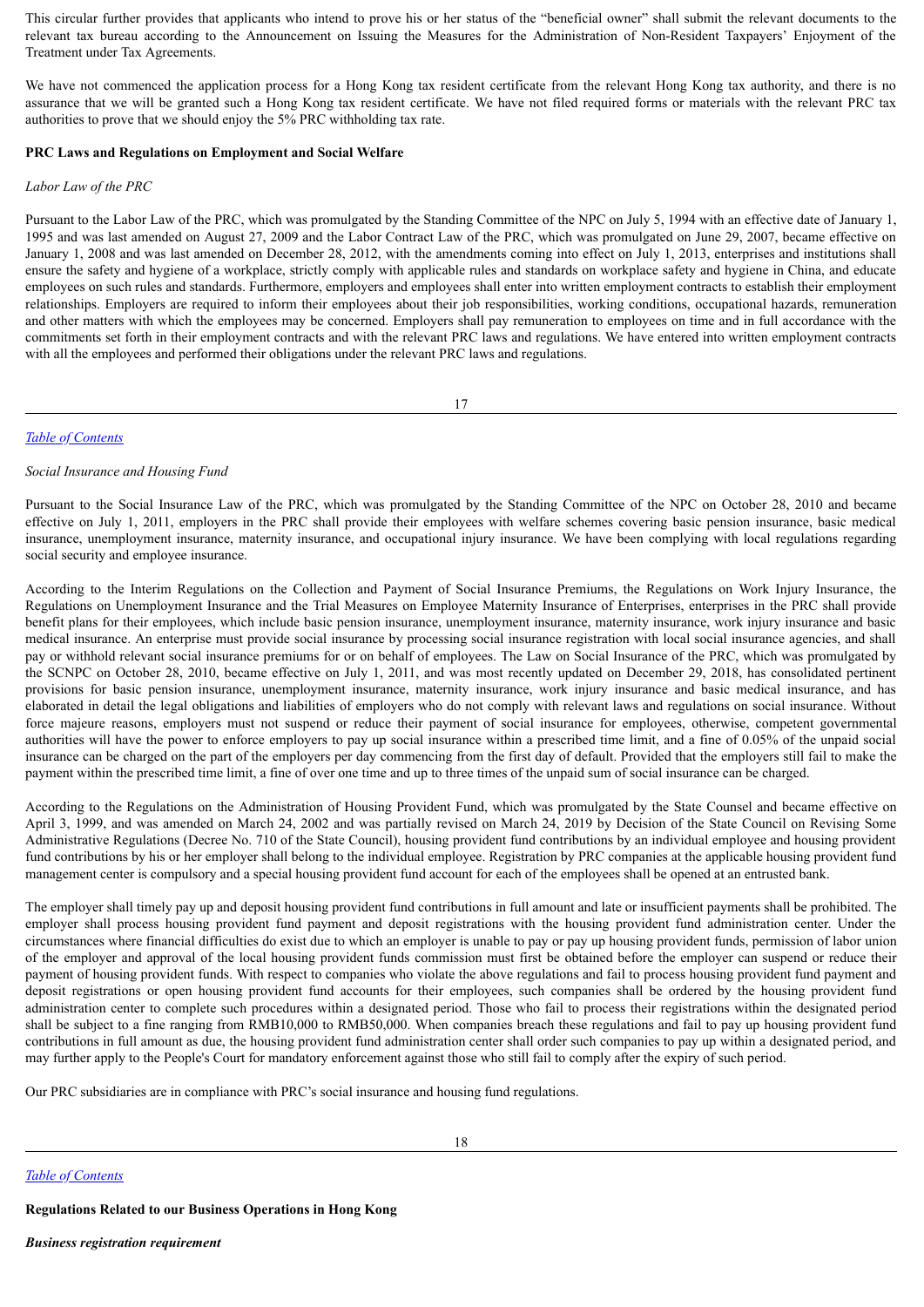The Business Registration Ordinance (Chapter 310 of the Laws of Hong Kong) requires every person carrying on any business to make an application to the Commissioner of Inland Revenue in the prescribed manner for the registration of that business. The Commissioner of Inland Revenue must register each business for which a business registration application is made and as soon as practicable after the prescribed business registration fee and levy are paid and issue a business registration certificate or branch registration certificate for the relevant business or the relevant branch, as the case may be. The Company has applied and received business registration certificate in HK and is in compliance with such regulations.

# *Regulations related to Hong Kong Taxation*

# *Inland Revenue Ordinance (Chapter 112 of the Laws of Hong Kong)*

Under the Inland Revenue Ordinance (Chapter 112 of the Laws of Hong Kong), where an employer commences to employ in Hong Kong an individual who is or is likely to be chargeable to tax, or any married person, the employer shall give a written notice to the Commissioner of Inland Revenue not later than three months after the date of commencement of such employment. Where an employer ceases or is about to cease to employ in Hong Kong an individual who is or is likely to be chargeable to tax, or any married person, the employer shall give a written notice to the Commissioner of Inland Revenue not later than one month before such individual ceases to be employed in Hong Kong.

# *Capital gains tax*

No tax is imposed in Hong Kong in respect of capital gains from the sale of shares.

# *Profits tax*

Trading gains from the sale of shares by persons carrying on a trade, profession or business in Hong Kong, where such gains are derived from or arise in Hong Kong, will be subject to Hong Kong profits tax which is imposed at the rates of 8.25% on assessable profits up to HKD 2,000,000 and 16.5% on any part of assessable profits over HKD 2,000,000 on corporations from the year of assessment commencing on or after 1 April 2018. Certain categories of taxpayers (for example, financial institutions, insurance companies and securities dealers) are likely to be regarded as deriving trading gains rather than capital gains unless these taxpayers can prove that the investment securities are held for long-term investment purposes.

# *Stamp Duty Ordinance (Chapter 117 of the Laws of Hong Kong)*

Under the Stamp Duty Ordinance (Chapter 117 of the Laws of Hong Kong), the Hong Kong stamp duty currently charged at the ad valorem rate of 0.1% on the higher of the consideration for or the market value of the shares, will be payable by the purchaser on every purchase and by the seller on every sale of Hong Kong shares (in other words, a total of 0.2% is currently payable on a typical sale and purchase transaction of Hong Kong shares). In addition, a fixed duty of HKD 5 is currently payable on any instrument of transfer of Hong Kong shares. Where one of the parties is a resident outside Hong Kong and does not pay the ad valorem duty due by it, the duty not paid will be assessed on the instrument of transfer (if any) and will be payable by the transferee. If no stamp duty is paid on or before the due date, a penalty of up to ten times the duty payable may be imposed.

As of the date hereof, the Company is in compliance with the regulations regarding Hong Kong taxation.

19

*Table of [Contents](#page-1-1)*

# <span id="page-12-0"></span>**ITEM 1A. RISK FACTORS**

Not applicable as we are a smaller reporting company.

# <span id="page-12-1"></span>**ITEM 1B. UNRESOLVED STAFF COMMENTS**

None.

# <span id="page-12-2"></span>**ITEM 2. PROPERTIES**

Our principal executive office is located at No. 18, Kechuang 10th Street, Beijing Economic and Technological Development Zone, Beijing, People Republic of China. The office has 6,216.64 square meters and the lease runs from September 16, 2020 to September 15, 2025. The monthly rent is RMB 414,105.93 (approximately of US\$63,000).

The following table sets forth the leases term and monthly rent:

|                       |                                                       | Space (square |                             |
|-----------------------|-------------------------------------------------------|---------------|-----------------------------|
| <b>Lease Term</b>     | <b>Address</b>                                        | meters)       | <b>Average Monthly Rent</b> |
| September 16, 2020 to | No. 18, Kechuang 10th Street, Beijing Economic        | 6,216.64      | RMB 414, 105.93             |
| September $15, 2025$  | and Technological Development Zone, Beijing,<br>China |               | (US\$63,380.98)             |

# <span id="page-12-3"></span>**ITEM 3. LEGAL PROCEEDINGS**

We are not currently involved in any legal proceedings and we are not aware of any pending or potential legal actions required to be disclosed by Item 103 of Regulation S-K.

# <span id="page-12-4"></span>**ITEM 4. MINE SAFETY DISCLOSURES**

Not applicable.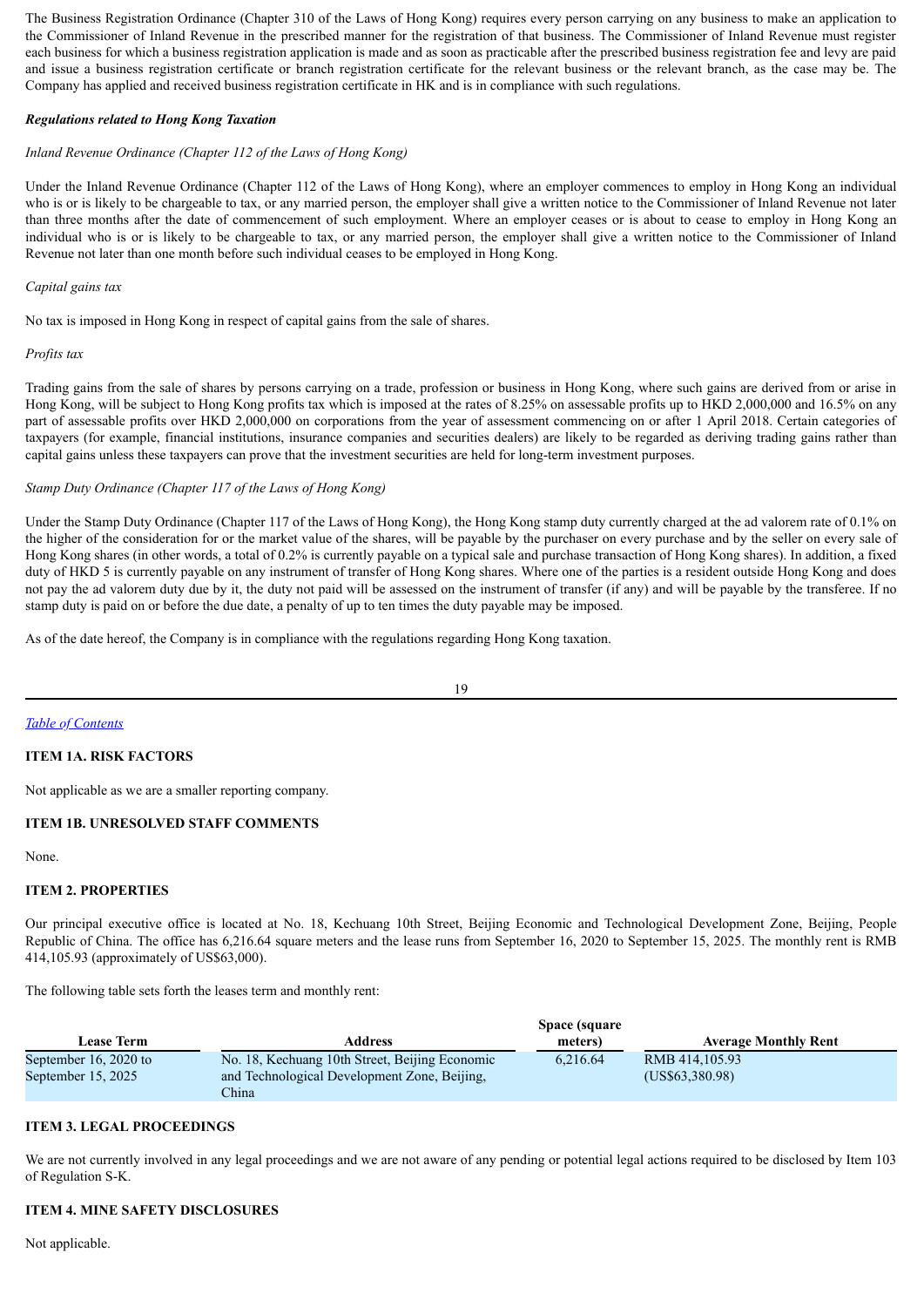# <span id="page-13-0"></span>**PART II**

# <span id="page-13-1"></span>**ITEM 5. MARKET FOR REGISTRANT'S COMMON EQUITY, RELATED STOCKHOLDER MATTERS AND ISSUER PURCHASES OF EQUITY SECURITIES**

#### **Holders**

As of the close of business on December 31, 2021, there were approximately 370 holders of record of our common stock.

#### **Dividends**

We have not declared any cash dividends on our common stock during our two most recent fiscal years. In the near future, we intend to retain any earnings to finance the development and expansion of our business. We do not anticipate declaring or paying any cash dividends on our common stock in the foreseeable future. The declaration and payment of cash dividends by us are subject to the discretion of the Board. Any future determination to pay cash dividends will depend on our results of operations, financial condition, capital requirements, contractual restrictions and other factors deemed relevant at the time by the board of Directors. We are not currently subject to any contractual arrangements that restrict our ability to pay cash dividends.

#### **Securities Authorized for Issuance Under Equity Compensation Plans**

As of December 31, 2021, there are no compensation plans under which our equity securities are authorized for issuance.

#### **Recent Sales of Unregistered Securities**

As of December 31, 2021, there are no recent sales of unregistered securities and the Company total outstanding shares is 305,491,498 shares.

#### **Purchases of Equity Securities by the Issuer and Affiliated Purchasers**

We did not, nor did anyone on our behalf or any "affiliated purchaser" as defined in Rule 10b-18(a)(3) of the Exchange Act, repurchase any outstanding shares of our common stock during any month of our fiscal year ended December 31, 2021.

# <span id="page-13-2"></span>**ITEM 5A. SELECTED FINANCIAL DATA**

We are a "smaller reporting company" as defined by Item  $10(f)(1)$  of Regulation S-K, and as such are not required to provide the information contained in this item pursuant to Item 301 of Regulation S-K.

# <span id="page-13-3"></span>**ITEM 6. MANAGEMENT'S DISCUSSION AND ANALYSIS OF FINANCIAL CONDITION AND RESULTS OF OPERATIONS**

The following discussion and analysis of financial condition and results of operations should be read in conjunction with our financial statements and related notes included elsewhere in this annual report. This discussion contains forward-looking statements that involve risks, uncertainties and assumptions. See "Cautionary Note Regarding Forward-Looking Statements." Our actual results could differ materially from those anticipated in the forward-looking statements as a result of certain factors discussed elsewhere in this annual report*.*

# *Table of [Contents](#page-1-1)*

# **Overview**

WeTrade Group, Inc. was incorporated in the State of Wyoming on March 28, 2019 and is in the business of providing technical services and solutions via its social e-commerce platform. We are committed to providing an international cloud-based intelligence system and independently developed a microbusiness cloud intelligence system called the "YCloud." Our goal is to provide technical and auto-billing management services to micro-business online stores in China through big data analytics, machine learning mechanisms, social network recommendations, and multi-channel data analysis.

We provide technology services to both individual and corporate users. Through Yueshang Information Technology (Beijing) Limited, or Yueshang Beijing, we provide access to "YCloud" to our two customers, which are Zhuozhou Weijiafu Information Technology Limited ("Weijiafu"), a PRC technology company, which then provide "YCloud" services to individual and corporate micro-business owners and Changtongfu Technology (Hainan) Co Limited ("Changtongfu"), a PRC technology company, which provide "YCloud" services to individual and corporate business owners in the hotel and travel industries.

The market individual micro-business owners represent a potential of 330 million users by the year of 2023. (Source: iResrarch. http://xueqiu.com/8455183447/172404679?sharetime=2,2/22/2021). YCloud serves corporate users in multiple industries, including Yuetao Group, Zhiding, Lvyue, Yuebei, Yuedian, Coke GO, and Zhongyanshangyue. We conduct business operations in mainland China and have established trial operations in Hong Kong. We expect to utilize the YCloud system to establish a global strategic cooperation with various social media platforms.

The main functions of the YCloud system are to manage users' marketing relationships, CPS commission profit management, multi-channel data statistics, AI fission and management, and improved supply chain systems.

Currently, YCloud serves the micro business industry. We expect to expand the application of YCloud to tourism, hospitality, livestreaming and short video, medical beauty and traditional retail industries.

# **Result of Operations**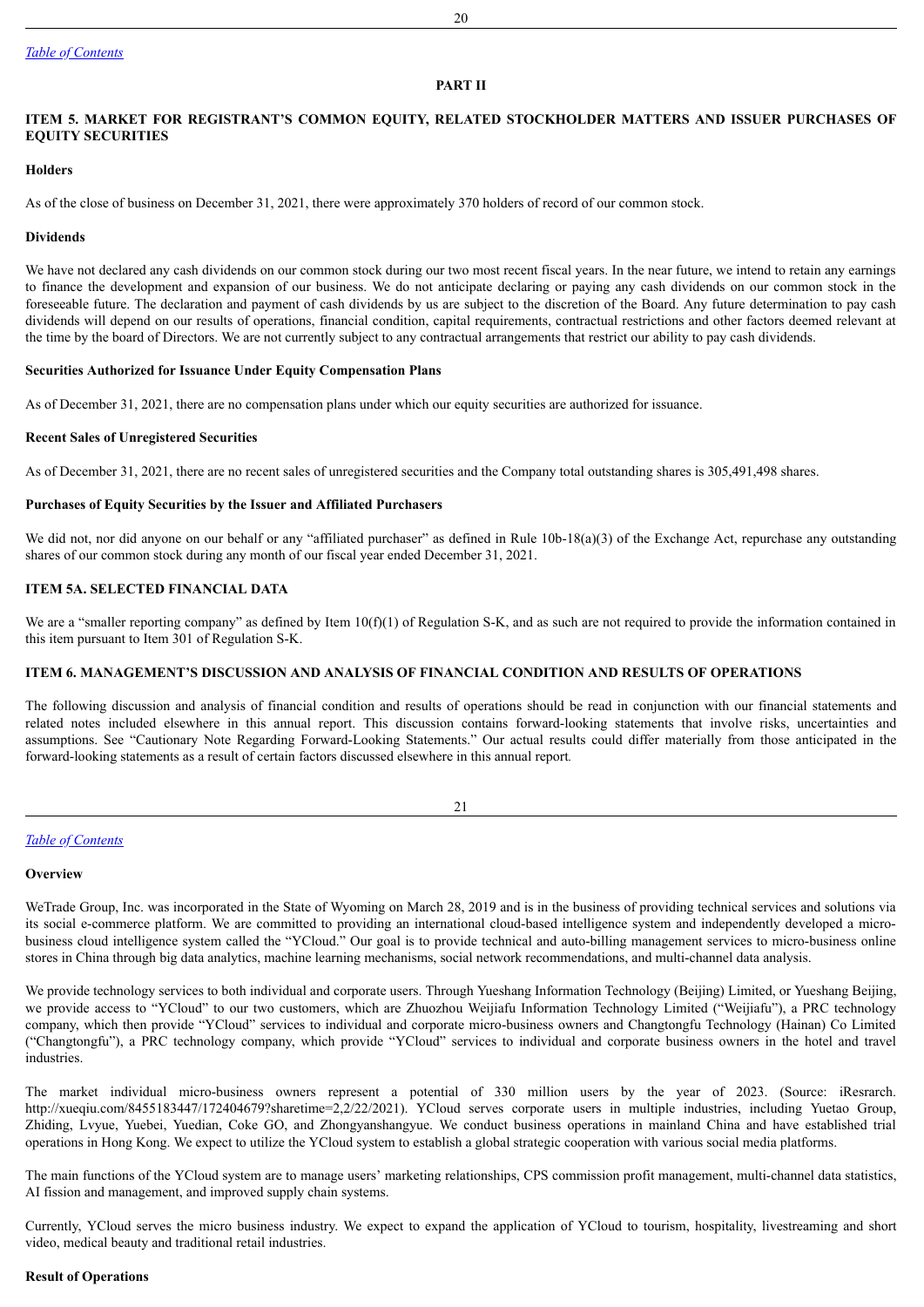The following tables provide a comparison of a summary of our results of operations for the fiscal years ended December 31, 2021 and 2020.

# **Results of Operations for the fiscal years ended December 31, 2021 and 2020**

|                                    | For the year<br>ended<br>December 31.<br>2021 | For the year<br>ended<br>December 31,<br><b>2020</b> |  |
|------------------------------------|-----------------------------------------------|------------------------------------------------------|--|
| <b>Revenue:</b>                    |                                               |                                                      |  |
| Service revenue, non-related party | \$<br>9,734,966                               | 3,440,312<br><sup>S</sup>                            |  |
| Service revenue, related party     | 4,646,329                                     | 2,831,252                                            |  |
|                                    | 14,381,295                                    | 6,271,564                                            |  |
| Cost of Revenue                    | (2,681,939)                                   | (615, 595)                                           |  |
| <b>Gross Profit</b>                | 11,699,356                                    | 5,655,969                                            |  |
| <b>Operating Expenses:</b>         |                                               |                                                      |  |
| General and Administrative         | (5,705,063)                                   | (1,901,336)                                          |  |
| <b>Operations Profit</b>           | 5,994,293                                     | 3,754,633                                            |  |
| Other income                       | 303,665                                       | 82,960                                               |  |
| Income before income tax           | 6,297,958                                     | 3,837,593                                            |  |
| Income tax expense                 | (1,122,283)                                   | (1,162,556)                                          |  |
| <b>Net Income</b>                  | \$<br>5,175,675                               | 2,675,037<br>S.                                      |  |

22

#### *Table of [Contents](#page-1-1)*

#### *Revenue from Operations*

For the fiscal year ended December 31, 2021 and 2020, total revenue was \$14,381,295 and \$6,271,564, respectively. The increase was mainly due to the increase in Gross Merchandise Volume ("GMV") in Ycloud system. Service revenue from third party were \$9,734,966 (2020: \$3,440,312) and service revenue from related party were \$4,646,329 (2020: \$2,831,252) for the year ended December 31, 2021. The system services fees are collected through Weijiafu and Changtongfu from end users of YCloud system based on the GMV as follow:

| Gross Merchandise Volume ("GMV") | 2021          | 2020        |
|----------------------------------|---------------|-------------|
|                                  | <b>USS</b>    | US\$        |
| Non-related party                | 292, 177, 817 | 10.437.687  |
| Related party                    | 139.359.179   | 153,038,677 |
| Total:                           | 431.536.996   | 163,476,364 |

#### *Cost of revenue*

Cost of revenue is mainly consists of staff payroll, PRC central provident fund ("CPF") and other staff benefits, the increase is mainly due to more staffs were recruited during the period. The increase is in line with the increase in revenue during the period.

#### *General and Administrative Expenses*

For the fiscal year ended December 31, 2021 and 2020, general and administrative expenses were \$5,705,063 and 1,901,336, respectively. The increase is mainly due to increase in the payroll expenses as a result of more new staffs were recruited during the year.

#### *Net Income*

As a result of the factors described above, there was a net income of \$5,175,675 and net income of \$2,675,037 for the fiscal year ended December 31, 2021 and 2020, respectively, the increase is mainly due to increase in Gross Merchandise Volume ("GMV") in YCloud system and services are collected from YCloud users based on GMV during the year.

# **Liquidity and Capital Resources**

The following chart provides a summary of our balance sheets on for the fiscal years ended December 31, 2021 and 2020, it should be read in conjunction with the financial statements, and notes thereto.

|                                      | 2021                       |    | 2020       |
|--------------------------------------|----------------------------|----|------------|
| Cash and Cash equivalents            | 616,593<br><sup>S</sup>    | S. | 4,640,603  |
| Receivables                          | 9,230,865                  |    | 2,609,520  |
| Note receivable                      | 3,798,130                  |    | 3,097,981  |
| Other receivables and prepayments    | 3,458,221                  |    | 332,388    |
| Intangible asset                     | 37,765                     |    | 49,029     |
| Right of use assets                  | 2,328,950                  |    | 2,813,186  |
| <b>Total assets</b>                  | <sup>S</sup><br>19.470.524 | S. | 13,542,707 |
| Account payable and accrued expenses | 279,219                    |    | 271,531    |
| Lease liability                      | 2,538,340                  |    | 3,041,463  |
| Amount due to related parties        | 1.105.532                  |    | 416,501    |
| Other liabilities                    | 1,018,111                  |    | 919,328    |
| <b>Total liabilities</b>             | \$.<br>4.941.202           | S. | 4,648,822  |
| Total stockholders' equity           | 14,529,322                 |    | 8,893,885  |

As of December 31, 2020, we had total assets of \$19,470,524, which mainly consisted of \$616,593 in cash, \$13,028,995 in receivables and note receivables and \$2,328,950 in right of use asset; we had total liabilities of \$4,941,202 which consisted of \$279,219 in accounts payables & accrued expenses,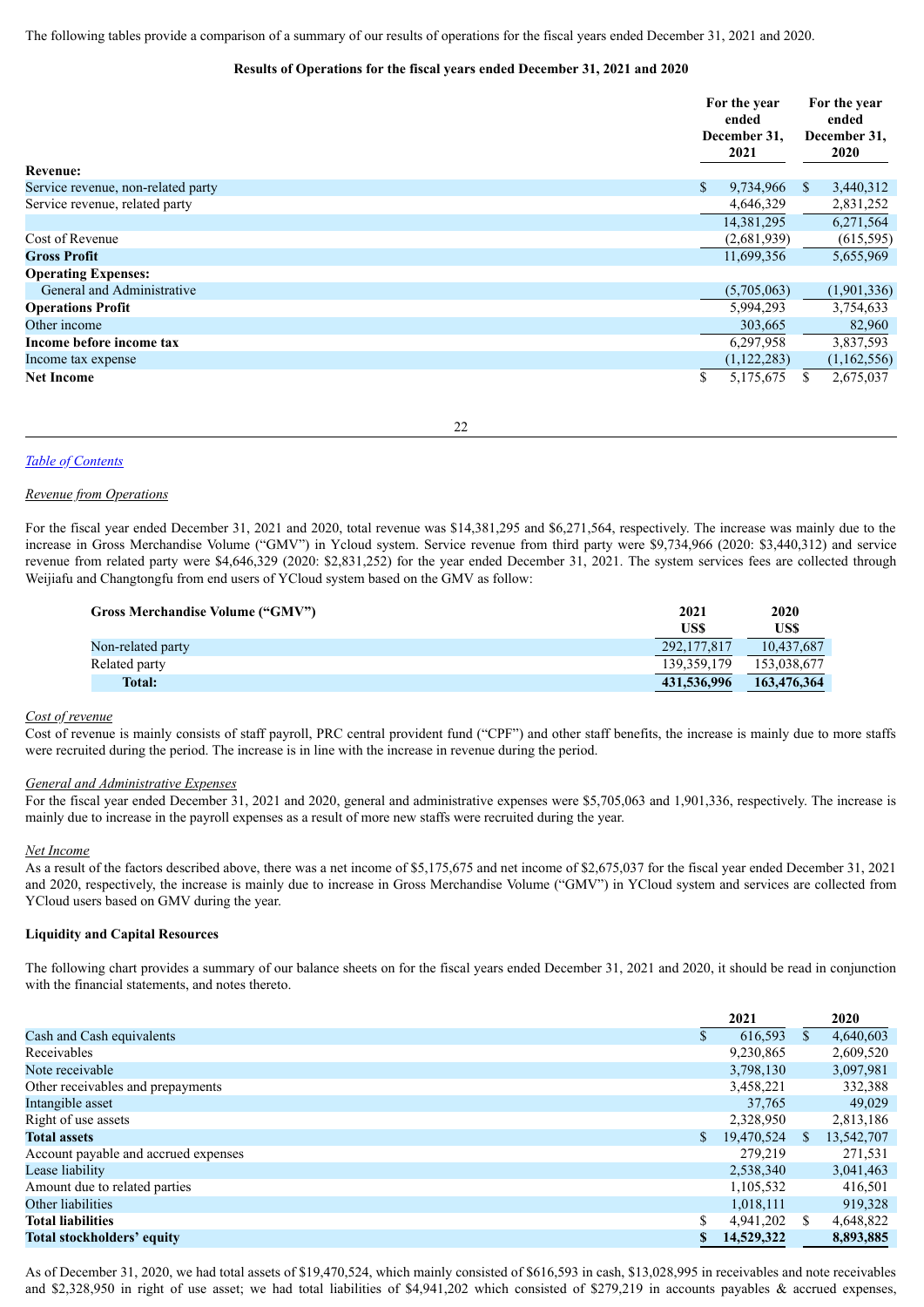\$1,105,532 in amount due to related parties, \$1,018,111 in other liabilities and \$2,538,340 in lease liability; we had total stockholders' equity of \$14,529,322.

#### *Table of [Contents](#page-1-1)*

# *Operating activities*

Our continuing cash flow used in operating activities is \$3,753,384 for the fiscal years ended December 31, 2021 as compare to the cash flow provided by operating activities of \$1,162,337 in prior year, which was increased by approximately of \$4.92 million. The increase were mainly due to increase in trade receivable of approximately of \$3.9 million and increase in prepaid expenses of approximately of \$2.9 million during the year. The increase is partially offset by the increase of net income of approximately of \$2.5 million during the year.

#### *Investing activities*

Our continuing cash flow used in investing activities is \$417,112 for the fiscal years ended December 31, 2021 as compare to the cash flow of \$nil in investing activities in prior year. The increase was mainly due to increase office equipment and office renovation of \$417,112 during the year.

#### *Financing activities*

Cash provided in our financing activities was \$77,821 for the year ended December 31, 2021 as compare to the net cash used in financing activities of \$3,682,142, which was decreased by approximately of \$3.6 million. There were loan repayment of \$1,560,020 to related party and increase in loan to third party of \$2.96 million in prior year, however there were only \$689,031 loan from related party and loan to third party of \$611,210 during the year and therefore resulted in decrease net cash used in financing activities during the year.

#### **Inflation**

Inflation does not materially affect our business or the results of our operations.

#### **Critical Accounting Policies**

We prepare our financial statements in accordance with generally accepted accounting principles of the United States ("GAAP"). GAAP represents a comprehensive set of accounting and disclosure rules and requirements. The preparation of our financial statements requires management to make estimates and assumptions that affect the reported amounts of assets and liabilities, the disclosure of contingent assets and liabilities at the date of the financial statements, and the reported amounts of revenues and expenses during the reporting period. Our actual results could differ from those estimates. We use historical data to assist in the forecast of our future results. Deviations from our projections are addressed when our financials are reviewed on a monthly basis. This allows us to be proactive in our approach to managing our business. It also allows us to rely on proven data rather than having to make assumptions regarding our estimates.

#### *Revenue recognition*

The Company follows the guidance of Accounting Standards Codification (ASC) 606, *Revenue from Contracts*. ASC 606 creates a five-step model that requires entities to exercise judgment when considering the terms of contracts, which includes (1) identifying the contracts or agreements with a customer, (2) identifying our performance obligations in the contract or agreement, (3) determining the transaction price, (4) allocating the transaction price to the separate performance obligations, and (5) recognizing revenue as each performance obligation is satisfied. The Company only applies the five-step model to contracts when it is probable that the Company will collect the consideration it is entitled to in exchange for the services it transfers to its clients.

#### *Use of Estimate*

The preparation of financial statements in conformity with GAAP requires management to make estimates and assumptions that affect the reported amounts of assets and liabilities and disclosure of contingent assets and liabilities at the date of the financial statements, and the reported amounts of expenses during the reporting periods. Actual results could differ from those estimates.

#### *Accounts receivable*

Accounts receivable are presented net of allowance for doubtful accounts. The Group uses specific identification in providing for bad debts when facts and circumstances indicate that collection is doubtful and based on factors listed in the following paragraph. If the financial conditions of its customers were to deteriorate, resulting in an impairment of their ability to make payments, additional allowance may be required.

The Company maintains an allowance for doubtful accounts which reflects its best estimate of amounts that potentially will not be collected. The Company determines the allowance for doubtful accounts on general basis taking into consideration various factors including but not limited to the historical collection experience and credit-worthiness of the customers as well as the age of the individual receivables balance. Additionally, the Company makes specific bad debt provisions based on any specific knowledge the Company acquires that might indicate that an account is uncollectible. The facts and circumstances of each account may require the Company to use substantial judgment in assessing its collectability.

#### *Table of [Contents](#page-1-1)*

#### **Recent Accounting Pronouncements**

We have reviewed all the recently issued, but not yet effective, accounting pronouncements and we do not believe any of these pronouncements will have a material impact on the Company financial statements.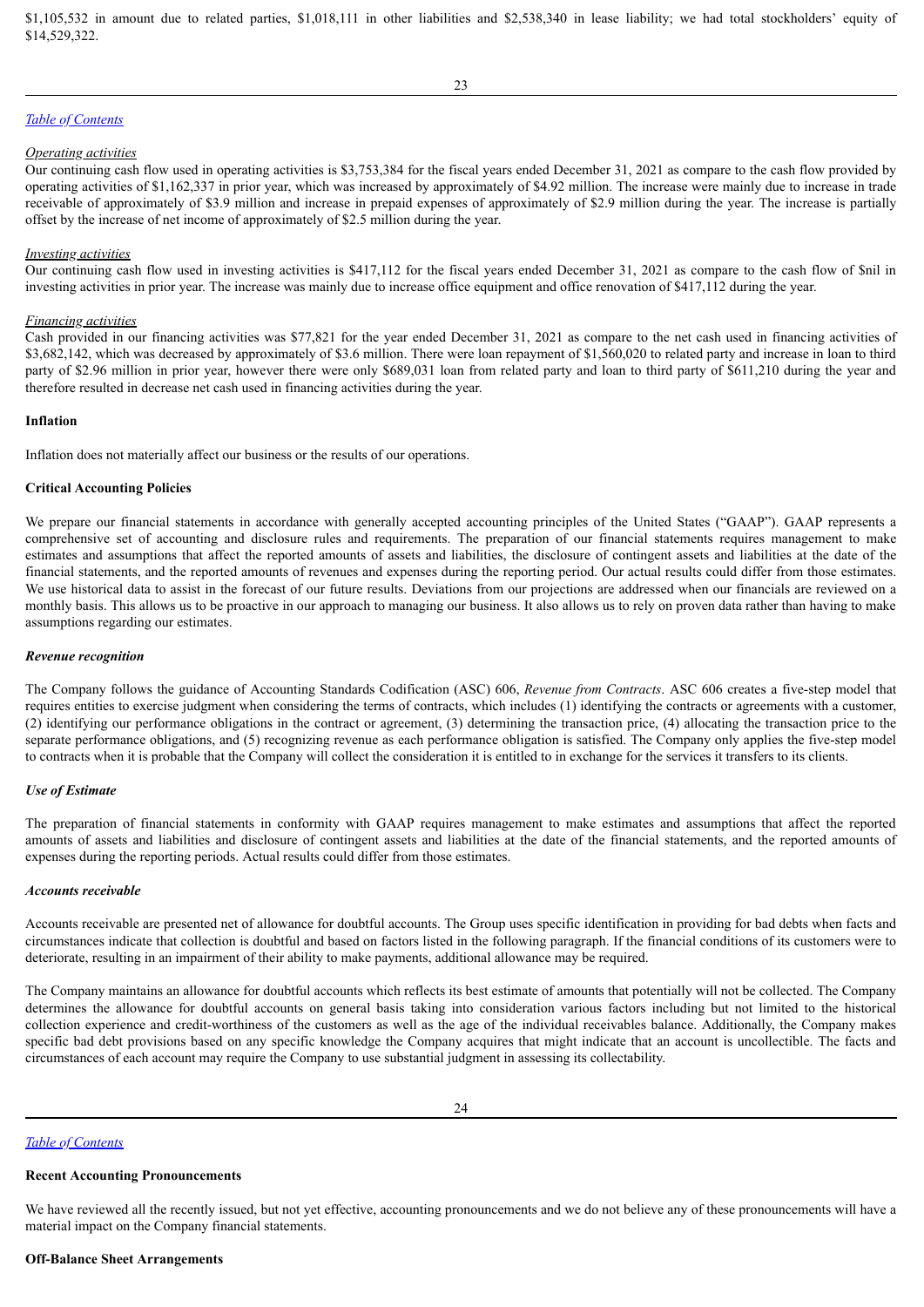There is no off-balance sheet arrangements.

# <span id="page-16-0"></span>**ITEM 7. QUANTITATIVE AND QUALITATIVE DISCLOSURES ABOUT MARKET RISK**

We are a "smaller reporting company" as defined by Item  $10(f)(1)$  of Regulation S-K, and as such are not required to provide the information contained in this item pursuant to Item 305 of Regulation S-K.

# <span id="page-16-1"></span>**ITEM 8. FINANCIAL STATEMENTS AND SUPPLEMENTARY DATA**

Our audited financial statements for the years ended December 31, 2021 and 2020 are set forth on pages F-1 to F-12 immediately following the signature page to this annual report. See Item 15 for a list of the financial statements included herein.

# <span id="page-16-2"></span>**ITEM 9. CONTROLS AND PROCEDURES**

# **Disclosure Controls and Procedures**

We maintain disclosure controls and procedures (as defined in Rule 13a-15(e) under the Exchange Act) that are designed to ensure that information required to be disclosed in our reports filed under the Exchange Act is recorded, processed, summarized and reported within the time periods specified in SEC rules and forms and that such information is accumulated and communicated to our management, as appropriate, to allow timely decisions regarding required disclosure.

Our management has evaluated the effectiveness of our disclosure controls and procedures as of the end of the period covered by this annual report. Based upon that evaluation, management has concluded that, as of the end of the period covered by this annual report, our disclosure controls and procedures were not effective.

25

#### *Table of [Contents](#page-1-1)*

#### **Management Report on Internal Control Over Financial Reporting**

Our management is responsible for establishing and maintaining adequate internal control over financial reporting. Our internal control system is a process designed to provide reasonable assurance to management and to the Board regarding the preparation and fair presentation of published financial statements.

Our internal control over financial reporting includes policies and procedures that pertain to the maintenance of records that, in reasonable detail, accurately and fairly reflect transactions and dispositions of assets; provide reasonable assurances that transactions are recorded as necessary to permit preparation of financial statements in accordance with U.S. generally accepted accounting principles and that receipts and expenditures are being made only in accordance with authorizations of management and our directors; and provide reasonable assurance regarding prevention or timely detection of unauthorized acquisition, use or disposition of our assets that could have a material effect on our financial statements.

Our management assessed the effectiveness of our internal control over financial reporting as of December 31, 2021. In making this assessment, our management used the criteria set forth by the Committee of Sponsoring Organizations of the Treadway Commission ("COSO") in *Internal Control - Integrated Framework - Guidance for Smaller Public Companies* (the COSO criteria). Based on our assessment, management identified material weaknesses related to: (i) our internal audit functions; (ii) a lack of segregation of duties within accounting functions; and the lack of multiple levels of review of our accounting data. Based on this evaluation, our management concluded that as of December 31, 2021, we did not maintain effective internal control over financial reporting.

Because of its inherent limitations, internal control over financial reporting may not prevent or detect misstatements. Projections of any evaluation of effectiveness to future periods are subject to the risk that controls may become inadequate because of changes in conditions, or that the degree of compliance with any policies and procedures may deteriorate. Due to our size and nature, segregation of all conflicting duties may not always be possible and may not be economically feasible. To the extent possible, we will implement procedures to assure that the initiation of transactions, the custody of assets and the recording of transactions will be performed by separate individuals. With proper funding we plan on remediating the significant deficiencies identified above, and we will continue to monitor the effectiveness of these steps and make any changes that our management deems appropriate.

A material weakness is a control deficiency (within the meaning of Public Company Accounting Oversight Board Auditing Standard No. 5) or combination of control deficiencies, that results in a reasonable possibility that a material misstatement of the annual or interim financial statements will not be prevented or detected on a timely basis.

# **Changes in Internal Control over Financial Reporting**

There were no changes in our internal control over financial reporting that occurred during our most recently completed fiscal quarter that has materially affected, or are reasonably likely to materially affect, our internal control over financial reporting.

# <span id="page-16-3"></span>**ITEM 9A. OTHER INFORMATION**

None

<span id="page-16-5"></span>*Table of [Contents](#page-1-1)*

<span id="page-16-4"></span>**PART III**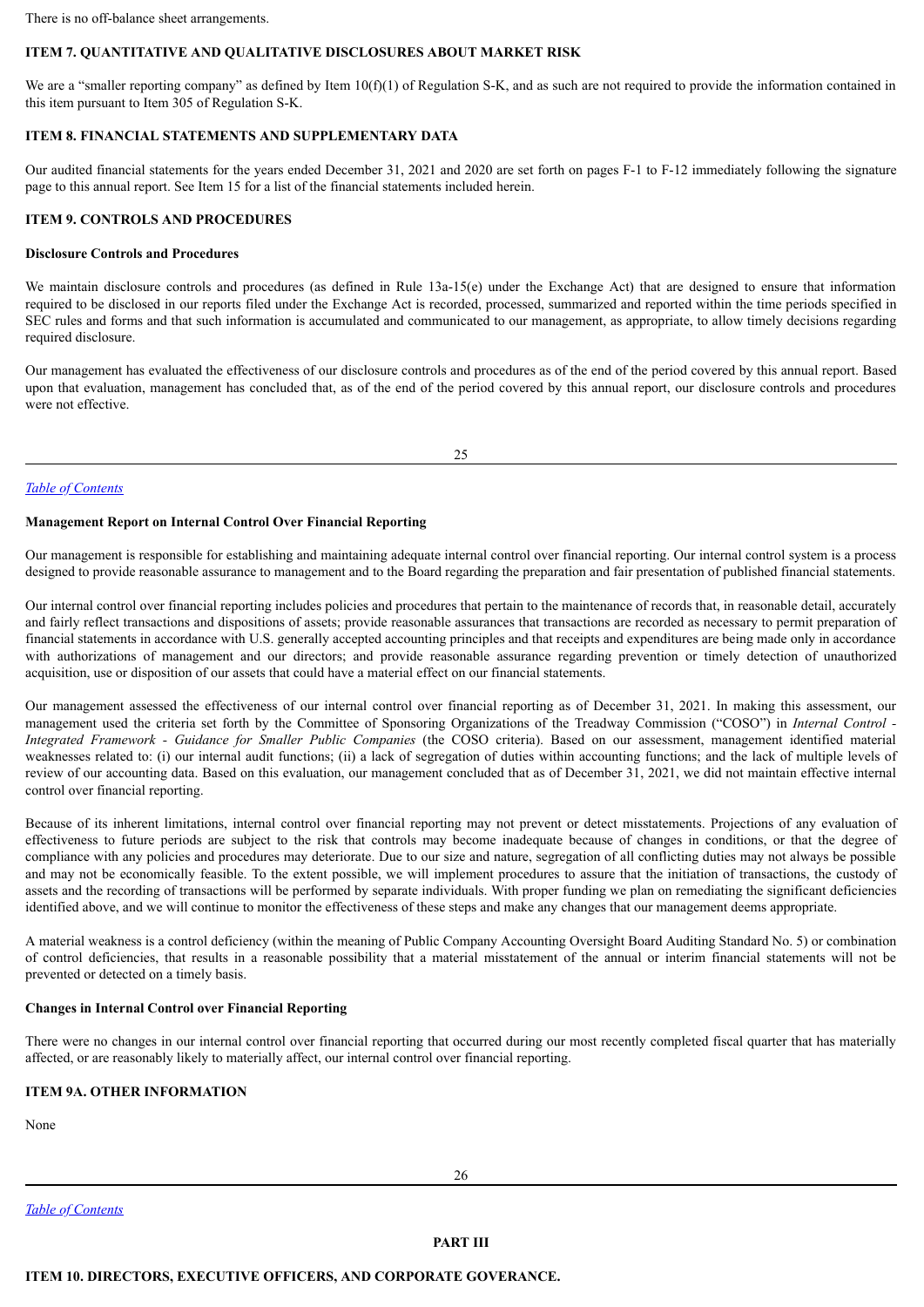# **Directors and Executive Officers**

The following table sets forth information regarding each of our current directors and executive officers:

| Name:             | Age: | <b>Positions with the Company:</b>                                                              |
|-------------------|------|-------------------------------------------------------------------------------------------------|
| Zheng Dai         | 46   | Director and Chairman of the Board                                                              |
| Pijun Liu         | 39   | Chief Executive Officer and Director (Principal Executive Officer)                              |
| Kean Tat Che      | 39   | Chief Financial Officer, Secretary and Director (Principal Financial and Accounting<br>Officer) |
| Zhuo Li           | 33   | Chief Operation Officer and Director                                                            |
| <b>Biming Guo</b> | 49   | Independent Director and Chair of Audit Committee Chair                                         |
| Daxue Li          | 51   | Independent Director and Chair of Compensation Committee Chair                                  |
| Yuxing Ye         | 43   | Independent Director and Chair of Nominating Committee Chair                                    |
| Hung Fai Choi     | 36   | Independent Director                                                                            |
| Ning Qin          | 41   | Independent Director                                                                            |

#### **Background of Directors and Executive Officers**

#### Zheng Dai, Director and Chairman of the Board

Mr. Dai is a graduate of Fuzhou Finance University in the PRC and majored in Finance and Economics. Mr. Dai began his career in the internet and information technology industry in 1998. Between 2000 and 2004, he served as the Chief Technology Officer for China Interaction Media Group. Between 2006 and 2012, he was a co-founder and Vice President of Qunar Cayman Islands Limited (Nasdaq: QUNR). Since 2014, Mr. Dai has served on several boards that represent timeshare owners and their interests. Mr. Dai's primary responsibility with the Company will be leveraging his existing industry connections to assist in the implementation of our business plan. Mr. Dai holds a Bachelor degree in Investment management from China Fuzhou University.

#### Pijun Liu, Chief Executive Officer and Director

Mr Liu has more than 15 years of experience in tourism operations and team management. From 2004 to 2006, he worked for eLong.com and International Hotel Group, during which he hosted the first Caofeidian Forum. From 2009 to 2014 Mr. Liu founded the high-star hotel alliance-Wandian Alliance and led the team to achieve significant results. From 2014 to 2017, Mr. Liu served as the founder and CEO of Zhiding.com. He led the team to obtain 8 million RMB in Series A funding from 58.com and other institutions. He received the "Gold Award" in the Global Travel Conference in 2017. Since 2019, Mr. Liu has served as the co-founder and CEO of Yueshang Group, he is responsible for investment operations and team management. Mr. Liu graduated from Wuhan University of Technology in 2004 and did post graduate studies in the School of Finance at Renmin University of China from 2018 to 2019.

#### Kean Tat Che, Chief Financial Officer and Director

Mr. Che is a member of CPA Australia and has over 15 years of experience in accounting, auditing, corporate finance and IPO advisory. In 2006, he started his career as auditor with Ernst & Young LLP and left the firm in 2009. From 2009 to 2012, he worked as Corporate Finance Manager with ICH Group, which was involved in several IPOs in South East Asia region. In 2013, he served as Vice President in Auscar Wealth Management Sdn Bhd, responsible for corporate finance, fund raising, merger and acquisition. From 2013 to 2016, he worked as Chief Financial Officer at Heyu Capital Group. From 2019 to 2020, he worked as Group CFO in Nova Group Holdings (Hong Kong Stock Exchange: 1360), responsible for the group financial affairs, corporate financial activities, merger & acquisition and corporate restructurings. From 2020 to Present, Mr. Che is working as Vice President and Chief Financial Officer of Central Holding Group Ltd (Hong Kong Stock Exchange: 1735), and CFO, Secretary & Executive Director at WeTrade Group, Inc. In his current role, Mr. Che is tasked with the corporate affairs and potential mergers and acquisition. Mr. Che graduated from the University of Adelaide in Australia and majored in Accounting and Finance in 2005.

# Zhuo, Li, Chief Operation Officer and Director

Zhuo, Li has over 10 years of experience in the investment and financing industries. Since 2011, he is the founder and remains the Chairman of Lixingde Capital Group, an asset management company involved in corporate fundraising, financial advisory, and wealth management. In his current role, Mr. Li is tasked with seeking potential investors and funding for the company future's acquisition and development. Mr. Li graduated in 2011 from Beijing Commercial University in PRC with a degree in Economics.

# *Table of [Contents](#page-1-1)*

# Biming Guo, Independent Director, Chair of Audit Committee and member of Compensation Committee

Mr. Guo has over 25 years of experience as a CPA in M&A, investment and finance. Mr. Guo now serves as the Accountant-in-Chief and Legal Representative at Jinchengfeng (Xiamen) CPA, an accounting firm in China, where he manages a team of 20 people, focusing on various NEEQ and IPO projects, as well as internal control and tax management counseling. Between April 2016 and April 2018, Mr. Guo was a Senior Auditor at Zhongxincai Guanghua CPA LLP in Beijing, China, where he spearheaded various NEEQ, IPO, internal control and tax management counseling projects. Between July 2014 and March 2016, Mr. Guo was a Project Manager at Founder Securities Co., Ltd, where he served as a financial consultant, responsible for analyzing and performing due diligence on various major assets in underwriting, restructuring, and M&A projects. Mr. Guo started his career in 1996 at Ji'an Developmental Bank, where he served for over a decade in credit risk management. Mr. Guo graduated from Nanchang University in China with a bachelor's degree. He has been a CPA since 2004, a Certified Tax Agent since 2005, and a licensed attorney since 2010.

#### Daxue Li, Independent Director, Chair of Compensation Committee and member of Audit Committee and Nominating Committee

Mr. Li has more than 20 years of experience in TMT, e-commerce and information technology industry. He was the vice-president and CTO of Tianji Network Company, in charge of technology research and development, technical service and customer execution. From 2008-2015, he served as senior vice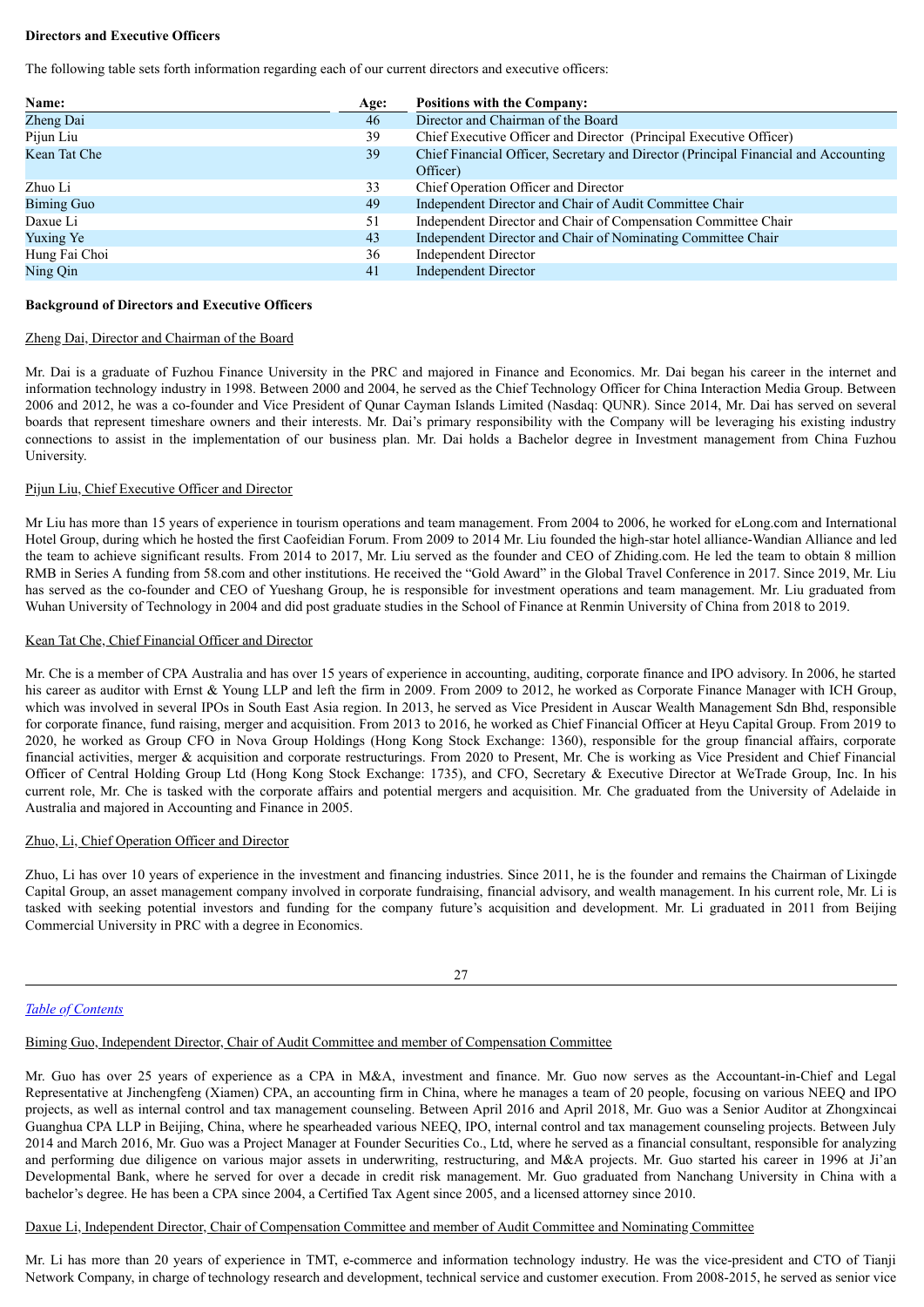president of JD.com group (Nasdaq: JD), in charge of technology research and development system. In 2015 he founded the Ciyun Technology Co Ltd. and remains the CEO. He is also the honorary technical advisor of the JD.com group. In 1988, he was admitted to the Mathematics Department of Shandong University with the highest score of Science in the college entrance examination of the whole country and holds a Bachelor degree in Mathematics from Shandong University.

#### Yuxing Ye, Independent Director, Chair of Nominating Committee and member of Audit Committee and Compensation Committee

Mr. Ye is an attorney licensed to practice in New York State and has over 13 years of experience in advising multinational and PRC companies in corporate law, banking law, investment funds, mergers and acquisitions and regulatory and compliance matters. Mr. Ye started his career as an in-house legal counsel with Bank of China, New York Branch and subsequently with The Bank of Nova Scotia, Singapore Branch, covering a broad range of legal matters involving US sanctions, regional credit markets, derivatives and fixed income products. From 2011 to 2017, he worked as an associate/of counsel with the UK based magic circle law firm Allen Overy LLP and PRC based red circle law firm King & Wood Mallesons and became a partner in 2018 at King & Wood Malleson. Mr. Ye's legal practice focuses on cross-border merger and acquisitions as well as the related regulatory and compliance matters, involving take-over bids, asset and share purchases/divestures, project/acquisition financings, restructuring, US export control and other commercial arrangements etc. In early 2020, Mr. Ye joined another PRC red circle law firm Zhong Lun as a partner and continues his practice in the aforementioned space, with an even broader coverage of PRC listed companies and investment funds in their outbound acquisitions as well as compliance with US and European regulatory regimes. Mr. Ye obtained his Juris Doctor degree from the Benjamin N. Cardozo School of Law, Yeshiva University in New York in 2007.

#### Hung Fai Choi, Independent Director and member of the Audit Committee and Nominating Committee

Mr. Choi has over 10 years of experience in securities trading, fundraising activities, corporate finance and project investments. Mr. Choi possesses knowledge in financial analysis, corporate finance, corporate valuation and corporate governance. Mr. Choi is currently the founder and managing director of Draco Capital Limited and a responsible officer for Type 6 (advising on corporate finance) regulated activity of Draco Capital Limited under the Securities and Futures Ordinance (Chapter 571 of the Laws of Hong Kong). Mr. Choi is principally responsible for advising on corporate finance activities, pre-initial public offerings, merger & acquisitions, fundraising activities and corporate restructurings for private and public companies in the PRC, Malaysia and Hong Kong. Mr. Choi graduated with a bachelor's degree in business administration from the Chinese University of Hong Kong, and obtained a master of finance degree in corporate finance from the University of New South Wales in Australia.

#### Ning Qin, Independent Director and member of the Compensation Committee and Nominating Committee

Mr. Qin has over 15 years of experience as a corporate counsel and lawyer, in M&A, investment and finance. In 2003, he started his career as Clerk with the Court of Baqiao District of Xi'an in China and left in 2004. From 2004 to 2005, he worked as Paralegal with Shaanxi Haipu Law Firm in Xi'an of China. In 2008, he worked as a paralegal with Jane Willems' Firm in Paris, France. From 2009 to 2013, he served as Senior Manager in Tian An China Investment Ltd., (stock code: 0028), listed on the HK stock exchange, responsible for the China legal and investment. In 2013, he worked as General Manager in Shaanxi HDTX Investment Ltd. In 2016, he served as Executive Director in Yulin FFL Environmental Energy Limited (member of ENGIE Group in France). In 2018, he worked as Assistant President in Guanghui Energy Group (stock code: 600256), listed on the SHH stock exchange. From 2020 to present, he is working as Equity Partner in Zhonglun W&D Law Firm in Xi'an. Mr. Qin is a graduate from the Law school of Versailles University in France, and majored in Arbitration and International business in 2008.

$$
28\\
$$

#### *Table of [Contents](#page-1-1)*

#### **Family Relationships**

None of the directors or executive officers at the Company have a family relationship as defined in Item 401 of Regulation S-K.

#### **Election of Officers**

Each of our directors is appointed to hold office until the next annual meeting of our shareholders, until her or her respective successor is elected and qualified, or until he or she resigns or is removed in accordance with the applicable provisions of Wyoming law. Our officers are appointed by our board of directors and hold office until removed by our board of directors or until their resignation.

### **Board of Directors**

We currently have a board of directors consisting of nine members, a majority of whom are "independent" as defined in Nasdaq Rule 5605. We expect that all current directors will continue to serve after this offering. The directors will be re-elected at our annual general meeting of shareholders.

A director who is in any way, whether directly or indirectly, interested in a contract or proposed contract with the Company shall declare the nature of his interest at a meeting of the directors. A general notice given to the directors by any director to the effect that he is a member of any specified company or firm and is to be regarded as interested in any contract which may thereafter be made with that company or firm shall be deemed a sufficient declaration of interest in regard to any contract so made. A director may vote in respect of any contract or proposed contract or arrangement notwithstanding that he may be interested therein and if he does so his vote shall be counted and he may be counted in the quorum at any meeting of the directors at which any such contract or proposed contract or arrangement shall come before the meeting for consideration.

#### **Board Committees**

We have established three committees under the board of directors: Audit Committee, Compensation Committee and Nominating Committee. Each committee is governed by a charter approved by our board of directors. Copies of the charters have been submitted as exhibits to the registration statement of which this prospectus is a part and will be available at our investor relations website.

#### *Audit Committee*

Our Audit Committee consists of Biming Guo (Chair), Daxue Li, Yuxing Ye, and Hung Fai Choi. Each member of the Audit Committee will satisfy the "independence" requirements of Rule 5605(a)(2) of the Listing Rules of the Nasdaq Stock Market and meet the independence standards under Rule 10A-3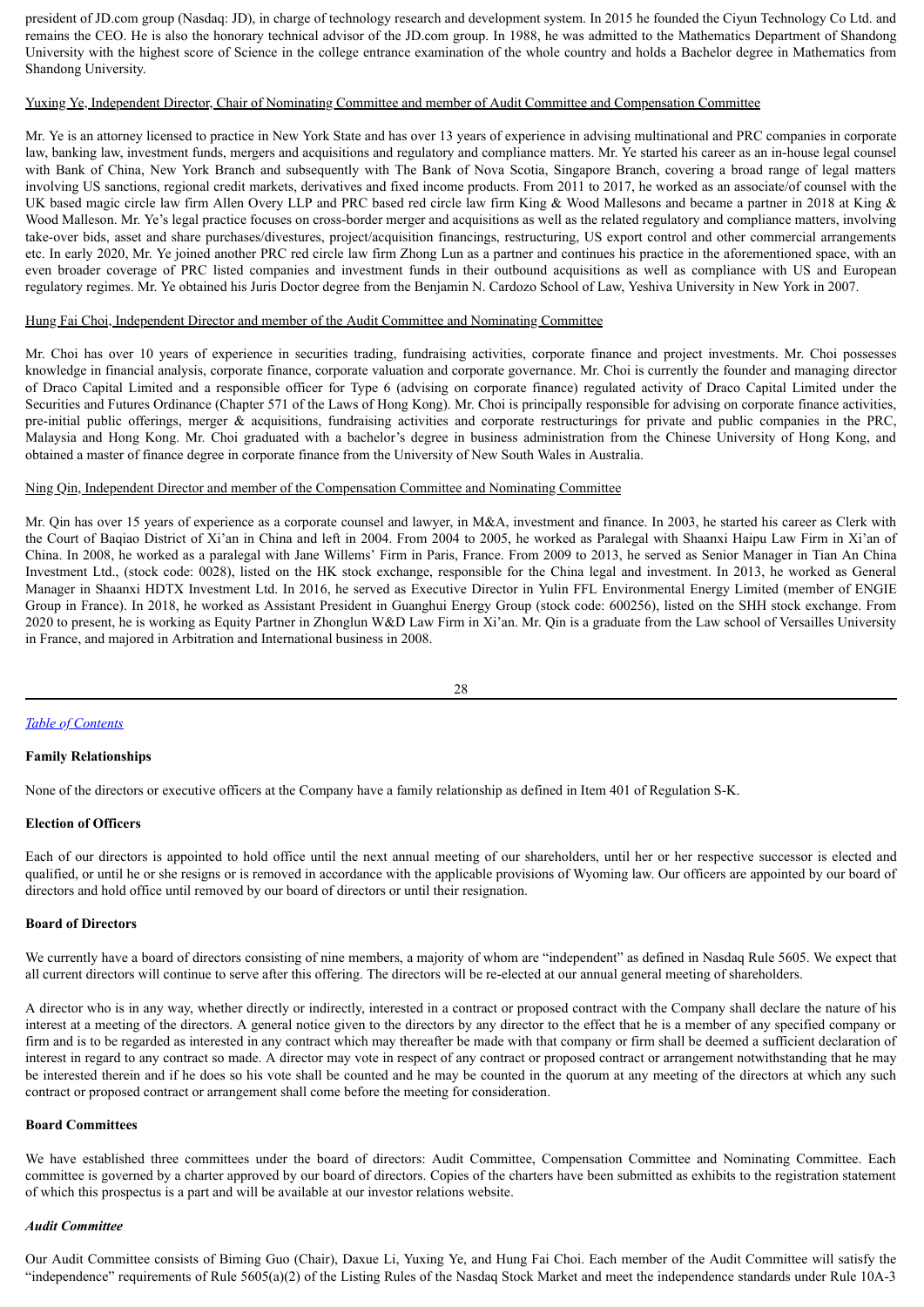under the Exchange Act. Our Audit Committee Financial Expert is Biming Guo who qualifies as an "audit committee financial expert" within the meaning of the SEC rules and possesses financial sophistication within the definition of the Listing Rules of the Nasdaq Stock Market. The Audit Committee oversees our accounting and financial reporting processes and the audits of the financial statements of our company. The Audit Committee is responsible for, among other things:

- selecting our independent registered public accounting firm and pre-approving all auditing and non-auditing services permitted to be performed by our independent registered public accounting firm;
- · reviewing with our independent registered public accounting firm any audit problems or difficulties and management's response and approving all proposed related party transactions, as defined in Item 404 of Regulation S-K;
- discussing the annual audited financial statements with management and our independent registered public accounting firm;
- · annually reviewing and reassessing the adequacy of our Audit Committee charter;
- meeting separately and periodically with the management and our independent registered public accounting firm;
- regularly reporting to the full board of directors;
- reviewing the adequacy and effectiveness of our accounting and internal control policies and procedures and any steps taken to monitor and control major financial risk exposure; and
- such other matters that are specifically delegated to our Audit Committee by our board of directors from time to time.

 $29$ 

#### *Table of [Contents](#page-1-1)*

#### *Compensation Committee*

Our Compensation Committee consists of Daxue Li (Chair), Biming Guo, Yuxing Ye and Ning Qin. Each of the Compensation Committee members satisfies the "independence" requirements of Rule 5605(a)(2) of the Listing Rules of the Nasdaq Stock Market. Our Compensation Committee will assist the board in reviewing and approving the compensation structure, including all forms of compensation, relating to our directors and executive officers. No officer may be present at any committee meeting during which such officer's compensation is deliberated upon. The Compensation Committee will be responsible for, among other things:

- · reviewing and approving to the board with respect to the total compensation package for our most senior executive officers;
- approving and overseeing the total compensation package for our executives other than the most senior executive officers;
- reviewing and recommending to the board with respect to the compensation of our directors;
- · periodically reviewing and approving any long-term incentive compensation or equity plans;
- selecting compensation consultants, legal counsel or other advisors after taking into consideration all factors relevant to that person's independence from management; and
- · programs or similar arrangements, annual bonuses, employee pension and welfare benefit plans.

#### *Nominating Committee*

Our Nominating Committee consists of Yuxing Ye (Chair), Daxue Li, Hung Fai Choi and Ning Qin. Each member of the Nominating Committee will satisfy the "independence" requirements of Rule 5605(a)(2) of the Listing Rules of the Nasdaq Stock Market. The nominating committee will assist the board of directors in selecting individuals qualified to become our directors and in determining the composition of the board and its committees. The Nominating Committee will be responsible for, among other things:

- selecting and recommending to the board nominees for election by the shareholders or appointment by the board;
- · annually reviewing with the board the current composition of the board with regards to characteristics such as independence, knowledge, skills, experience and diversity;
- making recommendations on the frequency and structure of board meetings and monitoring the functioning of the committees of the board; and
- advising the board periodically with regards to significant developments in the law and practice of corporate governance as well as our compliance with applicable laws and regulations, and making recommendations to the board on all matters of corporate governance and on any remedial action to be taken.

#### **Involvement in Certain Legal Proceedings**

To the best of our knowledge, none of our directors and officers has been convicted in a criminal proceeding, excluding traffic violations or similar misdemeanors, nor has been a party to any judicial or administrative proceeding during the past ten (10) years that resulted in a judgment, decree or final order enjoining the person from future violations of, or prohibiting activities subject to, federal or state securities laws, or a finding of any violation of federal or state securities laws, except for matters that were dismissed without sanction or settlement. Except as set forth in our discussion below in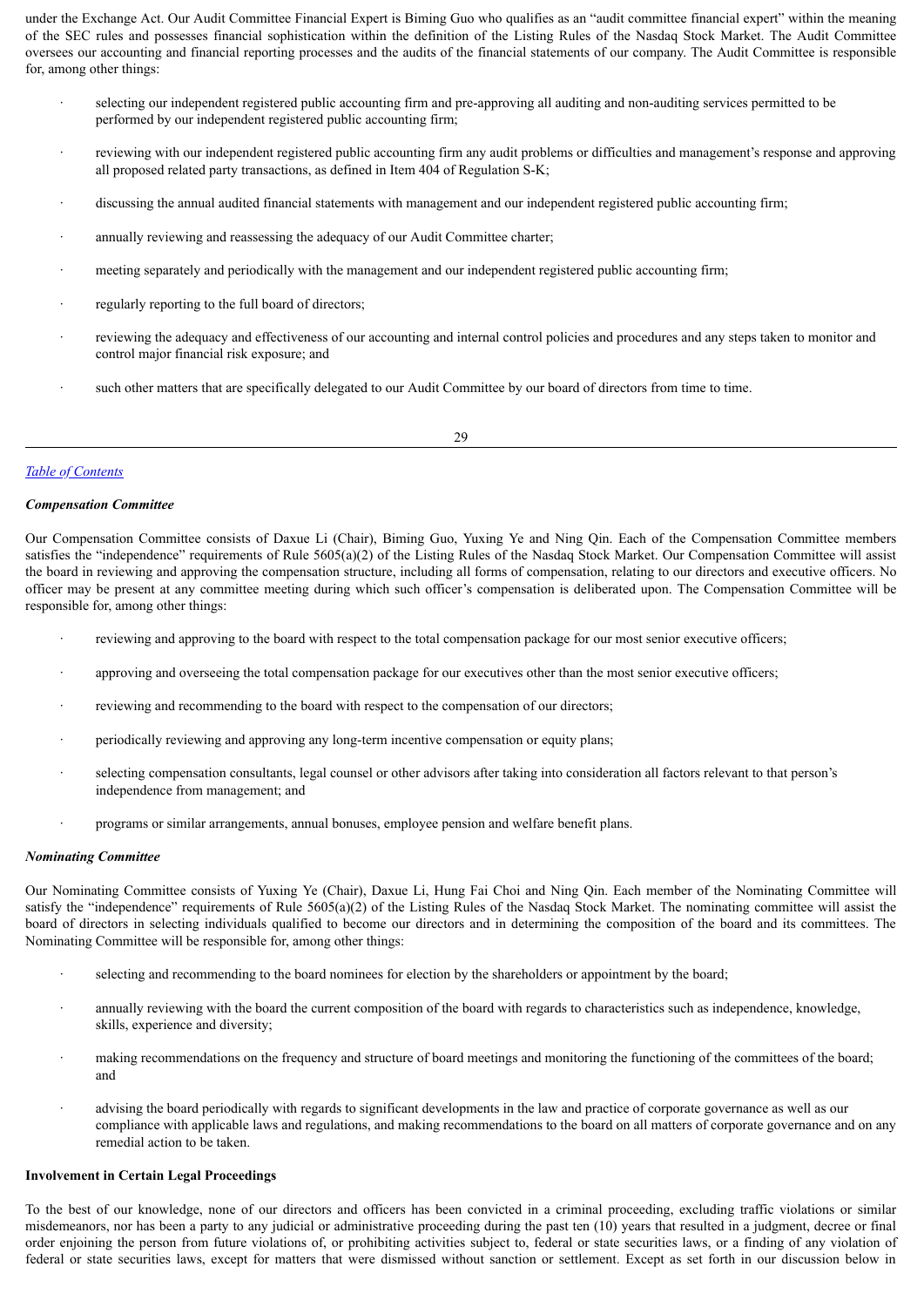"Related Party Transactions," our directors and officers have not been involved in any transactions with us or any of our affiliates or associates which are required to be disclosed pursuant to the rules and regulations of the SEC.

### *Table of [Contents](#page-1-1)*

#### **Code of Business Conduct and Ethics**

We have adopted a code of business conduct and ethics applicable to our directors, officers and employees.

#### <span id="page-20-0"></span>**ITEM 11. EXECUTIVE COMPENSATION**

The following table sets forth certain information with respect to compensation for the years ended December 31, 2021 and 2020, earned by or paid to our chief executive officer and principal executive officer, our principal financial officer, and our other most highly compensated executive officers whose total compensation exceeded US\$100,000 (the "named executive officers").

|                                    |      |            |                   | <b>Stock Awards</b> | All<br><b>Other Compensation</b> |           |
|------------------------------------|------|------------|-------------------|---------------------|----------------------------------|-----------|
| <b>Name and Principal Position</b> | Year | Salary(\$) | <b>Bonus</b> (\$) | (S)                 | (S)                              | Total(\$) |
| Pijun Liu                          | 2021 | 80,000     | 8,000             |                     |                                  | 88,000(1) |
| <b>CEO</b>                         | 2020 |            |                   |                     |                                  |           |
| Kean Tat Che                       | 2021 | 50,000     | 5,000             |                     |                                  | 55,000(1) |
| CFO and Secretary                  | 2020 |            |                   |                     |                                  |           |
| Zheng Dai                          | 2021 | 80,000     | 8,000             |                     |                                  | 88,000(1) |
| <i>CTO</i>                         | 2020 |            |                   |                     |                                  |           |
| Zhuo Li                            | 2021 | 50,000     | 5,000             |                     |                                  | 55,000(1) |
| COO                                | 2020 |            |                   |                     |                                  |           |

(1) Such amounts were accrued and the parties agreed that the compensation payment to be deferred until the Company is listed on Nasdaq. The Company plans to make the payment from its working capital upon its listing on Nasdaq.

#### Employment Agreements

Our employment agreements with our officers generally provide employment for a specific term and set annual salaries, health insurance, pension insurance, paid vacation, and family leave time. The agreement may be terminated by either party as permitted by law.

We have entered into an employment agreement with each of Zheng Dai, our Chairman, and Pijun, Liu, our Chief Executive Officer, effective from September 1, 2020 through August 31, 2024.

Under the terms of the agreements, each of Messrs. Dai and Liu are entitled to receive a monthly salary of \$8,000, effective from March 1, 2021, plus one month's additional salary by the end of each year. All of these are payable in the equivalent amount of either in Hong Kong Dollars or Chinese Renminbi. Any variances are mainly due to fluctuation of currency exchange.

We have also entered into an employment agreement with each of Kean Tat Che, our Chief Financial Officer, and Zhuo Li, our Chief Operating Officer, effective from March 28, 2019 through March 27, 2023.

Under the terms of the agreements, each of Messrs. Che and Li are entitled to receive a monthly salary of \$5,000, effective from March 1, 2021, and plus one month's additional salary by the end of each year. All of these are payable in the equivalent amount of either in Hong Kong Dollars or Chinese Renminbi. Any variances are mainly due to fluctuation of currency exchange.

| ۰<br>I | ۰.<br>v |  |
|--------|---------|--|
|        |         |  |

# *Table of [Contents](#page-1-1)*

# **Director Compensation**

On September 1, 2020, we entered into a service contract with each of our independent directors Daxue Li, Yuxing Ye, Hung Fai Choi and Ning Qin. The contracts have a term of two years commencing September 1, 2020 and we agree to pay \$2,000 per month commencing March 1, 2021 plus one month's additional payment by the end of each year.

On April 19, 2021, we entered into a service contract with our independent director Biming Guo. The contract has a term of two years commencing April 19, 2021 and we agree to pay \$2,000 per month commencing April 19, 2021 plus one month's additional payment by the end of each year.

For the years ended December 31, 2021 and 2020, we did not compensate our executive directors for their services other than to reimburse them for out-ofpocket expenses incurred in connection with their attendance at meetings of the Board of Directors. For the year ended December 31, 2021, a total of \$22,000 were accrued for each of our independent directors Daxue Li, Yuxing Ye, Hung Fai Choi and Ning Qin and a total of \$20,000 were accrued for our independent director Biming Guo. The parties agreed that the compensation payment to be deferred until the Company is listed on Nasdaq. The Company plans to make the payment from its working capital upon its listing on Nasdaq.

# <span id="page-20-1"></span>**ITEM 12. SECURITY OWNERSHIP OF CERTAIN BENEFICIAL OWNERS AND MANAGEMENT AND RELATED STOCKHOLDER MATTERS**

The following table sets forth information with respect to beneficial ownership of our common stock as of the date of hereof by:

30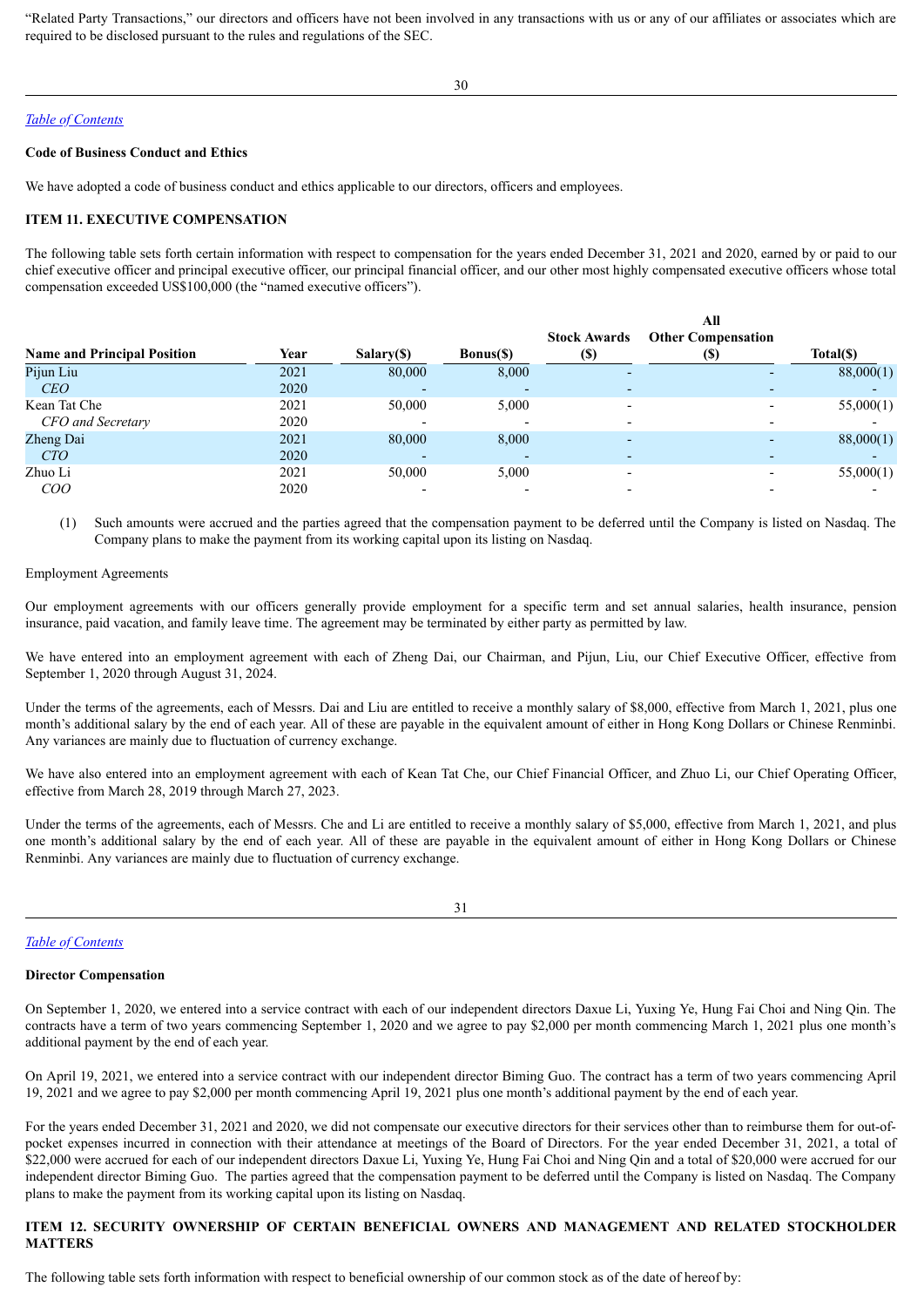- Each person who is known by us to beneficially own more than 5% our outstanding common stock;
- Each of our director, director nominees and named executive officers; and
- All directors and named executive officers as a group.

The number and percentage of common stock beneficially owned before the offering are based on 305,451,498 shares of common stock issued and outstanding as of the date of this prospectus. Beneficial ownership is determined in accordance with the rules of the SEC and generally requires that such person have voting or investment power with respect to securities. In computing the number of shares of common stock beneficially owned by a person listed below and the percentage ownership of such person, common stock underlying options, warrants or convertible securities held by each such person that are exercisable or convertible within 60 days of the date of this prospectus are deemed outstanding but are not deemed outstanding for computing the percentage ownership of any other person. Except as otherwise indicated in the footnotes to this table, or as required by applicable community property laws, all persons listed have sole voting and investment power for all common stock shown as beneficially owned by them. Unless otherwise indicated in the footnotes, the address for each principal shareholder is in the care of our Company at No. 18, Kechuang 10th Street, Beijing Economic and Technological Development Zone, Beijing, People Republic of China. As of the date hereof, we have 370 shareholders of record.

#### *Table of [Contents](#page-1-1)*

| <b>Executive Officers and Directors</b>                     | <b>Amount of</b><br><b>Beneficial</b><br>Ownership of<br>Common<br>Stock <sup>(1)</sup> | Percentage<br><b>Ownership of</b><br>Common<br>Stock <sup>(2)</sup> |
|-------------------------------------------------------------|-----------------------------------------------------------------------------------------|---------------------------------------------------------------------|
| <b>Directors and Named Executive Officers:</b>              |                                                                                         |                                                                     |
| Zheng Dai <sup>(4)</sup>                                    | 87,150,483                                                                              | 28.5%                                                               |
| Pijun Liu                                                   | 14,959,700                                                                              | 4.8%                                                                |
| Kean Tat Che                                                | 9,833,000                                                                               | 3.2%                                                                |
| Li Zhuo                                                     | 9,833,000                                                                               | 3.2%                                                                |
| <b>Biming Guo</b>                                           | $\overline{\phantom{a}}$                                                                | $\sim$                                                              |
| Daxue Li                                                    | $\overline{\phantom{a}}$                                                                |                                                                     |
| Yuxing Ye                                                   | $\overline{\phantom{0}}$                                                                | ۰.                                                                  |
| Hung Fai Choi                                               | $\overline{\phantom{a}}$                                                                |                                                                     |
| Ning Qin                                                    | $\overline{\phantom{0}}$                                                                |                                                                     |
| All executive officers and directors as a group (9 persons) | 121,776,183                                                                             | 39.86%                                                              |
|                                                             |                                                                                         |                                                                     |
| 5% or Greater Shareholders                                  |                                                                                         |                                                                     |
| Future Science and Technology Co Ltd <sup>(4)</sup>         | 87,150,483                                                                              | 28.5%                                                               |
| AiShangYou Limited <sup>(5)</sup>                           | 81,725,304                                                                              | 26.8%                                                               |
| LD Property Limited <sup>(6)</sup>                          | 18,000,000                                                                              | 5.9%                                                                |

\*Less than 1%.

- (1) Beneficial ownership is determined in accordance with the rules of the SEC and includes voting or investment power with respect to the common stock. All shares represent only common stock held by shareholders as no options are issued or outstanding.
- (2) Calculation based on 305,451,498 shares of common stock issued and outstanding as of the date of this prospectus.
- (3) Assuming 10,000,000 shares of common stock are issued in this offering, not including shares of common stock underlying the underwriter's Over-Allotment Option.
- (4) Zheng Dai has sole voting and dispositive power over the shares held by Future Science and Technology Co Ltd.
- (5) Shufeng Zang, a non-affiliate of the registrant, has sole voting and dispositive power over the shares held by AiShangYou Limited.
- (6) It is an equity incentive trust company, the shares of common stock under this company were held for the employees of the Company, and therefore are not free-trading shares.

#### *Table of [Contents](#page-1-1)*

# <span id="page-21-0"></span>**ITEM 13. CERTAIN RELATIONSHIPS AND RELATED TRANSACTIONS, AND DIRECTOR INDEPENDENCE**

#### **RELATED PARTY TRANSACTIONS**

The following is the list of the related parties to which the Company has transactions with:

- (a) Beijing Zhidingwang Investment Management Limited Partnership ("BZIM"), the entity in which the Group's CEO, Liu PiJun beneficially own 56% equity interest.
- (b) Zhiding Network Technology (Beijing) Co Limited ("ZNTB"), the entity in which the Group's CEO, Liu Pijun beneficially own 77.98% equity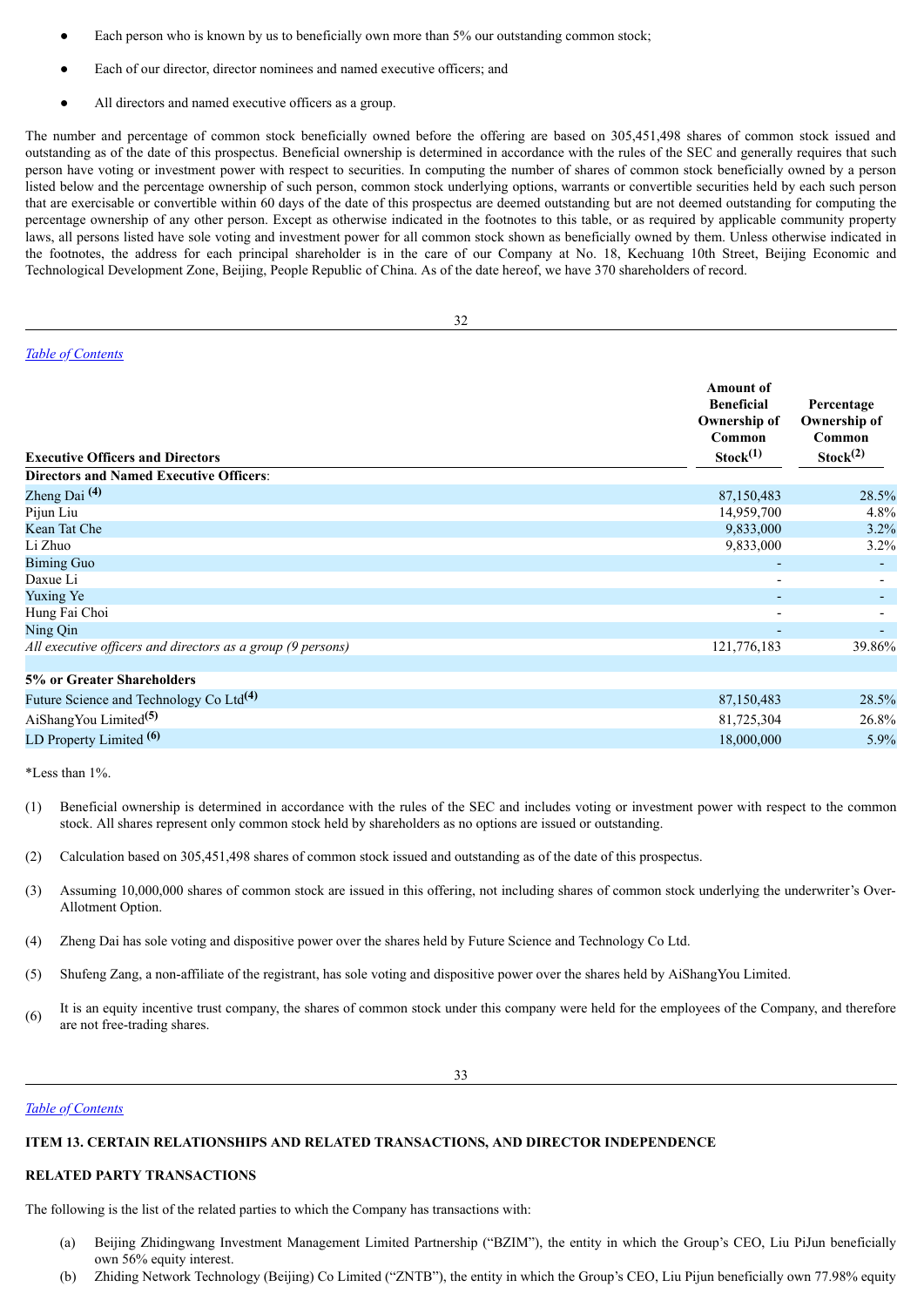interest and Group's Director, Li Daxue beneficially own 3% equity interest.

- (c) Beijing Xingke Datong Technology Co Ltd ("BXDT"), the entity in which the supervisor of a subsidiary company, Deng Liangpeng beneficially own 80% equity interest.
- (d) Huoerguo Zhufeng Technology Co Ltd ("HZTC"), the entity in which the supervisor of a subsidiary company, Sun Tong beneficially own 46% equity interest.
- (e) Global Joy Trip (HK) Limited ("Global Joy HK"), the entity in which the Group's Chairman, Daizheng and Group's CEO, Liu Pijun are the director, the company has been dissolved in Jan 2021.

Related parties transactions consisted of the following as of the dates indicated.

|             | Name of related party | <b>Nature of transaction</b>                      | During<br>2021 | During<br>2020 |
|-------------|-----------------------|---------------------------------------------------|----------------|----------------|
| BZIM        |                       | No transaction during the year                    | NA             | NA             |
| <b>ZNTB</b> |                       | Office rental paid on behalf of the WeTrade Group |                |                |
|             |                       | Inc                                               | 189,235        |                |
| BXDT        |                       | System service fee                                | 485,190        |                |
| <b>HZTC</b> |                       | System service fee                                | 739,016        | $\,$           |

#### **ACCOUNT PAYABLES- RELATED PARTIES**

|                               | As of<br>December 31,<br>2021 | As of<br>December 31,<br>2020 |                          |
|-------------------------------|-------------------------------|-------------------------------|--------------------------|
| Account payable-related party | 54,436                        |                               | $\overline{\phantom{0}}$ |
|                               | 54,436                        |                               |                          |

Account payable- related party balance of \$54,436 represented background system management service and basic application training fees payable to Beijing Xingke Datong Technology Co Ltd. The service period is 16 months and which will end in June 2022.

# **AMOUNT DUE TO RELATED PARTIES**

|                         | As of<br>December 31,<br>2021 |               | As of<br>December 31,<br>2020 |
|-------------------------|-------------------------------|---------------|-------------------------------|
| Related parties payable | \$<br>745,532                 | <sup>\$</sup> | 276,501                       |
| Related party loan      | $\overline{\phantom{0}}$      |               | 140,000                       |
| Director fee payable    | 360,000                       |               |                               |
|                         | 1,105,532                     |               | 416,501                       |

The related party balance of \$745,532 represented advances and professional expenses paid on behalf by Director, which consists of \$504,297 advance from Dai Zheng, \$42,000 advance from Li Zhuo, \$10,000 from Che Kean Tat and \$189,235 office rental advance from Liu Pijun through Zhiding Network Technology (Beijing) Co Limited . It is unsecured, interest-free with no fixed payment term and imputed interest is consider to be immaterial.

#### *Table of [Contents](#page-1-1)*

As of December 31, 2021, the director fee payable of \$360,000 represented the accrued of director fees from the appointment date to December 31, 2021.

As of December 31, 2021, the related party loan is \$nil (2020: \$140,000) due to the forgiveness of related party loan from Global Joy Trip Ltd as a result of the Company has been dissolved in January 2021 and the related company has agreed to forgive the loan.

#### <span id="page-22-0"></span>**ITEM 14. PRINCIPAL ACCOUNTING FEES AND SERVICES**

The aggregate fees billed for professional services rendered by the principal accountant for the audit of our annual financial statements and review of the financial statements included in our quarterly reports on Form 10-Q and services that are normally provided by the principal accountant in connection with statutory and regulatory filings or engagements for these fiscal periods were as follows:

|      | Audit     | Audit               |                 |  |                   |  |                   |
|------|-----------|---------------------|-----------------|--|-------------------|--|-------------------|
| Year | Fees      | <b>Related Fees</b> | <b>Tax Fees</b> |  | <b>Other Fees</b> |  | <b>Total Fees</b> |
| 2020 | 100.300   |                     | 3,000           |  | 30,000            |  | 133,300           |
| 2021 | 95,000 \$ |                     | 8,000           |  | 30,000            |  | 133,000           |

Audit Fees: The aggregate fees billed for professional services rendered by the principal accountant for the audit of our annual financial statements and review of financial statements included in our Form 10-K and other services that are normally provided by the principal accountant in connection with statutory and regulatory filings or engagements for those fiscal years.

Audit-Related Fees: The aggregate fees billed for assurance and related services rendered by the principal accountant that are reasonably related to the performance of the audit or review of our financial statements and are not reported under the previous item, Audit Fees.

Tax Fees: The aggregate fees billed in each of the last two fiscal years for professional services rendered by the principal accountant for tax compliance, tax advice and tax planning.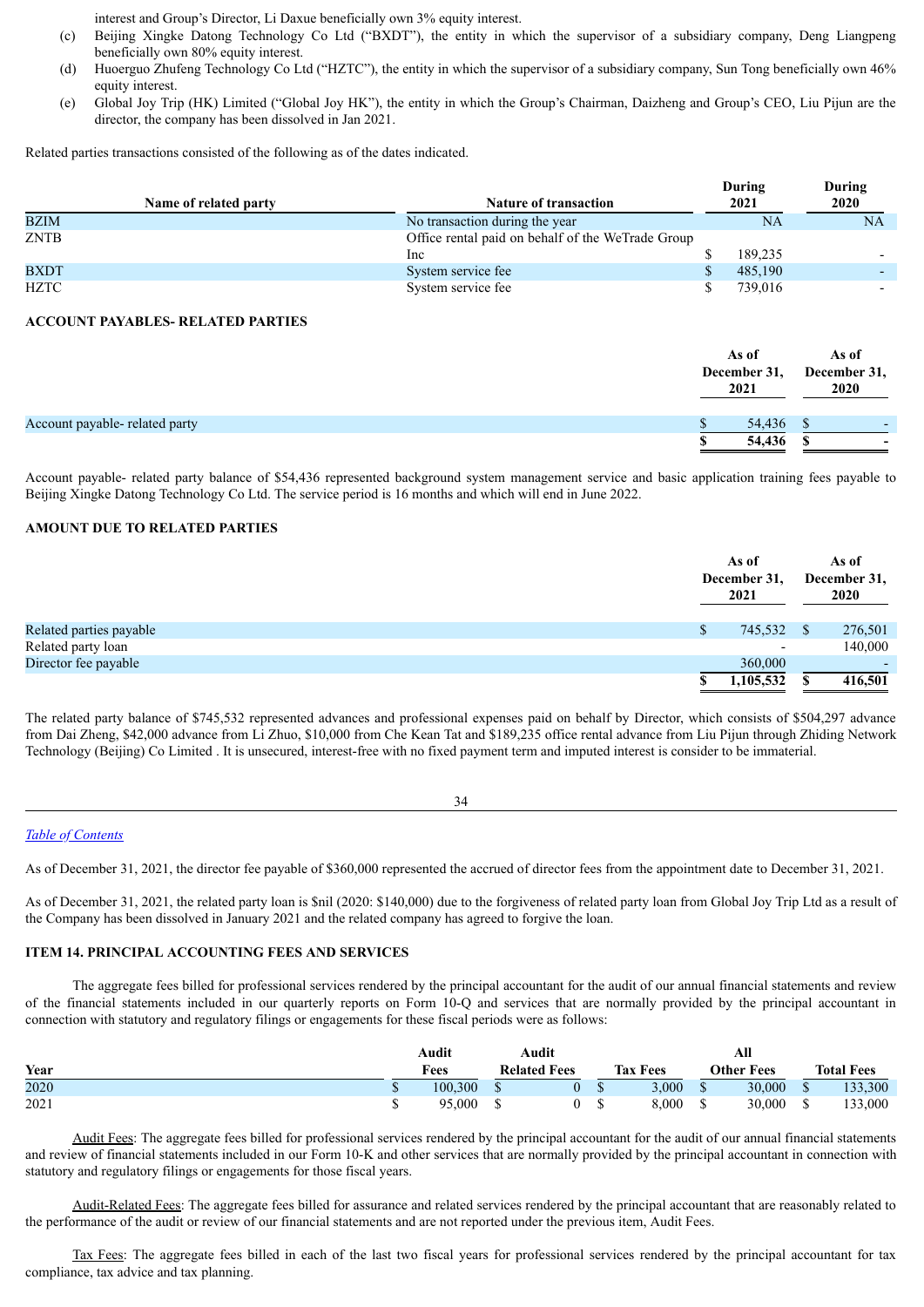# *Table of [Contents](#page-1-1)*

# <span id="page-23-0"></span>**PART IV**

#### <span id="page-23-1"></span>**ITEM 15. EXHIBITS, FINANCIAL STATEMENT SCHEDULES**

The following documents are filed as part of this annual report:

- (1) *Financial Statements*
	- Reports of Independent Registered Public Accounting Firm
	- · Consolidated Balance Sheets at December 31, 2021 and 2020
	- Consolidated Statements of Operations for the year ended December 31, 2021 and 2020
	- · Consolidated Statements of Stockholders' Equity for the year ended December 31, 2021 and 2020
	- · Consolidated Statements of Cash Flows for the year ended December 31, 2021 and 2020
	- · Notes to the Consolidated Financial Statements

# (2) *Financial Statement Schedules*

All schedules are omitted because they are not applicable, or not required, or because the required information is included in the financial statements or notes thereto.

<span id="page-23-2"></span>

| I<br>I  | ٧<br>I      |
|---------|-------------|
| ۰.<br>v | I<br>×<br>٧ |

# *Table of [Contents](#page-1-1)*

(3) *Exhibits*

|        | <b>Exhibit No.</b><br><b>Description</b>                                                                                                                                                                                                                                                                       |
|--------|----------------------------------------------------------------------------------------------------------------------------------------------------------------------------------------------------------------------------------------------------------------------------------------------------------------|
| 3.1    | Articles of Incorporation *                                                                                                                                                                                                                                                                                    |
| 3.2    | Articles of Amendment of Articles of Incorporation **                                                                                                                                                                                                                                                          |
| 3.3    | $By-Laws*$                                                                                                                                                                                                                                                                                                     |
| 14     | Code of Business Conduct and Ethics ***                                                                                                                                                                                                                                                                        |
| 31.1   | Certification of Principal Executive Officer filed pursuant to Exchange Act Rules 13a-14(a) and 15d-14(a), as adopted pursuant to Section<br>302 of the Sarbanes-Oxley Act of 2002 Filed herewith                                                                                                              |
| 31.2   | Certification of Principal Financial Officer filed pursuant to Exchange Act Rules 13a-14(a) and 15d-14(a), as adopted pursuant to Section<br>302 of the Sarbanes-Oxley Act of 2002 Filed herewith                                                                                                              |
| 32.1   | Certification of Chief Executive Officer furnished pursuant to 18 U.S.C. Section 1350, as adopted pursuant to Section 906 of the Sarbanes-<br>Oxley Act of 2002 Filed herewith                                                                                                                                 |
| 32.2   | Certification of Chief Financial Officer furnished pursuant to 18 U.S.C. Section 1350, as adopted pursuant to Section 906 of the Sarbanes-<br>Oxley Act of 2002 Filed herewith                                                                                                                                 |
| 101    | Financial statements of WeTrade Group Inc for the year ended December 31, 2021 and 2020 formatted in XBRL: (i) the Balance Sheet; (ii)<br>the Statement of Income; (iii) Statement of Changes in Stockholders' Equity; (iv) the Statement of Cash Flows; and (v) the Notes to the<br>Financial Statements **** |
| $\ast$ | Incorporated herein by reference to WeTrade Group Inc Registration Statement on Form S-1/A filed with the SEC on September 20, 2019.                                                                                                                                                                           |
| $***$  | Incorporated herein by reference to WeTrade Group Inc's Current Report on Form 8-K filed with the SEC on December 31, 2012.                                                                                                                                                                                    |
| ***    | Incorporated herein by reference to WeTrade Group Inc's Current Report on Form 8- K filed with the SEC on September 1, 2020.                                                                                                                                                                                   |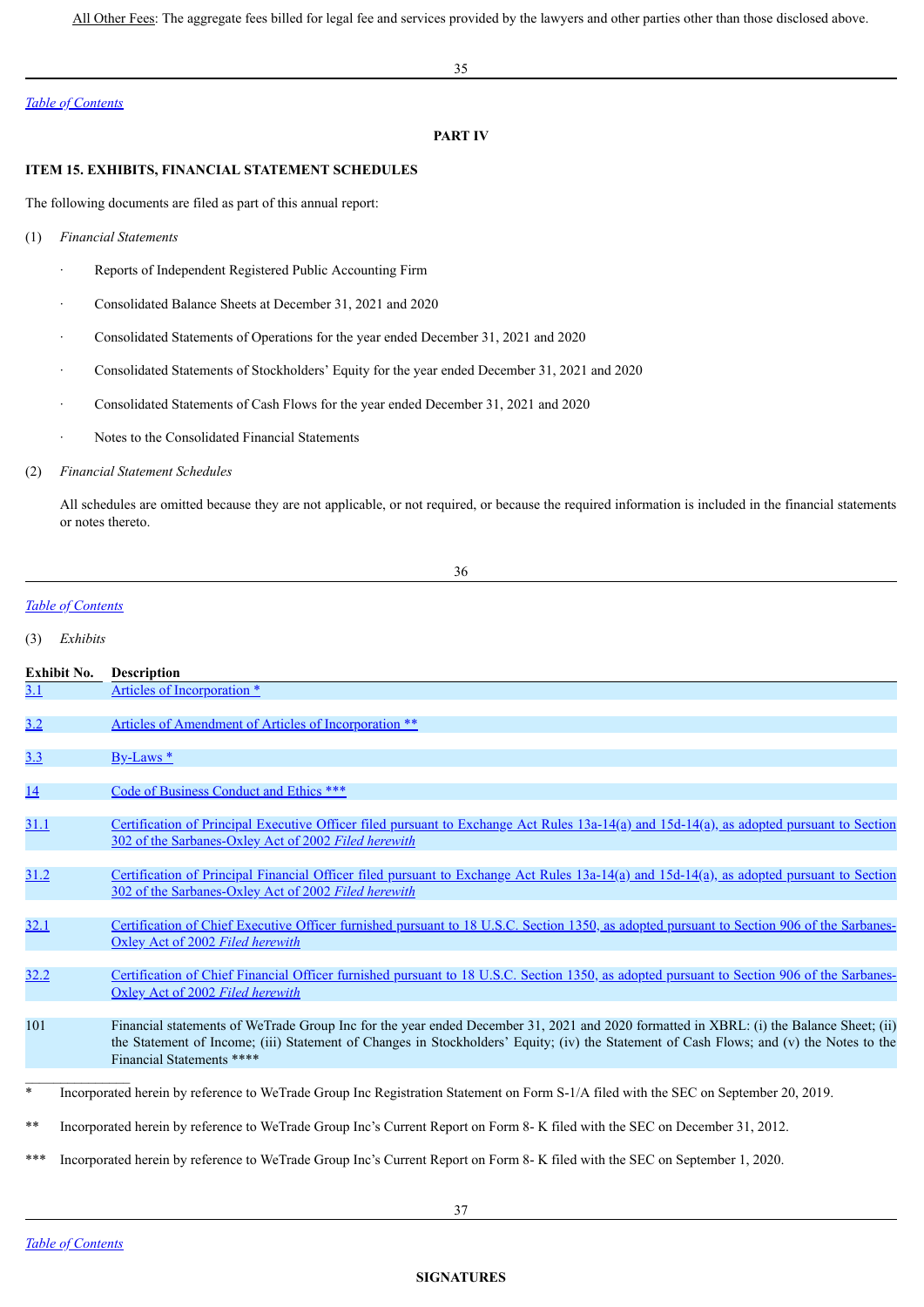Pursuant to the requirements of Section 13 or 15(d) the Securities Exchange Act of 1934, the registrant has duly caused this report to be signed on its behalf by the undersigned, thereunto duly authorized.

Dated: April 14, 2022 By: */s/ Pijun Liu*

### **WETRADE GROUP INC**

Pijun, Liu Chief Executive Officer (Principal Executive Officer)

Pursuant to the requirements of the Securities Exchange Act of 1934, this report has been signed below by the following persons on behalf of the registrant and in the capacities and on the dates indicated.

Dated: April 14, 2022 By: */s/ Kean Tat, Che*

Kean Tat, Che Chief Financial Officer, (Principal financial officer and principal accounting officer)

38

# <span id="page-24-2"></span>*Table of [Contents](#page-1-1)*

# <span id="page-24-0"></span>**FINANCIAL STATEMENTS**

| <u>Reports of Independent Registered Public Accounting Firm (PCAOB ID: 5854)</u>                  | $F-2$ |
|---------------------------------------------------------------------------------------------------|-------|
| Consolidated Balance Sheets at December 31, 2021 and 2020                                         | $F-3$ |
| Consolidated Statements of Income Statement for the years ended December 31,2021 and 2020         | $F-4$ |
| <u>Consolidated Statements of Equity Statement for the years ended December 31, 2021 and 2020</u> | $F-5$ |
| Consolidated Statements of Cash Flows for the years ended December 31, 2021 and 2020              | $F-6$ |
| Notes to the Consolidated Financial Statements                                                    | $F-7$ |

#### F-1

*Table of [Contents](#page-24-2)*

# <span id="page-24-1"></span>**REPORT OF INDEPENDENT REGISTERED PUBLIC ACCOUNTING FIRM**

To the Stockholders and Board of Directors WeTrade Group, Inc.

### *Opinion on the Financial Statements*

We have audited the accompanying consolidated balance sheets of WeTrade Group, Inc. and subsidiaries (the "Company") as of December 31, 2021 and 2020, and the related statements of operations, of comprehensive income, stockholders' equity, and cash flows for the years ended December 31, 2021 and 2020. In our opinion, the consolidated financial statements present fairly, in all material respects, the financial position of the Company as of December 31, 2021 and 2020, and the results of their operations and their cash flows for the period then ended, in conformity with U.S. generally accepted accounting principles.

# *Basis for Opinion*

These consolidated financial statements are the responsibility of the Company's management. Our responsibility is to express an opinion on the Company's financial statements based on our audit. We are a public accounting firm registered with the Public Company Accounting Oversight Board (United States) ("PCAOB") and are required to be independent with respect to the Company in accordance with the U.S. federal securities laws and the applicable rules and regulations of the Securities and Exchange Commission and the PCAOB.

We conducted our audit in accordance with the standards of the PCAOB. Those standards require that we plan and perform the audit to obtain reasonable assurance about whether the consolidated financial statements are free of material misstatement, whether due to error or fraud. The Company is not required to have, nor were we engaged to perform, an audit of its internal control over financial reporting. As part of our audit, we are required to obtain an understanding of internal control over financial reporting but not for the purpose of expressing an opinion on the effectiveness of the entity's internal control over financial reporting. Accordingly, we express no such opinion.

Our audit included performing procedures to assess the risks of material misstatement of the consolidated financial statements, whether due to error or fraud, and performing procedures that respond to those risks. Such procedures included examining, on a test basis, evidence regarding the amounts and disclosures in the consolidated financial statements. Our audit also included evaluating the accounting principles used and significant estimates made by management, as well as evaluating the overall presentation of the consolidated financial statements. We believe that our audit provides a reasonable basis for our opinion.

# */s/ TAAD LLP*

We have served as the Company's auditor since 2019

Diamond Bar, California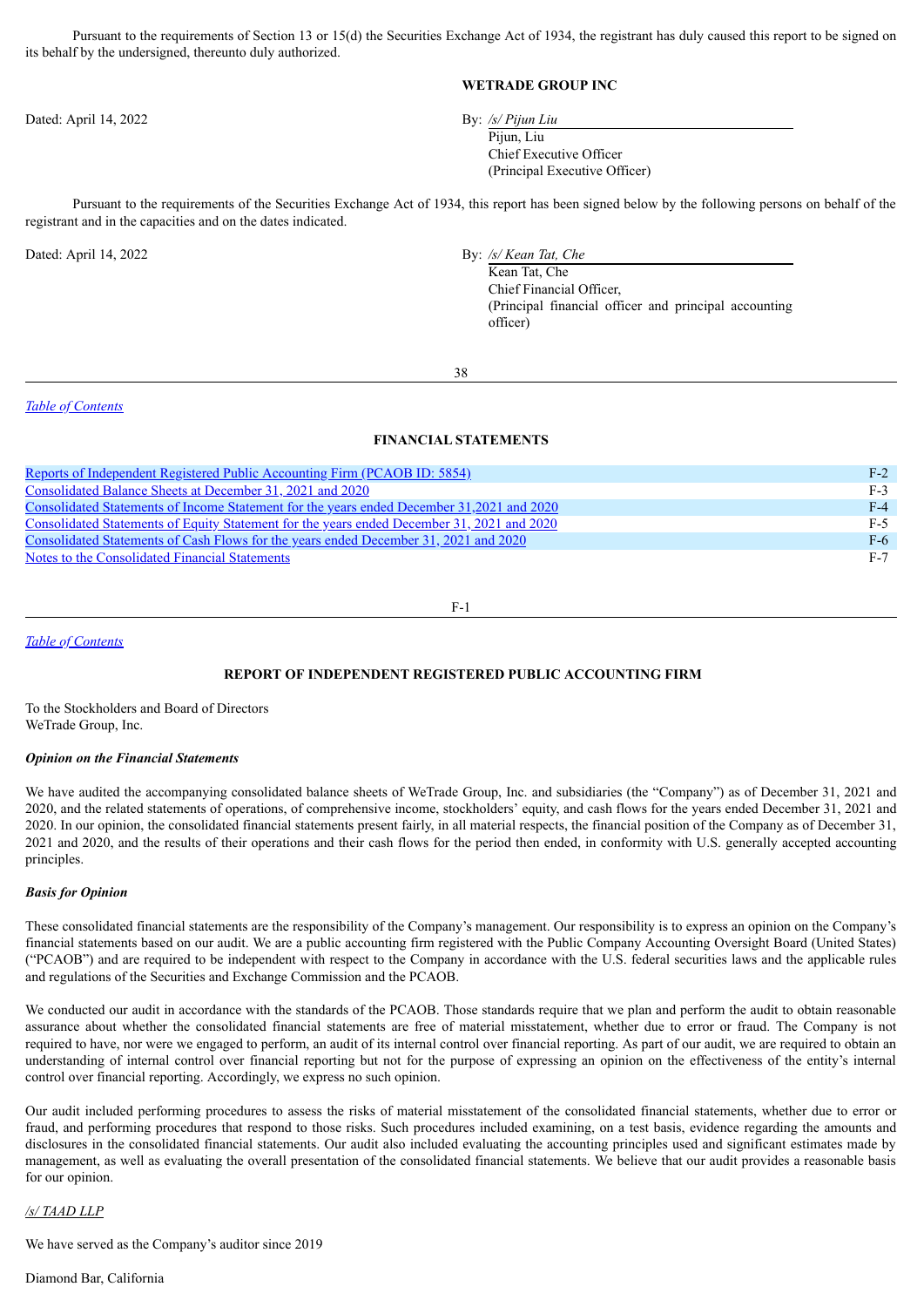# *Table of [Contents](#page-24-2)*

# <span id="page-25-0"></span>**WETRADE GROUP INC CONSOLIDATED BALANCE SHEETS**

As of December 31

| (All amounts shown in U.S. Dollars)         | December 31,<br>2021               |               | December 31,<br>2020 |  |
|---------------------------------------------|------------------------------------|---------------|----------------------|--|
| <b>ASSETS</b>                               |                                    |               |                      |  |
| <b>Current Assets:</b>                      |                                    |               |                      |  |
| Cash and Cash Equivalents                   | <sup>\$</sup><br>616,593           | <sup>S</sup>  | 4,640,603            |  |
| Accounts receivable                         | 5,627,463                          |               | 2,609,520            |  |
| Account receivable- related party           | 3,603,402                          |               |                      |  |
| Note receivable                             | 3,798,130                          |               | 3,097,981            |  |
| Other receivables                           | 30,147                             |               | 5,771                |  |
| Prepayments                                 | 2,760,658                          |               | 61,707               |  |
| <b>Total Current Assets</b>                 | 16,436,393                         |               | 10,415,582           |  |
| Property and equipment, net                 | 395,353                            |               |                      |  |
| Right of use assets                         | 2,328,950                          |               | 2,813,186            |  |
| Intangible asset, net                       | 37,765                             |               | 49,029               |  |
| Rental deposit                              | 272,063                            |               | 264,910              |  |
| <b>Total Assets:</b>                        | 19,470,524<br>S                    | S             | 13,542,707           |  |
| <b>LIABILITIES AND STOCKHOLDERS' EQUITY</b> |                                    |               |                      |  |
| Current Liabilities:                        |                                    |               |                      |  |
| Account payables                            | $\boldsymbol{\mathsf{S}}$<br>7,710 | <sup>\$</sup> | 8,176                |  |
| Account payables-related parties            | 54,436                             |               |                      |  |
| Accrued expenses                            | 217,073                            |               | 263,355              |  |
| Tax payables                                | 711,841                            |               | 828,695              |  |
| Amount due to related parties               | 1,105,532                          |               | 416,501              |  |
| Lease liabilities, current                  | 596,098                            |               | 569,865              |  |
| Other payables                              | 306,270                            |               | 90,632               |  |
| <b>Total Current Liabilities</b>            | 2,998,960                          |               | 2,177,224            |  |

**Total Liabilities and Stockholders' Equity \$ 19,470,524 \$ 13,542,707**

305,451,498 issued and outstanding at December 31, 2020\*

\*Share and per share amounts have been retroactively adjusted to reflect the increased number of shares resulting from a 1:3 stock split.

Additional Paid in Capital 6,057,520 6,057,520 6,057,520 6,057,520 6,057,520 6,057,520 6,057,520 6,057,520 6,057,520 6,057,520 6,057,520 6,057,520 6,057,520 6,057,520 6,057,520 6,057,520 6,057,520 6,057,520 6,057,520 6,057 Accumulated other comprehensive income 678,735 Retained Earnings 2,257,630 2,257,630 **Total Stockholders' Equity 14,529,322 8,893,885**

Lease liabilities, non- current 1,942,242 2,471,598 **Total Liabilities 4,941,202 4,648,822**

Common Stock; \$0.00 per share par value; 305,451,498 issued and outstanding at December 31, 2021 and

*The accompanying notes are an integral part of these financial statements.*

#### F-3

*Table of [Contents](#page-24-2)*

Stockholders' Equity:

#### **WETRADE GROUP INC**

# <span id="page-25-1"></span>**Consolidated Statements of Operations and Comprehensive Income**

| <b>Revenue:</b>                    | For the year<br>ended<br>December 31,<br>2021 | From the year<br>ended<br>December 31,<br><b>2020</b> |  |
|------------------------------------|-----------------------------------------------|-------------------------------------------------------|--|
| Service revenue, non-related party | <sup>S</sup><br>9,734,966                     | 3,440,312<br>S.                                       |  |
| Service revenue, related party     | 4,646,329                                     | 2,831,252                                             |  |
| <b>Total service revenue</b>       | 14,381,295                                    | 6,271,564                                             |  |
| Cost of Revenue                    | (2,681,939)                                   | (615,595)                                             |  |
| <b>Gross Profit</b>                | 11,699,356                                    | 5,655,969                                             |  |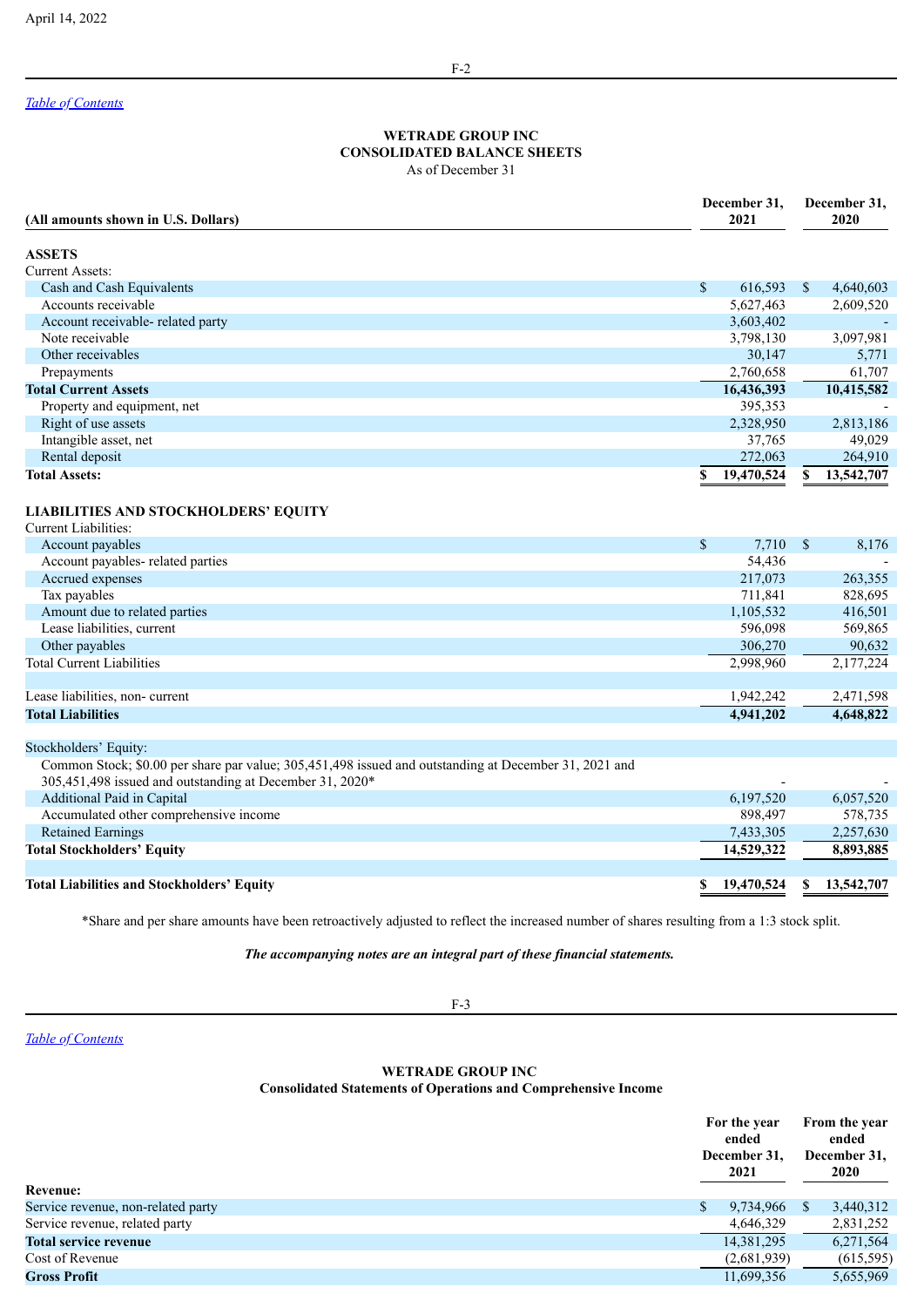| <b>Operating Expenses:</b>                                        |    |               |               |
|-------------------------------------------------------------------|----|---------------|---------------|
| General and Administrative                                        |    | (5,705,063)   | (1,901,336)   |
| <b>Operations Profit</b>                                          |    | 5,994,293     | 3,754,633     |
| Other income                                                      |    | 303,665       | 82,960        |
| Income before income tax                                          |    | 6,297,958     | 3,837,593     |
| Income tax expense                                                |    | (1, 122, 283) | (1,162,556)   |
| <b>Net Income</b>                                                 | S  | 5,175,675     | 2,675,037     |
| <b>Other Comprehensive Income</b>                                 |    |               |               |
| Foreign currency translation adjustment                           |    | 319,762       | 578,735       |
| <b>Comprehensive Income</b>                                       |    | 5,495,437     | 3,253,772     |
|                                                                   |    |               |               |
| Net income per share - basic and diluted                          | \$ | 0.02          | 0.01          |
| Weighted average number of shares outstanding*; Basic and Diluted |    | 305,451,498   | 304, 166, 073 |

\*Share and per share amounts have been retroactively adjusted to reflect the increased number of shares resulting from a 1:3 stock split.

#### *The accompanying notes are an integral part of these financial statements.*

F-4

# *Table of [Contents](#page-24-2)*

# <span id="page-26-0"></span>**WETRADE GROUP INC Consolidated Statements of Changes in Stockholders' Equity** *Years Ended December 31, 2021 and 2020*

|                                         |                     |        | <b>Additional</b> |                          | <b>Retained</b> | Accumulated<br>Other     | <b>Total</b>       |
|-----------------------------------------|---------------------|--------|-------------------|--------------------------|-----------------|--------------------------|--------------------|
|                                         | <b>Common Stock</b> |        | Paid in           | Share to be              | Earnings        | comprehensive            | <b>Shareholder</b> |
|                                         | Shares*             | Amount | Capital           | issued                   | Deficit)        | income                   | Equity             |
| Balance as of December 31, 2019         | 300,222,000         |        | 222,020           | 5,000,000                | (417, 407)      | $\overline{\phantom{a}}$ | 4,804,613          |
| Stock issued during the year            | 5,229,498           |        | 5,835,500         | (5,000,000)              |                 |                          | 835,500            |
| Foreign currency translation adjustment |                     |        |                   | $\overline{\phantom{a}}$ |                 | 578,735                  | 578,735            |
| Net income for the year                 |                     |        |                   | $\overline{\phantom{a}}$ | 2,675,037       |                          | 2,675,037          |
| Balance as of December 31, 2020         | 305,451,498         |        | \$6,057,520       | $\overline{\phantom{a}}$ | \$2,257,630     | 578,735<br>S             | 8,893,885          |
| Related party payable forgiveness       |                     |        | 140,000           |                          |                 |                          | 140,000            |
| Foreign currency translation adjustment |                     |        |                   |                          |                 | 319.762                  | 319,762            |
| Net income for the year                 |                     |        |                   | $\overline{\phantom{a}}$ | 5,175,675       |                          | 5,175,675          |
| <b>Balance as of December 31, 2021</b>  | 305,451,498         |        | \$6,197,520       |                          | \$7,433,305     | 898,497                  | \$14,529,322       |

\*Share and per share amounts have been retroactively adjusted to reflect the increased number of shares resulting from a 1:3 stock split.

# *The accompanying notes are an integral part of these financial statements.*

F-5

*Table of [Contents](#page-24-2)*

# <span id="page-26-1"></span>**WETRADE GROUP INC CONSOLIDATED STATEMENTS OF CASH FLOWS Year Ended December 31, 2021 and 2020**

|                                                                             | For the year<br><b>December</b><br>31, 2021 |              | For the year<br><b>December</b><br>31, 2020 |
|-----------------------------------------------------------------------------|---------------------------------------------|--------------|---------------------------------------------|
| <b>Cash Flows from Operating Activities:</b>                                |                                             |              |                                             |
| <b>Net Income</b>                                                           | \$<br>5,175,675                             | <sup>S</sup> | 2,675,037                                   |
| Adjustment to reconcile net income to cash flows from operating activities: |                                             |              |                                             |
| Depreciation expenses                                                       | 23,353                                      |              |                                             |
| Amortization of intangible assets                                           | 12,519                                      |              | 11,696                                      |
| Forgiveness of related party debt                                           | 140,000                                     |              |                                             |
| <b>Changes in Operating Assets and Liabilities:</b>                         |                                             |              |                                             |
| Accounts receivables                                                        | (2,910,665)                                 |              | (2,489,993)                                 |
| Accounts receivables-related parties                                        | (3,558,398)                                 |              |                                             |
| Intangible asset                                                            |                                             |              | (58, 480)                                   |
| Other receivables                                                           | 244,749                                     |              | (258, 282)                                  |
| Prepaid expenses                                                            | (2,926,541)                                 |              | (41, 141)                                   |
| Accounts payable                                                            | (910)                                       |              | 7,802                                       |
| Account payables-related parties                                            | 51,031                                      |              |                                             |
| Accrued expenses                                                            | (52, 178)                                   |              | 220,658                                     |
| Tax payables                                                                | (177, 836)                                  |              | 828,695                                     |
| Other payables                                                              | 250,870                                     |              | 48,524                                      |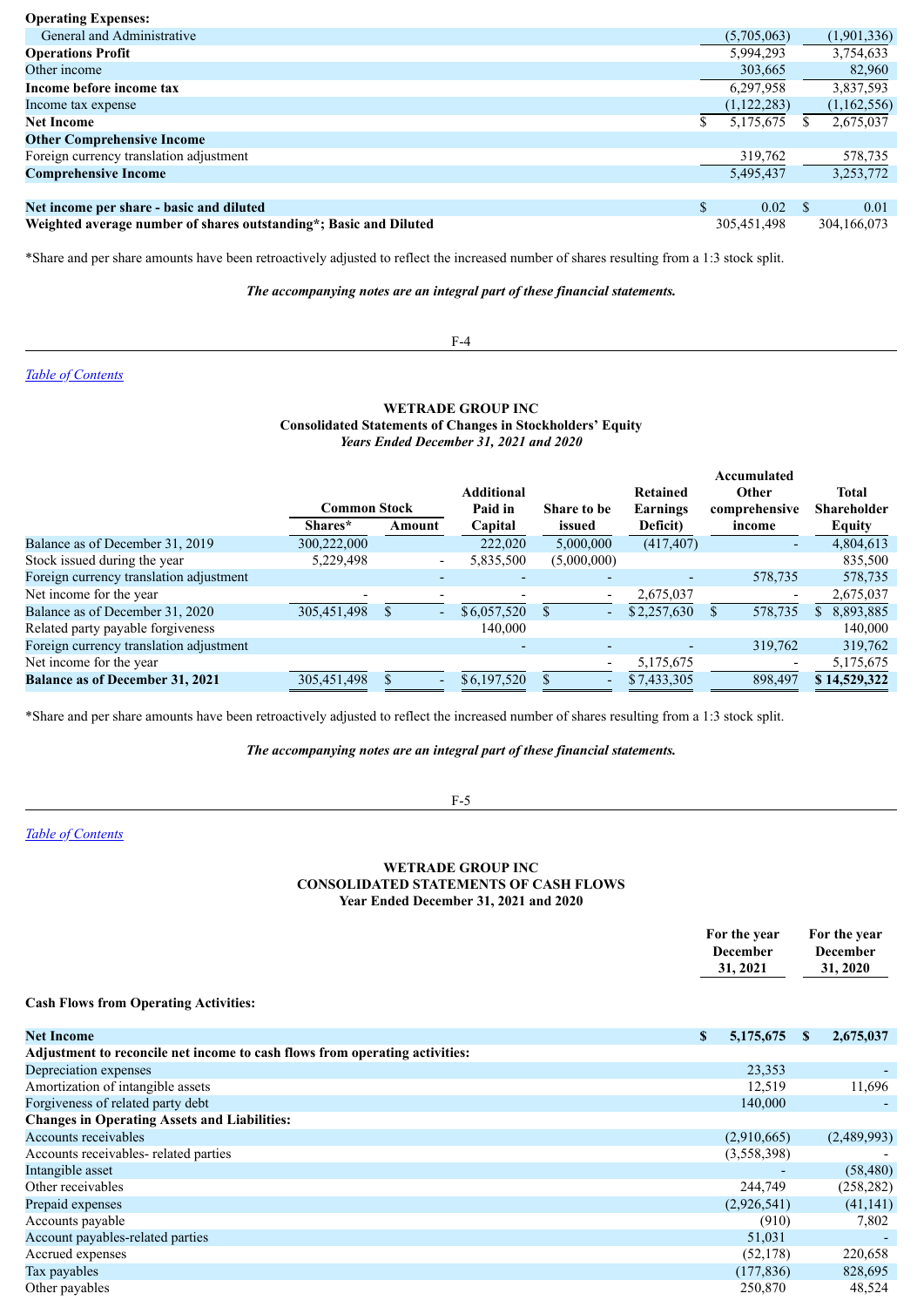| Right of use assets                                         | 560,200                        | (2,684,330)                |
|-------------------------------------------------------------|--------------------------------|----------------------------|
| Lease liabilities                                           | (585, 253)                     | 2,902,151                  |
| Net Cash Flows (used in) /provided by Operating Activities: | (3,753,384)                    | 1,162,337                  |
| <b>Cash flow from Investing activities:</b>                 |                                |                            |
| Office equipment                                            | (417, 112)                     |                            |
| <b>Net Cash Flows used in Investing Activities:</b>         | (417, 112)                     |                            |
| Cash flow from financing activities:                        |                                |                            |
| Proceeds from issuance of common stock                      |                                | 835,500                    |
| Note receivable                                             | (611,210)                      | (2,957,622)                |
| Related party loan                                          | 689,031                        | (1,560,020)                |
| Net cash provided by (used in) financing activities:        | 77,821                         | (3,682,142)                |
| Effect of exchange rate changes on cash                     | 68,665                         | 569,280                    |
| <b>Change in Cash and Cash Equivalents:</b>                 | (4,024,010)                    | (1,950,525)                |
| Cash and Cash Equivalents, Beginning of Period              | 4,640,603                      | 6,591,128                  |
| Cash and Cash Equivalents, End of Period                    | 616,593<br>\$                  | 4,640,603<br><sup>\$</sup> |
|                                                             |                                |                            |
| NON-CASH INVESTING AND FINANCING TRANSACTION                |                                |                            |
| Forgiveness of related party payable                        | \$<br>140,000                  | \$                         |
| <b>Supplemental Cash Flow Information:</b>                  |                                |                            |
| Cash paid for interest                                      | \$<br>$\overline{\phantom{a}}$ | \$                         |
| Cash paid for taxes                                         | \$<br>480.528                  | \$<br>1.162.556            |

*The accompanying notes are an integral part of these financial statements.*

F-6

*Table of [Contents](#page-24-2)*

<span id="page-27-0"></span>**WeTrade Group Inc Notes to Consolidated Financial Statements December 31, 2021**

#### **NOTE 1. NATURE OF BUSINESS**

#### **Organization**

WeTrade Group, Inc. was incorporated in the State of Wyoming on March 28, 2019 and is in the business of providing an international cloud-based intelligence system and independently developed a micro-business cloud intelligence system called the "YCloud." Our goal is to provide technical and auto-billing management services to micro-business online stores in China through big data analytics, machine learning mechanisms, social network recommendations, and multi-channel data analysis.

(Source: iResearch. http://xueqiu.com/8455183447/172404679?sharetime=2,2/22/2021). YCloud serves corporate users in multiple industries, including ecommerce business, medical beauty, healthcare products, food and beverage, tourism and etc. We conduct business operations in mainland China and have established trial operations in Hong Kong, the Philippines, and Singapore. We expect to utilize the YCloud system to establish a global strategic cooperation with various social media platforms. Plan to negotiate with Kakao Talk, Line, Whatsapp, Ohho, and Bluechat. Additionally, we have formed long-term technical collaborations with Yuetao App, Daren App, Yuebei App, Zhiding App, Yuedian App, and Lvyue App through Weijiafu and Changtongfu.

In January 2020, we appointed 3rd party software company to develop an auto-billing management system ("YCloud System"), to provide online payment services for our customers in PRC. The main functions of YCloud System are users' marketing relationship, CPS commission profit management, multichannel data statistics, AI fission and management, improved supply chain system. YCloud applications cover the micro business industry, tourism industry, hospitality industry, livestreaming and short video industry, medical beauty industry and traditional retail industry.

Currently, YCloud serves the micro business industry and we have expanded the application of YCloud to tourism, hospitality, livestreaming and short video, medical beauty and traditional retail industries.

# **NOTE 2. SUMMARY OF SIGNIFICANT ACCOUNTING POLICIES**

# **Basis of Presentation**

The consolidated financial statements have been prepared in accordance with generally accepted accounting principles in the United States of America ("GAAP"). The consolidated financial statements include the financial statements of the Company and its subsidiaries. All significant inter-company transactions and balances have been eliminated in consolidation.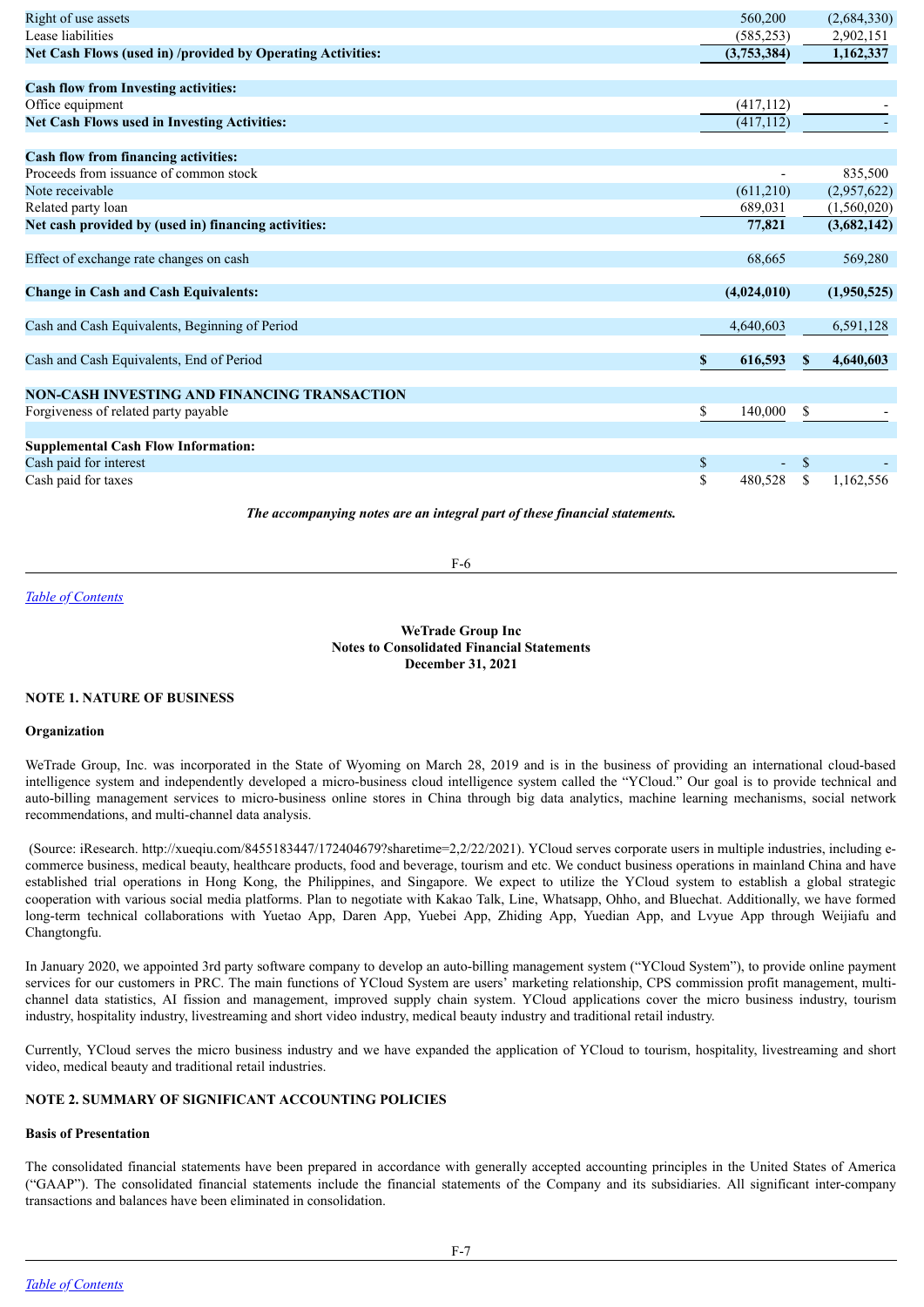As of December 31, 2021, the details of the consolidating subsidiaries are as follows:

|                                                                                          |                                  | <i><b>Attributable</b></i> |
|------------------------------------------------------------------------------------------|----------------------------------|----------------------------|
| <b>Name of Company</b>                                                                   | <b>Place of</b><br>incorporation | equity<br>interest $%$     |
| Utour Pte Ltd                                                                            | Singapore                        | $100\%$                    |
| We Trade Information Technology Limited ("WITL")                                         | Hong Kong                        | 100%                       |
| Yueshang Information Technology (Beijing) Co., Ltd. ("YITB")                             | P.R.C.                           | 100%                       |
| Yueshang Group Network (Hunan) Co., Limited ("Yueshang Hunan")                           | P.R.C                            | $100\%$                    |
| Yueshang Technology Group (Hainan Special Economic Zone) Co. Limited ("Yueshang Hainan") | P.R.C                            | 100%                       |
| Tibet XiaoShang Technology Co Limited ("Tibet Xiaoshang")                                | P.R.C                            | $100\%$                    |

#### **Use of Estimates**

The preparation of financial statements in conformity with GAAP requires management to make estimates and assumptions that affect the amounts reported in the consolidated financial statements and accompanying notes. Management believes that the estimates used in preparing the financial statements are reasonable and prudent; however, actual results could differ from these estimates. Significant estimates include the allowance for doubtful accounts, useful lives of intangible asset, valuation of deferred tax assets, and certain accrued liabilities such as contingent liabilities.

#### **Fair Value**

The Company follows guidance for accounting for fair value measurements of financial assets and financial liabilities and for fair value measurements of nonfinancial items that are recognized or disclosed at fair value in the financial statements on a recurring basis. Additionally, the Company adopted guidance for fair value measurement related to nonfinancial items that are recognized and disclosed at fair value in the financial statements on a nonrecurring basis. The guidance establishes a fair value hierarchy that prioritizes the inputs to valuation techniques used to measure fair value.

The hierarchy gives the highest priority to unadjusted quoted prices in active markets for identical assets or liabilities (Level 1 measurements) and the lowest priority to measurements involving significant unobservable inputs (Level 3 measurements). The three levels of the fair value hierarchy are as follows:

Level 1 inputs are quoted prices (unadjusted) in active markets for identical assets or liabilities that the Company has the ability to access at the measurement date.

Level 2 inputs are inputs other than quoted prices included within Level 1 that are observable for the asset or liability, either directly or indirectly.

Level 3 inputs are unobservable inputs for the asset or liability. The carrying amounts of financial assets such as cash approximate their fair values because of the short maturity of these instruments.

#### **Concentrations of Credit Risk, Significant Customers**

The Company's financial instruments that are exposed to concentrations of credit risk consist primarily of accounts receivable. The Company does not require collateral for accounts receivables. The Company maintains an allowance for its doubtful accounts receivable due to estimated credit losses. The Company records the allowance against bad debt expense through the consolidated statements of operations, included in general and administrative expense, up to the amount of revenues recognized to date. Receivables are written off and charged against the recorded allowance when the Company has exhausted collection efforts without success. As of December 31, 2021 and 2020, account receivables from third parties are amounted to \$5,627,463 (2020: \$2,609,520) and account receivables from related parties are amounted to \$3,603,402 (2020: \$nil).

As of December 31, 2021, the total account receivables from two main customers are amounted to \$9,230,865, which consists of amount due from third party customer of \$5,627,463 and amount due from related party customer of \$3,603,402.

#### **Revenue Recognition**

The Company follows the guidance of Accounting Standards Codification (ASC) 606, *Revenue from Contracts*. ASC 606 creates a five-step model that requires entities to exercise judgment when considering the terms of contracts, which includes (1) identifying the contracts or agreements with a customer, (2) identifying our performance obligations in the contract or agreement, (3) determining the transaction price, (4) allocating the transaction price to the separate performance obligations, and (5) recognizing revenue as each performance obligation is satisfied. The Company only applies the five-step model to contracts when it is probable that the Company will collect the consideration it is entitled to in exchange for the services it transfers to its clients.

#### *Table of [Contents](#page-24-2)*

#### **Cash Equivalents**

The Company considers all highly liquid debt instruments purchased with a maturity period of three months or less to be cash or cash equivalents. The carrying amounts reported in the accompanying unaudited condensed consolidated balance sheets for cash and cash equivalents approximate their fair value. All of the Company's cash that is held in bank accounts in Singapore and PRC is not protected by Federal Deposit Insurance Corporation ("FDIC") insurance or any other similar insurance in the PRC, or Singapore.

#### **Foreign Currency**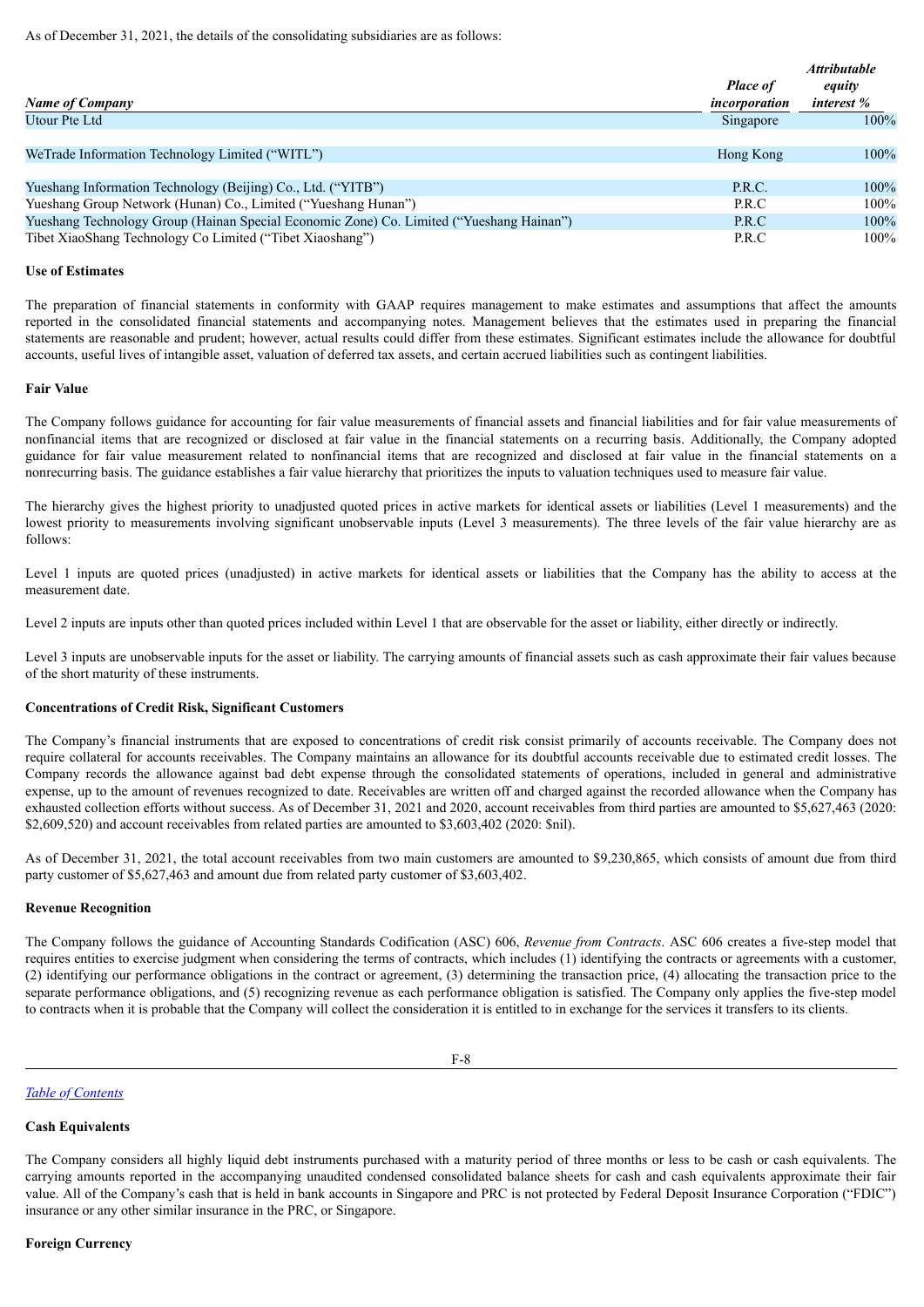The Company's principal country of operations is the PRC. The accompanying consolidated financial statements are presented in US\$. The functional currency of the Company is US\$, and the functional currency of the Company's subsidiaries is RMB. The consolidated financial statements are translated into US\$ from RMB at year-end exchange rates as to assets and liabilities and average exchange rates as to revenues and expenses. Capital accounts are translated at their historical exchange rates when the capital transactions occurred. The resulting translation adjustments are recorded as a component of shareholders' equity included in other comprehensive income. Gains and losses from foreign currency transactions are included in profit or loss. There were no gains and losses from foreign currency transactions from the inception to December 31, 2021.

|                         |              | Year ended |  |
|-------------------------|--------------|------------|--|
|                         | December 31, |            |  |
|                         | 2021         | 2020       |  |
| RMB: US\$ exchange rate | 6.36         | 6.53       |  |

The balance sheet amounts, with the exception of equity, December 31, 2021 and December 31, 2020 were translated at 6.36 RMB and 6.53 RMB to \$1.00, respectively. The equity accounts were stated at their historical rates. The average translation rates applied to statements of operations and comprehensive income accounts for the year ended December 31, 2021 and year ended December 31, 2020 were 6.44 RMB and 6.84 RMB to \$1.00, respectively. Cash flows were also translated at average translation rates for the year and, therefore, amounts reported on the statement of cash flows would not necessarily agree with changes in the corresponding balances on the consolidated balance sheet. The transactions dominated in SGD are immaterial.

| ۰.<br>۰,<br>٠ |
|---------------|
|---------------|

# *Table of [Contents](#page-24-2)*

# **Intangible Asset**

Intangible asset is software development cost of YCloud system incurred by the Company, it will be amortized on a straight line basis over the estimated useful life of 5 years.

#### **Commitments and contingencies**

On September 16, 2020 the Company entered into lease agreement for a new office space in Beijing. The term of the lease is for a (5) Five Years with first 4 months free on the 1st year of the term and 1st month free of each following years of the term. The monthly rent on the 1st year will be approximately of \$63,000 with a 6% increase for each subsequent year. Total commitment for the full term of the lease will be \$3,516,627.

#### **Internal Use Software Development**

We account for costs incurred to develop or purchase computer software for internal use in accordance with Accounting Standards Codification ("ASC") 350-40 "Internal-Use Software" or ASC 350-50 "Website Costs". As required by ASC 350-40, we capitalize the costs incurred during the application development stage, which include costs to design the software configuration and interfaces, coding, installation, and testing.

Costs incurred during the preliminary project stage along with post-implementation stages of internal use computer software are expensed as incurred. Capitalized development costs are amortized on a straight-line basis over a period of five years. Costs incurred to maintain existing product offerings are expensed as incurred. The capitalization and ongoing assessment of recoverability of development costs requires considerable judgment by management with respect to certain external factors, including, but not limited to, technological and economic feasibility, and estimated economic life.

#### **Leases**

The Company has operating leases for corporate offices under a non-cancellable operating lease with expiration date. The leases have non-cancellable remaining terms of 3 years.

|  | ٠<br>۰.<br>× |  |
|--|--------------|--|
|--|--------------|--|

# *Table of [Contents](#page-24-2)*

ASU 2016-02 requires that public companies use a secured incremental browning rate for the present value of lease payments when the rate implicit in the contract is not readily determinable. We determine a secured rate on a quarterly basis and update the weighted average discount rate accordingly. Lease terms and discount rate follow:

**Lease cost In USD** Operating lease cost (included in general and admin in company's statement of operations) \$ 694,533 Other information Cash paid for amounts included in the measurement of lease liabilities for the quarter ended  $12/31/2021$  719,272 Weighted average remaining lease term-operating leases (in years) 3.67 Average discount rate - operating leases 5% The supplemental balance sheet information related to leases for the period is as follows: Operating leases Long -term right-of-use assets 2,328,950 Total right-of-use assets  $\overline{S}$  2,328,950 Short-term operating lease liabilities 596,098 Long-term operating lease liabilities 1,942,242 Total operating lease liabilities  $\overline{S}$  2,538,340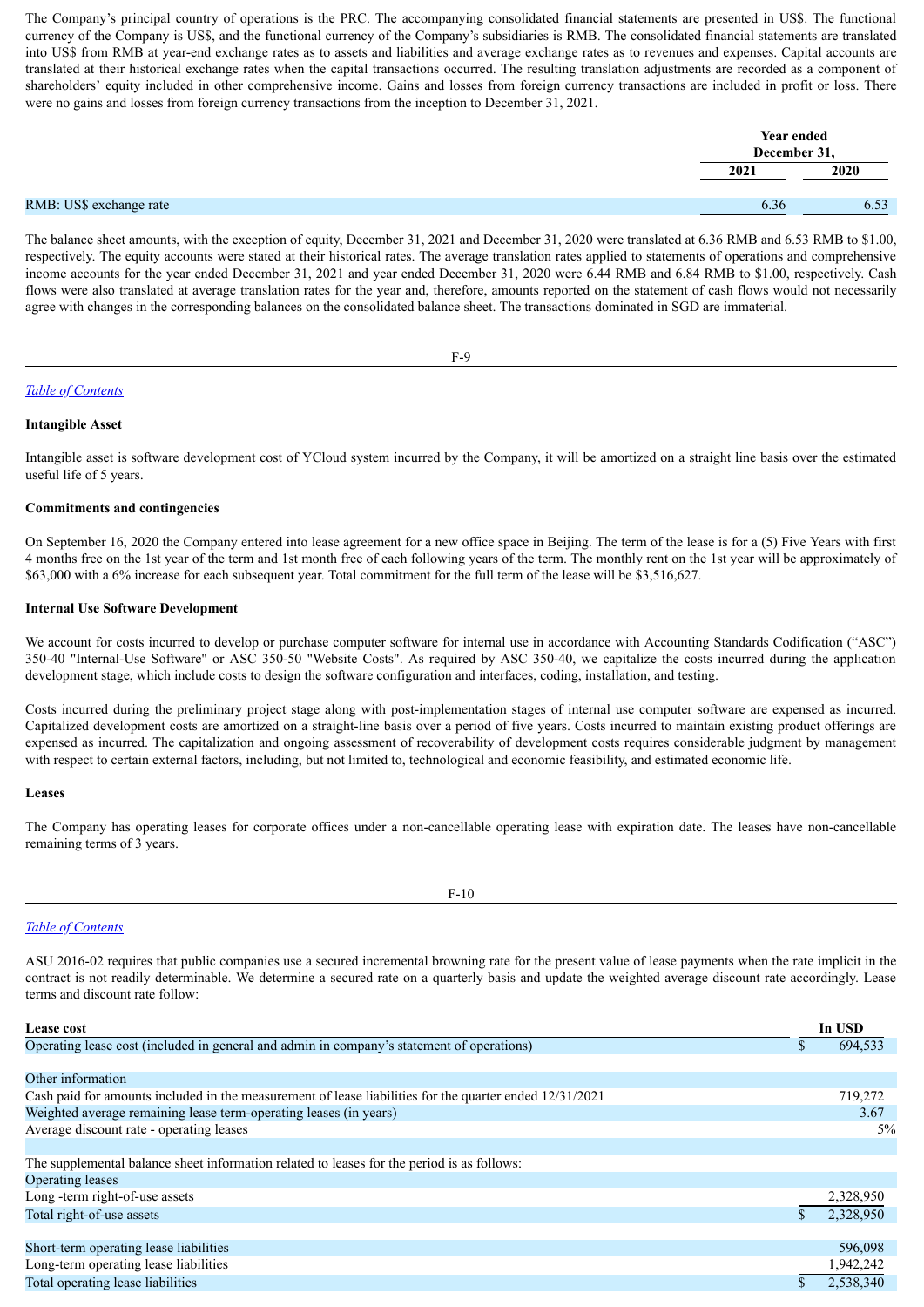| Maturities of the Company's lease liabilities are as follows: |           |
|---------------------------------------------------------------|-----------|
|                                                               |           |
| Year ending December 31,                                      |           |
| 2022                                                          | 709,336   |
| 2023                                                          | 753,074   |
| 2024                                                          | 798,895   |
| 2025                                                          | 526,944   |
| Total lease payments                                          | 2,788,249 |
| Less: Imputed interest/present value discount                 | (249,909) |
| Present value of lease liabilities                            | 2,538,340 |

#### **Income Tax**

Income taxes are determined in accordance with the provisions of ASC Topic 740, "Income Taxes" ("ASC Topic 740"). Under this method, deferred tax assets and liabilities are recognized for the future tax consequences attributable to differences between the financial statement carrying amounts of existing assets and liabilities and their respective tax basis. Deferred tax assets and liabilities are measured using enacted income tax rates expected to apply to taxable income in the periods in which those temporary differences are expected to be recovered or settled. Any effect on deferred tax assets and liabilities of a change in tax rates is recognized in income in the period that includes the enactment date.

ASC 740 prescribes a comprehensive model for how companies should recognize, measure, present, and disclose in their financial statements uncertain tax positions taken or expected to be taken on a tax return. Under ASC 740, tax positions must initially be recognized in the financial statements when it is more likely than not the position will be sustained upon examination by the tax authorities. Such tax positions must initially and subsequently be measured as the largest amount of tax benefit that has a greater than 50% likelihood of being realized upon ultimate settlement with the tax authority assuming full knowledge of the position and relevant facts.

The Company has a subsidiary in Singapore and PRC. The Company is subject to tax in Singapore and PRC jurisdictions. As a result of its future business activities, the Company will be required to file tax returns that are subject to examination by the Inland Revenue Authority of Singapore and Tax Department of PRC.

#### *Table of [Contents](#page-24-2)*

#### **Capital Structure**

The Company currently has unlimited authorized shares of \$0.00 par value common stock, with 305,451,498 shares issued and outstanding as of December 31, 2021 and 2020.

#### **Earnings per share**

Basic net income per share of common stock attributable to common stockholders is calculated by dividing net income attributable to common stockholders by the weighted-average shares of common stock outstanding for the period. Potentially dilutive shares, which are based on the weightedaverage shares of common stock underlying outstanding stock-based awards, warrants, options, or convertible debt using the treasury stock method or the if-converted method, as applicable, are included when calculating diluted net income per share of common stock attributable to common stockholders when their effect is dilutive.

Potential dilutive securities are excluded from the calculation of diluted EPS in loss periods as their effect would be anti-dilutive.

As of December 31, 2021 and 2020, there were no potentially dilutive shares.

|                                                                | 2021        | 2020        |
|----------------------------------------------------------------|-------------|-------------|
| Statement of Operations Summary Information:                   |             |             |
| Net Profit                                                     | 5.175.675   | 2.675.037   |
| Weighted-average common shares outstanding - basic and diluted | 305.451.498 | 304.166.073 |
| Net profit per share, basic and diluted                        | 0.02        | 0.01        |

#### **NOTE 3 – RECENT ACCOUNTING PRONOUNCEMENTS**

Recent accounting pronouncements issued by the FASB (including its Emerging Issues Task Force) and the United States Securities and Exchange Commission did not or are not believed by management to have a material impact on the Company's present or future financial statements.

#### **NOTE 4. REVENUE**

In the business of providing an international cloud-based intelligence system, namely "YCloud" system. We aim to provide technical and auto-billing management system services to micro-business online stores in China through big data analytics, machine learning mechanisms, social network recommendations, and multi-channel data analysis. Weijiafu and Changtongfu are our customers to take charge of the Ycloud users' profiles. Meanwhile, all YCloud users' information is retained within YCloud system.

We derive our revenue from system service fees charged for transactions conducted through YCloud. We receive 2%-3.5% of the total Gross Merchandise Volume generated in the platform as a system service fee from YCloud users through service agreement with our customers (such as Weijiafu and Changtongfu), depending on the type of service and industry. Gross Merchandise Volume, or GMV, is a term used in online retailing to indicate a total sales monetary-value for merchandise sold through a particular marketplace over a certain time frame. We generally receive the system service fee from Weijiafu and Changtongfu within the first ten days of each calendar month. With effect from October 2021, YCloud system service fee will be settled within the first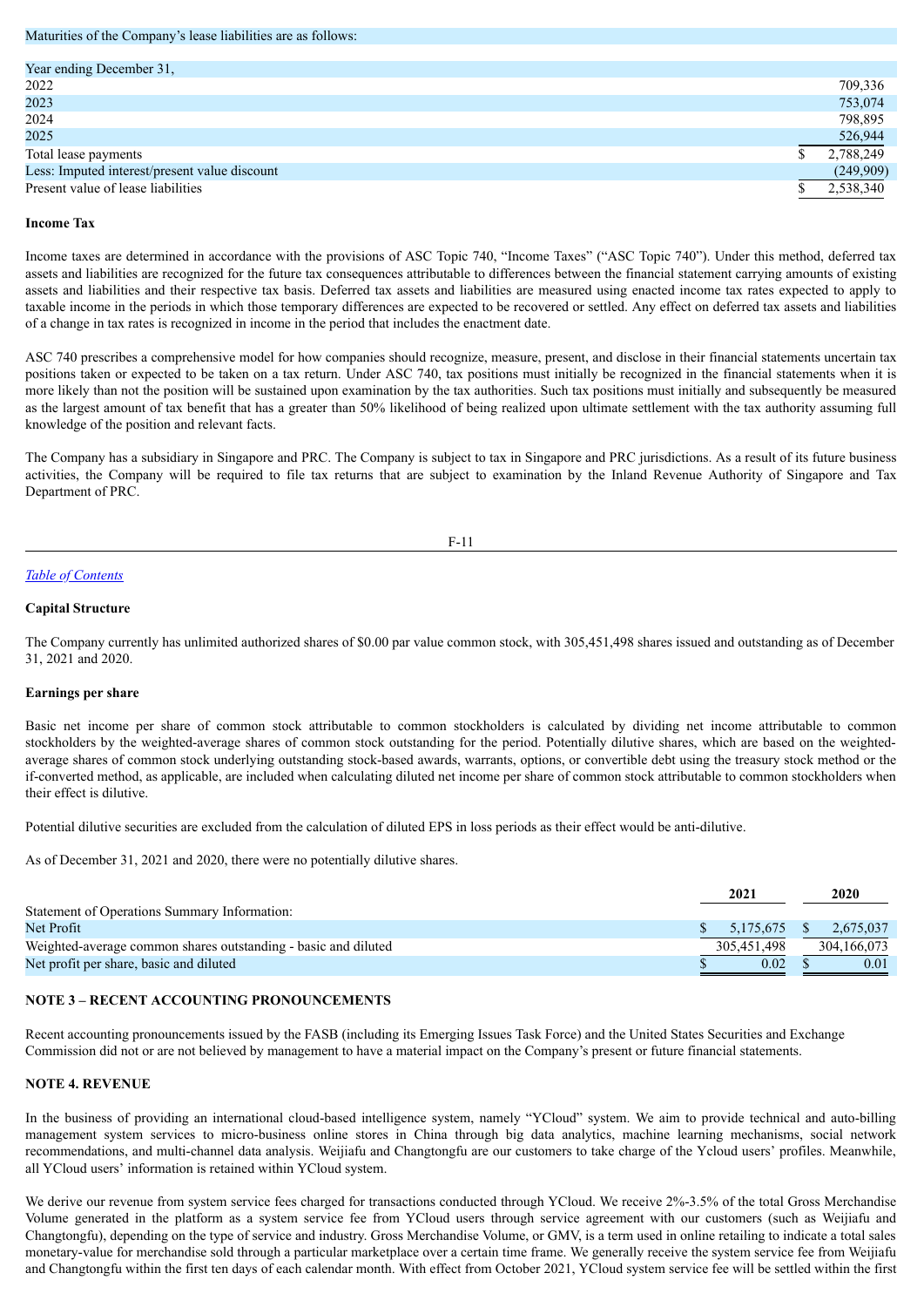ten days of each quarter due to high volume of transaction amounts conducted through YCloud from end users. As of reporting date, all the service fee receivable has been fully settled and received.

As of year ended December 31, 2021 and 2020, the Gross Merchandise Volume, or GMV in YCloud systems are as follow:

| Gross Merchandise Volume ("GMV") | 2021          | <b>2020</b> |
|----------------------------------|---------------|-------------|
|                                  | US\$          | US\$        |
| Non-related party                | 292, 177, 817 | 10.437.687  |
| Related party                    | 139.359.179   | 153.038.677 |
| <b>Total:</b>                    | 431.536.996   | 163,476,364 |

As of year ended December 31, 2021 and 2020, we generated revenues from YCloud service fees amounting to \$14,381,295 and \$6,271,564. Service revenue from third party were \$9,734,966 (2020: \$3,440,312) and service revenue from related party were \$4,646,329 (2020: \$2,831,252) for the year ended December 31, 2021. The increase in revenue was mainly due to increase in YCloud users during the year. As of year ended December 31, 2021, we provide "YCloud" services system through our two main customers: third party customer- Weijiafu and related party-Changtongfu to provide YCloud payment channels and users' date storage services to individual and corporate micro-business owners.

|--|--|

#### *Table of [Contents](#page-24-2)*

### **NOTE 5 – CASH**

As of December 31, 2021, the Company held cash in bank in the amount of \$616,593 which consists of the following:

|                                | December 31, | December 31, |
|--------------------------------|--------------|--------------|
|                                | 2021         | 2020         |
| <b>Bank Deposits-China</b>     | 303,065      | 4.593.943    |
| <b>Bank Deposits-Singapore</b> | 313,528      | 46,660       |
|                                | 616.593      | 4.640.603    |

# **NOTE 6 – INTANGIBLE ASSET**

Intangible asset is software development cost incurred by company, it will be amortized on a straight line basis over the estimated useful life of 5 years as follow:

| December 31, 2021                       |   |                          |                             |                               |                                                      |  |  |
|-----------------------------------------|---|--------------------------|-----------------------------|-------------------------------|------------------------------------------------------|--|--|
| Gross<br>Carrying<br>Amount             |   |                          | Accumulated<br>Amortization | <b>Net Carrying</b><br>Amount | Weighted<br>Average<br><b>Useful Life</b><br>(Years) |  |  |
| Intangible assets:                      |   |                          |                             |                               |                                                      |  |  |
| Software development                    | S | 57,143                   | -S                          | $(25,176)$ \$                 | 31,967                                               |  |  |
| Foreign currency translation adjustment |   | $\overline{\phantom{0}}$ |                             | $\overline{\phantom{0}}$      | 5,798                                                |  |  |
| Intangible assets, net                  |   | 57,143                   |                             | (25,176)                      | 37,765                                               |  |  |

Amortization expense for intangible assets was \$12,519 for the year ended December 31, 2021.

Expected future intangible asset amortization as of December 31, 2021 was as follows:

| <b>Fiscal years:</b> |        |
|----------------------|--------|
| Remaining 2022       | 25,176 |
| 2023                 | 12,588 |

# F-13

# *Table of [Contents](#page-24-2)*

#### **NOTE 7 – PROPERTY AND EQUIPMENT**

As of December 31, 2021, property and equipment consists of the following:

|                             | December 31, 2021           |         |      |                                    |                               |                                                      |
|-----------------------------|-----------------------------|---------|------|------------------------------------|-------------------------------|------------------------------------------------------|
|                             | Gross<br>Carrying<br>Amount |         |      | Accumulated<br><b>Depreciation</b> | <b>Net Carrying</b><br>Amount | Weighted<br>Average<br><b>Useful Life</b><br>(Years) |
| Property and equipment:     |                             |         |      |                                    |                               |                                                      |
| Office equipment            |                             | 150,915 | - \$ | $(23,353)$ \$                      | 127,562                       |                                                      |
| Leasehold improvement       |                             | 267,791 |      |                                    | 267,791                       |                                                      |
| Property and equipment, net |                             | 418,706 |      | (23, 353)                          | 395,353                       |                                                      |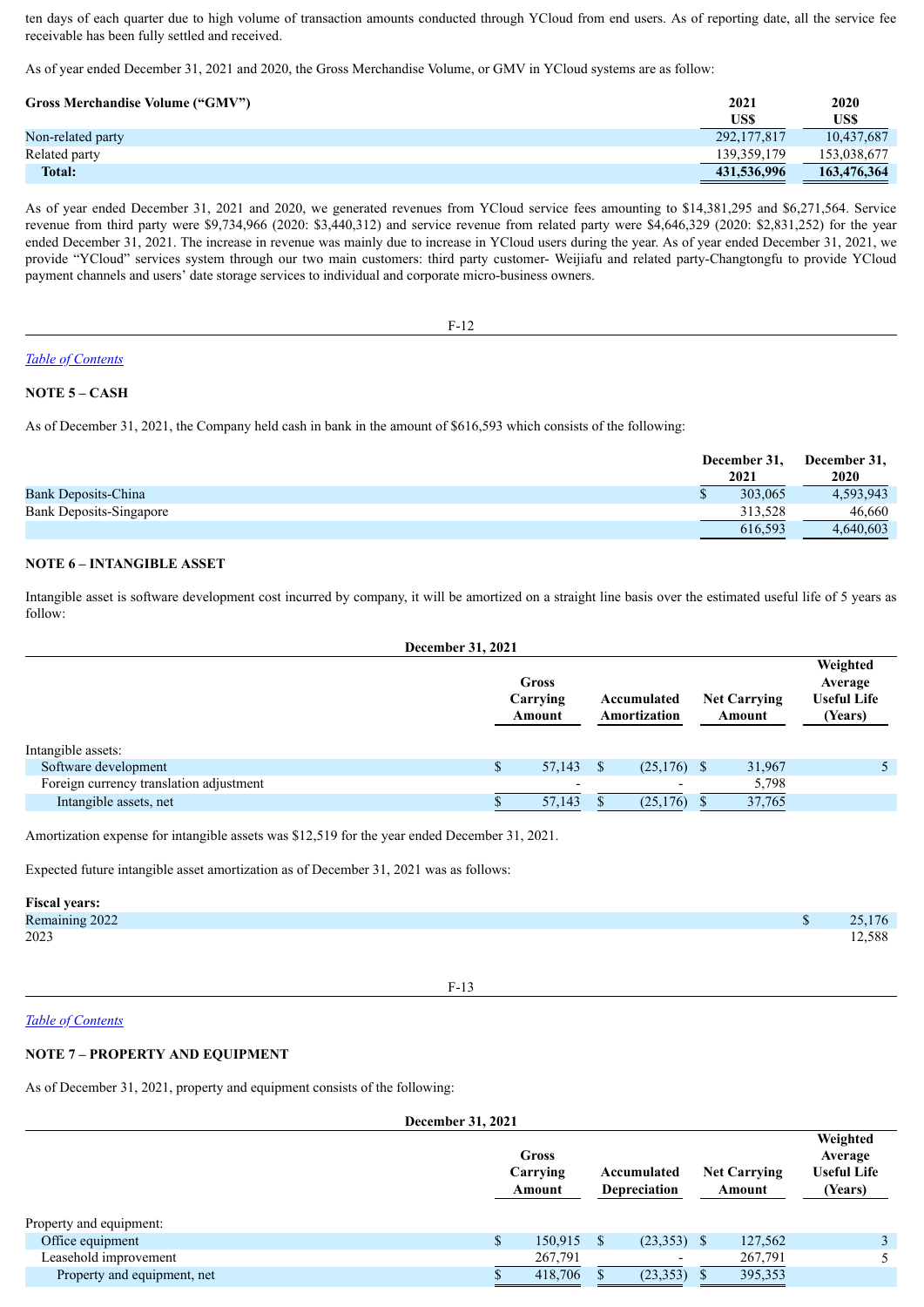Depreciation expenses of office equipment were \$23,353 and nil for the year ended December 31, 2021 and year ended December 31, 2020 respectively as the computer and office equipment were acquired on June 29, 2021.

Amortization expenses of leasehold improvement is \$nil for the year ended December 31, 2021 as the new office renovation will be completed in April 2022

### **NOTE 8 – ACCOUNT RECEIVABLES**

As of December 31, 2021, account receivables is related to the services fee receivables from customers as follow:

|                                     |  | December 31, |  |           |  |  |  | December 31, |
|-------------------------------------|--|--------------|--|-----------|--|--|--|--------------|
|                                     |  | 2021         |  | 2020      |  |  |  |              |
| Account receivables                 |  | 5.627.463    |  | 2,609,520 |  |  |  |              |
| Account receivables-Related parties |  | 3,603,402    |  |           |  |  |  |              |
|                                     |  | 9.230.865    |  | 2,609,520 |  |  |  |              |

We generally receive the system service fee from YCloud users through Weijiafu and Changtongfu within the first ten days of each calendar month. With effect from October 2021, YCloud system service fee will be settled within the first ten days of each quarter due to high volume of transaction amounts conducted through YCloud from end users.

The Company's financial instruments that are exposed to concentrations of credit risk consist primarily of accounts receivable. The Company does not require collateral for accounts receivables. The Company maintains an allowance for its doubtful accounts receivable due to estimated credit losses. The Company records the allowance against bad debt expense through the consolidated statements of operations, included in general and administrative expense, up to the amount of revenues recognized to date. Receivables are written off and charged against the recorded allowance when the Company has exhausted collection efforts without success. As of December 31, 2021, account receivable from two main customers are amounted to \$9,230,865(2020: \$2,609,520) and which is 100% (2020: 100%) of total account receivables. As of reporting date, all the services fee receivables has been fully settled from two main customers.

F-14

# *Table of [Contents](#page-24-2)*

#### **NOTE 9 – NOTE RECEIVABLES**

As of December 31, 2021 and 2020, Note receivables consists of the following:

|                  | December 31, December 31,<br>2021    | 2020 |
|------------------|--------------------------------------|------|
|                  |                                      |      |
| Note receivables | $\frac{1}{2}$ 3.798.130 \$ 3.097.981 |      |

Note receivable is related to the short-term loan of \$3,798,130 (approximately of RMB 24 million) to a third party with annual interest of 5%, which will be matured on November 4, 2022. As at December 31, 2021 the accrued interest for the loan is \$167,626.

The accrued interest and principal amount of the loan for the year ended December 31, 2021 and December 31, 2020 are as follow:

|                  | December 31, | December 31, |           |  |
|------------------|--------------|--------------|-----------|--|
|                  | 2021         |              | 2020      |  |
| Principal        | 3,630,504    | \$           | 3,064,336 |  |
| Accrued interest | 167.626      |              | 33,645    |  |
|                  | 3,798,130    |              | 3,097,981 |  |

# **NOTE 10 – OTHER RECEIVABLES**

As of December 31, 2021, other receivables consists of staff advances, prepaid trademark and system set up fees as follow:

|                                         | December 31,<br>2021     | December 31,<br>2020     |
|-----------------------------------------|--------------------------|--------------------------|
| Prepaid trademark and system set up fee | $\overline{\phantom{0}}$ | 3,318                    |
| Advances to staff                       | 19,302                   | $\overline{\phantom{0}}$ |
| <b>Others</b>                           | 10,845                   | 2,453                    |
|                                         | 30.147                   |                          |

F-15

#### *Table of [Contents](#page-24-2)*

#### **NOTE 11 – PREPAYMENTS**

As of December 31, 2021, prepayments consist of the following:

|                                 |    | December 31, December 31,<br>2021 | 2020 |
|---------------------------------|----|-----------------------------------|------|
| Office furniture and renovation | S. | 1.895.591                         |      |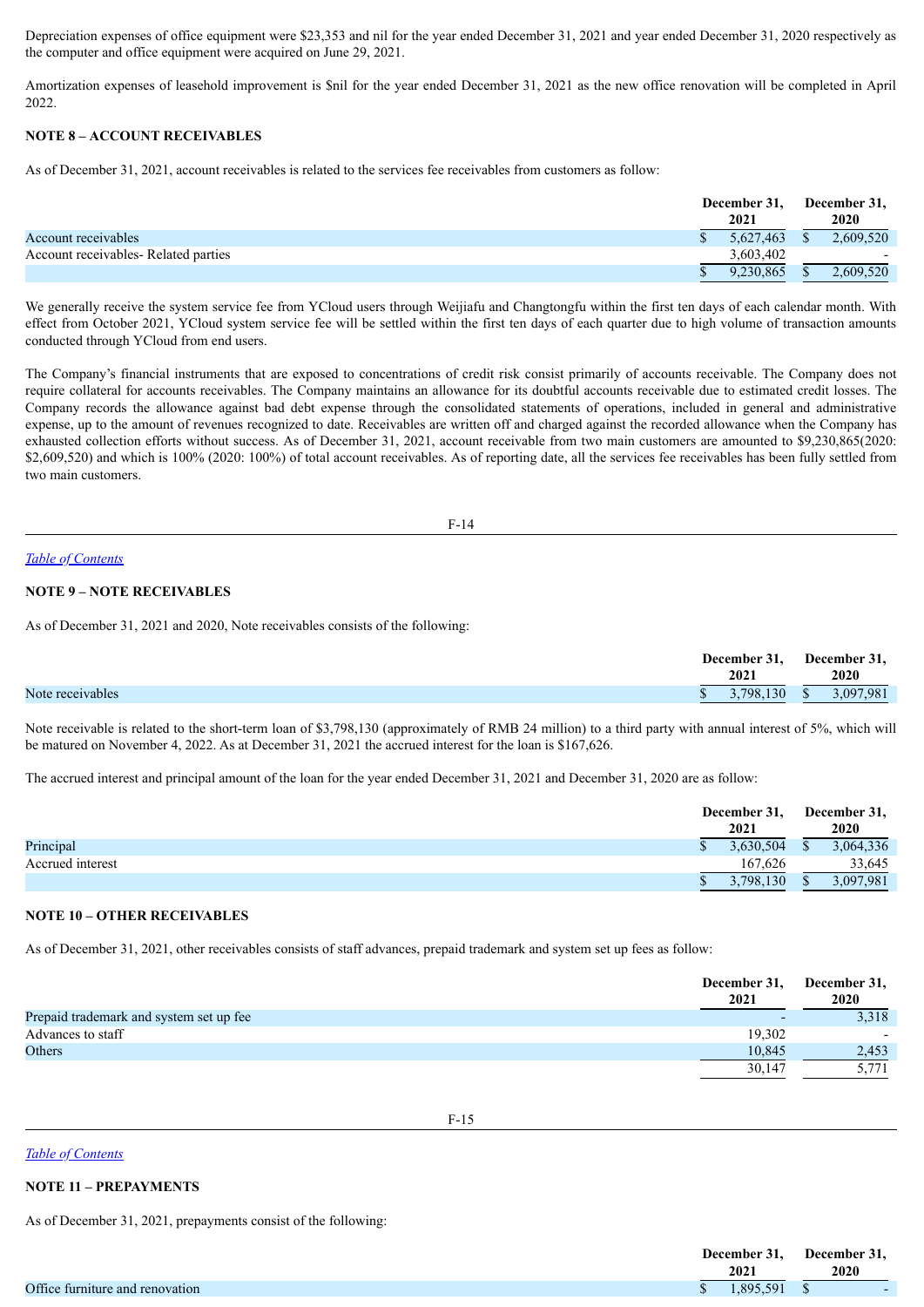| Office Rental                       | 173,611   | $\overline{\phantom{0}}$ |
|-------------------------------------|-----------|--------------------------|
| Block chain software and annual fee | 630,291   |                          |
| Software licenses fee               | 61.165    | 61.707                   |
|                                     |           |                          |
|                                     | 2,760,658 | 61.707                   |

As of 31 December 2021, there is a prepayment of approximate \$1.9 million in relation of purchasing new office furniture as a result of new office renovation during the year, the renovation is expected to complete in April 2022.

As of 31 December 2021, there is a prepayment of \$630,291 in relation of block chain software development under YCloud system, which is expect to complete in June 2022.

#### **NOTE 12 – RENTAL DEPOSIT**

As of December 31, 2021, rental deposit of \$272,063 (2020: \$264,910) is office lease deposit with the tenancy period of 5 years, which consist of rental deposit and property management fee deposit.

# **NOTE 13 – ACCOUNT PAYABLES- RELATED PARTIES**

|                               | As of<br>December 31,<br>2021 | As of<br>December 31,<br>2020 |   |
|-------------------------------|-------------------------------|-------------------------------|---|
| Account payable-related party | 54,436                        |                               |   |
|                               | 54,436                        |                               | ۰ |

Account payable- related party balance of \$54,436 represented background system management service and basic application training fees payable to Beijing Xinke Datong Technology Co Ltd. The service period is 16 months and which will end in June 2022.

# **NOTE 14 – AMOUNT DUE TO RELATED PARTIES**

|                         |   | As of<br>December 31,<br>2021 |               | As of<br>December 31.<br>2020 |
|-------------------------|---|-------------------------------|---------------|-------------------------------|
| Related parties payable | S | 745,532                       | <sup>\$</sup> | 276,501                       |
| Related party loan      |   | $\overline{\phantom{0}}$      |               | 140,000                       |
| Director fee payable    |   | 360,000                       |               |                               |
|                         |   | 1,105,532                     |               | 416,501                       |

The related party balance of \$745,532 represented advances and professional expenses paid on behalf by Director, which consists of \$504,297 advance from Dai Zheng, \$42,000 advance from Li Zhuo, \$10,000 from Che Kean Tat and \$189,235 office rental advance from Liu Pijun through Zhiding Network Technology (Beijing) Co Limited ("ZNTB"). It is unsecured, interest-free with no fixed payment term and imputed interest is consider to be immaterial.

As of December 31, 2021, the director fee payable of \$360,000 represented the accrued of director fees from the appointment date to December 31, 2021.

As of December 31, 2021, the related party loan is \$nil (2020: \$140,000) due to the forgiveness of related party loan from Global Joy Trip Ltd as a result of the Company has been dissolved in January 2021 and the related company has agreed to forgive the loan.

F-16

#### *Table of [Contents](#page-24-2)*

#### **NOTE 15 – RELATED PARTY TRANSACTIONS**

The following is the list of the related parties to which the Company has transactions with:

- (a) Beijing Zhidingwang Investment Management Limited Partnership ("BZIM"), the entity in which the Group's CEO, Liu PiJun beneficially own 56% equity interest.
- (b) Zhiding Network Technology (Beijing) Co Limited ("ZNTB"), the entity in which the Group's CEO, Liu Pijun beneficially own 77.98% equity interest and Group's Director, Li Daxue beneficially own 3% equity interest.
- (c) Beijing Xingke Datong Technology Co Ltd ("BXDT"), the entity in which the supervisor of a subsidiary company, Deng Liangpeng beneficially own 80% equity interest.
- (d) Huoerguo Zhufeng Technology Co Ltd ("HZTC"), the entity in which the supervisor of a subsidiary company, Sun Tong beneficially own 46% equity interest.
- (e) Global Joy Trip (HK) Limited ("Global Joy HK"), the entity in which the Group's Chairman, Daizheng and Group's CEO, Liu Pijun are the director, the company has been dissolved in Jan 2021.

Related parties transactions consisted of the following as of the dates indicated.

|                       |                              | For the      | For the      |
|-----------------------|------------------------------|--------------|--------------|
|                       |                              | vear ended   | year ended   |
|                       |                              | December 31, | December 31, |
| Name of related party | <b>Nature of transaction</b> | 2021         | 2020         |
|                       |                              |              |              |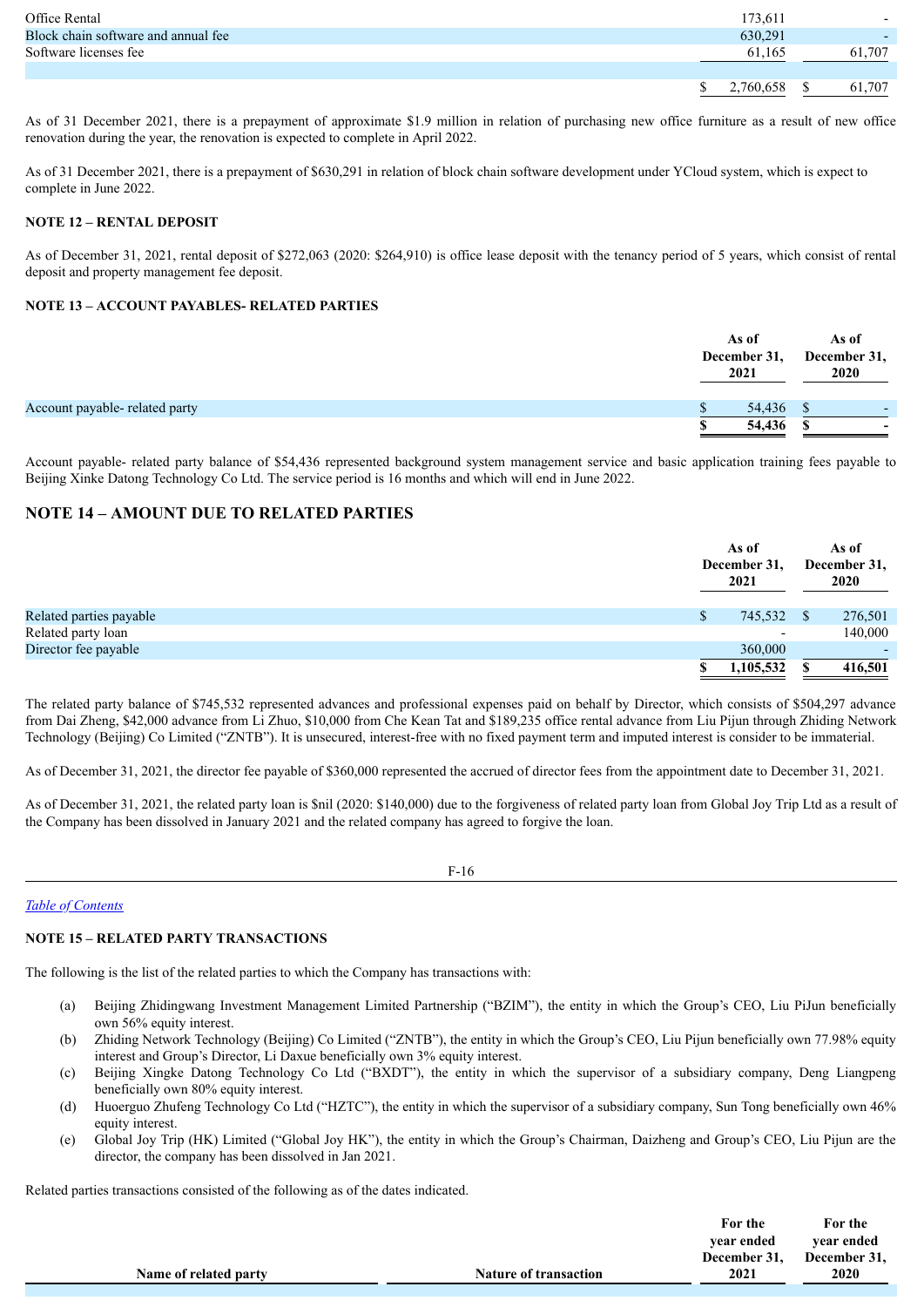| No transaction during the year            | NA      | NA |
|-------------------------------------------|---------|----|
| Office rental paid on behalf of the Group | 189.235 |    |
| System service fee                        | 485,190 |    |
| System service fee                        | 739.016 |    |
|                                           |         |    |

# **NOTE 16 – ACCRUED EXPENSES**

Accrued expenses of \$217,073 consists of the accrued payroll, CPF and social welfare as follow:

|                 | December 31,<br>2021 | December 31,<br>2020 |
|-----------------|----------------------|----------------------|
| Accrued payroll | 217,073              | 263,355              |
|                 | 217.073              | 263,355              |

# **NOTE 17 – OTHER PAYABLES**

Other payables of \$306,270 consists of the payables of securities account set up fee and related documentation expenses as follow:

|                                   | December 31,<br>2021 | December 31,<br>2020 |        |  |
|-----------------------------------|----------------------|----------------------|--------|--|
| Security account set up fee-Staff | 306,270              |                      | 90,632 |  |
|                                   | 306,270              |                      | 90,632 |  |

F-17

# *Table of [Contents](#page-24-2)*

# **NOTE 18 – EQUITY**

The company has an unlimited number of ordinary shares authorized, and has issued 305,451,498 shares with par value as of December 31, 2021 and 2020.

On March 29, 2019, the company has issued 100,000,000 shares with par value to thirty-three founders. On September 3, 2019, the company has issued a total 74,000 shares at \$3 each to 5 non-US shareholders. The total outstanding shares has increased to 100,074,000 shares as at December 31, 2019.

In February, 2020, there are 1,666,666 shares issued at \$3 per share to 2 new shareholders. On July 10, 2020, the company has issued another 26,000 shares at \$3 per share to 2 new shareholders and the total outstanding shares has increased to 101,766,666 shares.

On September 15, 2020, the Wyoming Secretary of State approved the Company's certificate of amendment to amend its Articles of Incorporation to effectuate a 3 for 1 forward stock split. The total issued and outstanding shares of the Company's common stock has been increased from 101,766,666 to 305,299,998 shares, with the par value unchanged at zero.

On September 21, 2020, there are 151,500 shares issued at \$5 per share to 303 new shareholders, the Company's common stock issued has been increased to 305,451,498 shares since December 31, 2020.

# **NOTE 19 – INCOME TAXES**

The Company is subject to U.S. Federal tax laws. The Company has not recognized an income tax benefit for its operating losses in the United States because the Company does not expect to commence active operations in the United States.

UTour Pte Ltd was incorporated in Singapore and is subject to Singapore profits tax at a tax rate of 17%. Since UTour Pte Ltd had no taxable income during the reporting period, it has not paid Singapore profits taxes. UTour has not recognized an income tax benefit for its operating losses in Singapore because the Company does not expect to commence active operations in Singapore.

WeTrade Information Technology Limited ("WITL") was incorporated in Hong Kong and is subject to Hong Kong profits tax at a tax rate of 16.5%. Since WITL had no taxable income during the reporting period, it has not paid Hong Kong profits taxes. WITL has not recognized an income tax benefit for its operating losses in Hong Kong because the Company does not expect to commence active operations in Hong Kong.

The Company is currently conducting its major operations in the PRC through Yueshang Information Technology (Beijing) Co., Ltd., Wetrade Digital (Beijing ) Technology Co Limited, Yushang Group (Hunan) Network Technology Limited, Yueshang Technology Group( Hainan) Limited and Tibet Xiaoshang Technology Group Limited, which are in accordance with the relevant tax laws and regulations and the corporate income tax rate in China is ranged from 9% to 25%.

As of December 31, 2021 and 2020, tax expenses was \$1,122,283 and 1,162,556 respectively. Tax payables was \$711,841 (2020: \$828,695), which are consists of PRC corporate income tax at the rate ranged from 9% to 25%, Value-added Tax of 6% and PRC Urban construction tax and levies as follow:

|                                        |  | As of<br>December 31,<br>2021 | As of<br>December 31,<br>2020 |
|----------------------------------------|--|-------------------------------|-------------------------------|
| Corporate income tax                   |  | 649,032                       | 709,197                       |
| VAT, Urban construction tax and levies |  | 62.129                        | 119,498                       |
|                                        |  | 711,841                       | 828,695                       |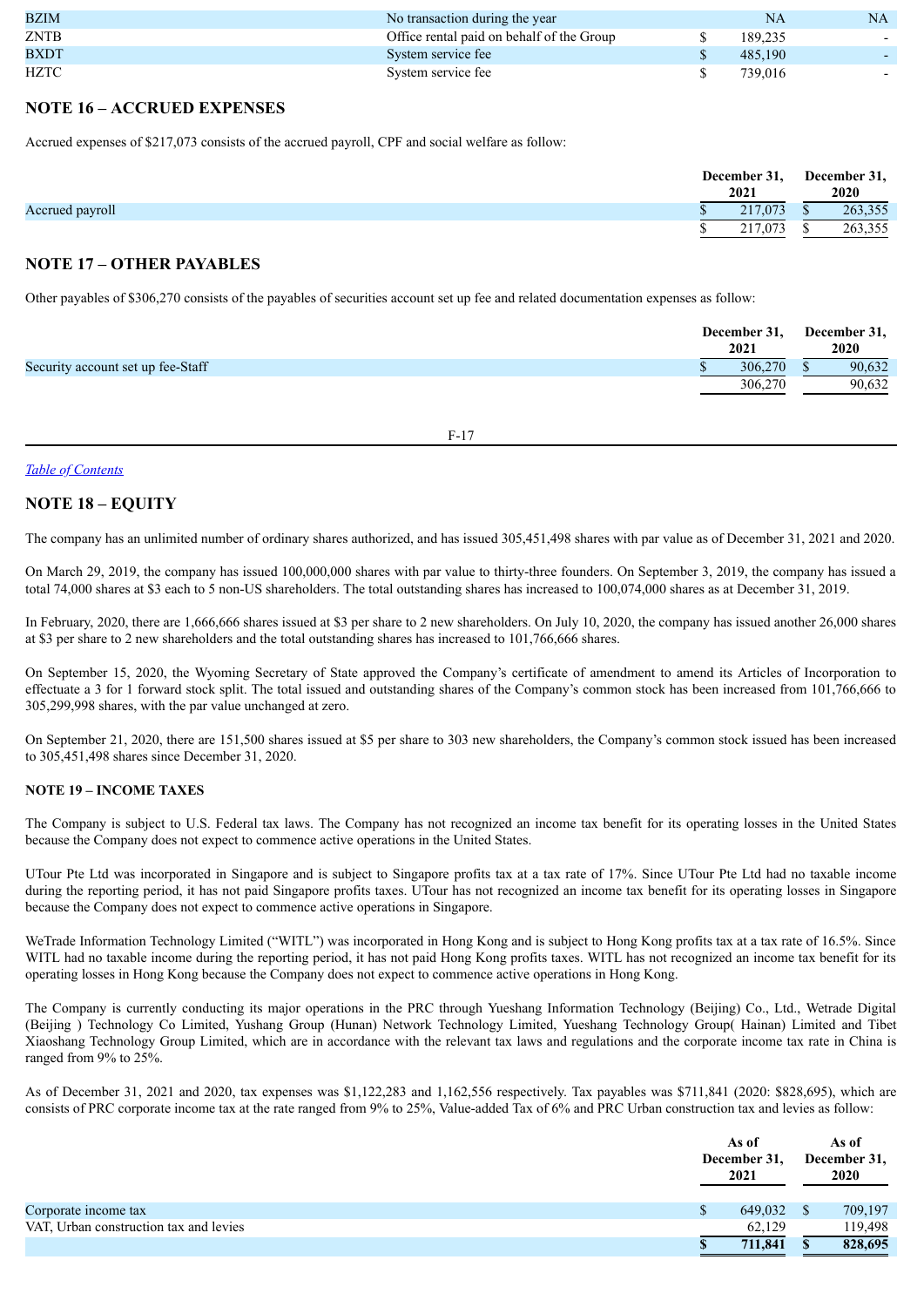#### *Table of [Contents](#page-24-2)*

For the years ended December 31, 2021 and 2020, the local (United States) and foreign components of income before income taxes were comprised of the following:

|                          |    | As of<br>December 31.<br>2021 | As of<br>December 31,<br><b>2020</b> |            |
|--------------------------|----|-------------------------------|--------------------------------------|------------|
| Tax jurisdictions from : |    |                               |                                      |            |
| Local                    | S. | (537, 024)                    |                                      | (162, 293) |
| Foreign, representing    |    |                               |                                      |            |
| Singapore                |    | (111, 942)                    |                                      | (71, 993)  |
| Hong Kong                |    |                               |                                      |            |
| China                    |    | 6,946,924                     |                                      | 4,071,879  |
|                          |    | 6,297,958                     |                                      | 3,837,593  |

The provision for income taxes consisted of the following:

|                  | As of<br>December 31,<br>2021 | As of<br>December 31,<br>2020  |
|------------------|-------------------------------|--------------------------------|
| Current :        |                               |                                |
| -Local           | \$<br>$\sim$                  | -S<br>$\overline{\phantom{0}}$ |
| -Foreign (China) | 1,122,283                     | 1,162,556                      |
|                  |                               |                                |
| Deferred:        |                               |                                |
| -Local           | $\overline{\phantom{a}}$      |                                |
| -Foreign (China) | $\overline{\phantom{0}}$      |                                |
|                  | (1, 122, 283)                 | (1,162,556)                    |

The effective tax rate in the periods presented is the result of the mix of income earned in various tax jurisdictions that apply a broad range of income tax rates. The Company has subsidiaries that operate in various countries: United States, Singapore, Hong Kong and China that are subject to taxes in the jurisdictions in which they operate, as follows:

#### *United States of America*

The Company is registered in the State of Wyoming and is subject to the tax laws of the United States of America and the tax rate is 21%. As of December 2021, the operations in the United States of America incurred \$985,317 of cumulative net operating losses which can be carried forward to offset future taxable income. The net operating loss carryforwards begin to expire in 2041, if unutilized.

# *Singapore*

UTour Pte Limited is subject to Singapore Profits Tax, which is charged at the statutory income rate of 17% on its assessable income.

#### *Hong Kong*

WeTrade Information Technology Limited is subject to Hong Kong Profits Tax, which is charged at the statutory income rate of 16.5% on its assessable income.

# People's Republic of China

Yueshang Group (Hunan) Network Technology Limited, Yueshang Technology Group (Hainan Special Zone) Limited, WeTrade Digital (Beijing) Technology Co Limited and Tibet Xiaoshang Technology Group Limited are operating in the People's Republic of China ("PRC") subject to the Corporate Income Tax governed by the Income Tax Law of the People's Republic of China at the rate ranged from 9% to 25%.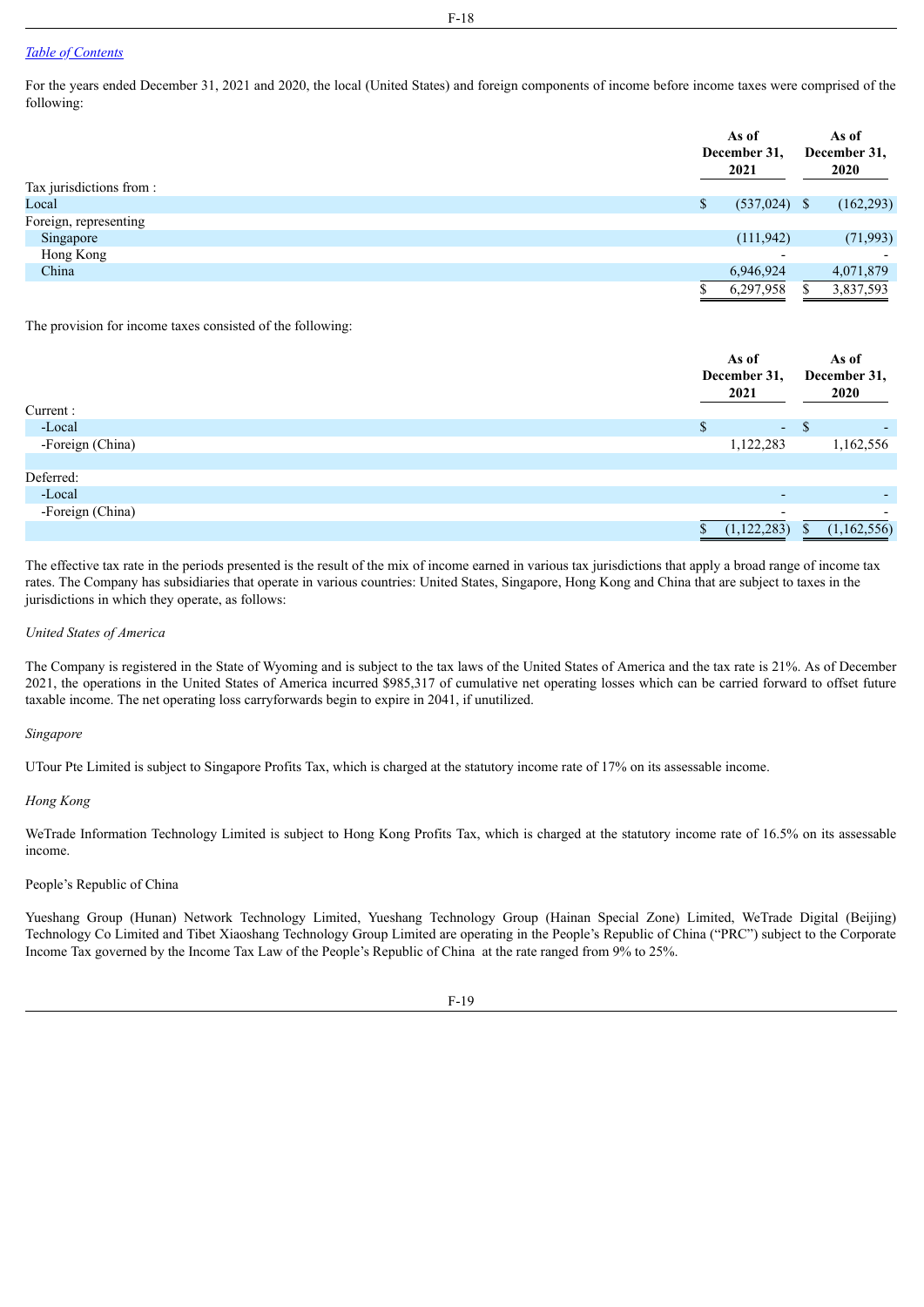# **CERTIFICATION OF CHIEF EXECUTIVE OFFICER PURSUANT TO RULE 13a-14(a) OR RULE 15d-14(a) OF THE SECURITIES AND EXCHANGE ACT OF 1934, AS AMENDED**

I, Pijun Liu, certify that:

- 1. I have reviewed this Annual Report on Form 10-K for the year ended December 31, 2021 of WeTrade Group Inc
- 2. Based on my knowledge, this report does not contain any untrue statement of a material fact or omit to state a material fact necessary to make the statements made, in light of the circumstances under which such statements were made, not misleading with respect to the period covered by this report;
- 3. Based on my knowledge, the financial statements, and other financial information included in this report, fairly present in all material respects the financial condition, results of operations and cash flows of the registrant as of, and for, the periods presented in this report;
- 4. The registrant's other certifying officer and I are responsible for establishing and maintaining disclosure controls and procedures (as defined in Exchange Act Rules 13a-15(e) and 15d-15(e)) and internal control over financial reporting (as defined in Exchange Act Rules 13a-15(f) and 15d-15(f)) for the registrant and have:
	- (a) Designed such disclosure controls and procedures, or caused such disclosure controls and procedures to be designed under my supervision, to ensure that material information relating to the registrant, including its consolidated subsidiaries, is made known to me by others within those entities, particularly during the period in which this report is being prepared;
	- (b) Designed such internal control over financial reporting, or caused such internal control over financial reporting to be designed under my supervision, to provide reasonable assurance regarding the reliability of financial reporting and the preparation of financial statements for external purposes in accordance with generally accepted accounting principles;
	- (c) Evaluated the effectiveness of the registrant's disclosure controls and procedures and presented in this report my conclusions about the effectiveness of the disclosure controls and procedures, as of the end of the period covered by this report based on such evaluation; and
	- (d) Disclosed in this report any change in the registrant's internal control over financial reporting that occurred during the registrant's most recent fiscal year (the registrant's fourth fiscal quarter in the case of an annual report) that has materially affected, or is reasonably likely to materially affect, the registrant's internal control over financial reporting; and
- 5. The registrant's other certifying officer and I have disclosed, based on my most recent evaluation of internal control over financial reporting, to the registrant's auditors and the audit committee of the registrant's board of directors (or persons performing the equivalent functions):
	- (a) All significant deficiencies and material weaknesses in the design or operation of internal control over financial reporting which are reasonably likely to adversely affect the registrant's ability to record, process, summarize and report financial information; and
	- (b) Any fraud, whether or not material, that involves management or other employees who have a significant role in the registrant's internal control over financial reporting.

Date: April 14, 2022

*/s/ Pijun Liu* Pijun Liu Chief Executive Officer (principal executive officer)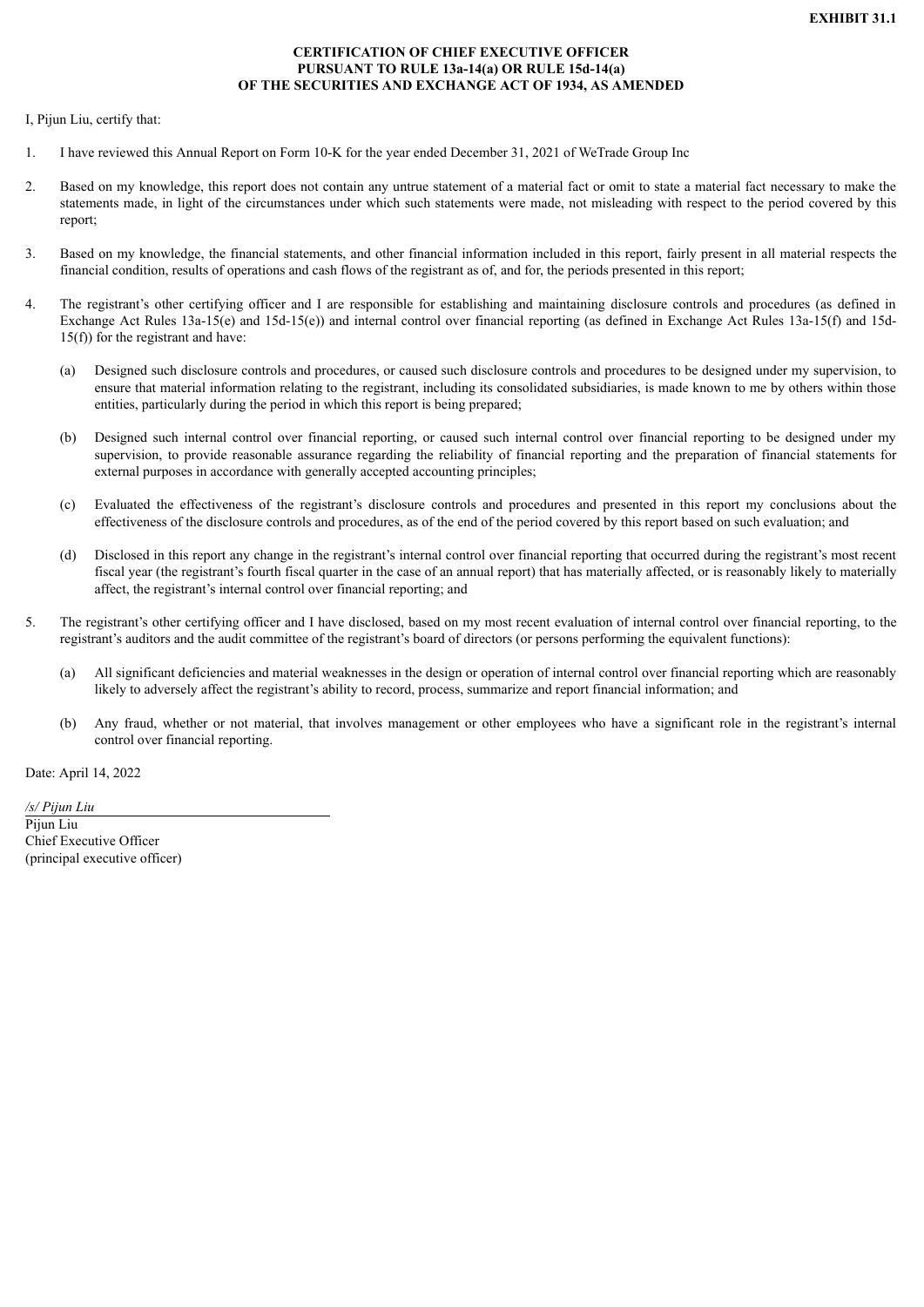# **CERTIFICATION OF CHIEF FINANCIAL OFFICER PURSUANT TO RULE 13a-14(a) OR RULE 15d-14(a) OF THE SECURITIES AND EXCHANGE ACT OF 1934, AS AMENDED**

I, Che Kean Tat, certify that:

- 1. I have reviewed this Annual Report on Form 10-K for the year ended December 31, 2021 of WeTrade Group Inc
- 2. Based on my knowledge, this report does not contain any untrue statement of a material fact or omit to state a material fact necessary to make the statements made, in light of the circumstances under which such statements were made, not misleading with respect to the period covered by this report;
- 3. Based on my knowledge, the financial statements, and other financial information included in this report, fairly present in all material respects the financial condition, results of operations and cash flows of the registrant as of, and for, the periods presented in this report;
- 4. The registrant's other certifying officer and I are responsible for establishing and maintaining disclosure controls and procedures (as defined in Exchange Act Rules 13a-15(e) and 15d-15(e)) and internal control over financial reporting (as defined in Exchange Act Rules 13a-15(f) and 15d-15(f)) for the registrant and have:
	- (a) Designed such disclosure controls and procedures, or caused such disclosure controls and procedures to be designed under my supervision, to ensure that material information relating to the registrant, including its consolidated subsidiaries, is made known to me by others within those entities, particularly during the period in which this report is being prepared;
	- (b) Designed such internal control over financial reporting, or caused such internal control over financial reporting to be designed under my supervision, to provide reasonable assurance regarding the reliability of financial reporting and the preparation of financial statements for external purposes in accordance with generally accepted accounting principles;
	- (c) Evaluated the effectiveness of the registrant's disclosure controls and procedures and presented in this report my conclusions about the effectiveness of the disclosure controls and procedures, as of the end of the period covered by this report based on such evaluation; and
	- (d) Disclosed in this report any change in the registrant's internal control over financial reporting that occurred during the registrant's most recent fiscal year (the registrant's fourth fiscal quarter in the case of an annual report) that has materially affected, or is reasonably likely to materially affect, the registrant's internal control over financial reporting; and
- 5. The registrant's other certifying officer and I have disclosed, based on my most recent evaluation of internal control over financial reporting, to the registrant's auditors and the audit committee of the registrant's board of directors (or persons performing the equivalent functions):
	- (a) All significant deficiencies and material weaknesses in the design or operation of internal control over financial reporting which are reasonably likely to adversely affect the registrant's ability to record, process, summarize and report financial information; and
	- (b) Any fraud, whether or not material, that involves management or other employees who have a significant role in the registrant's internal control over financial reporting.

Date: April 14, 2022

*/s/ Kean Tat Che*

Kean Tat Che Chief Financial Officer (principal financial officer)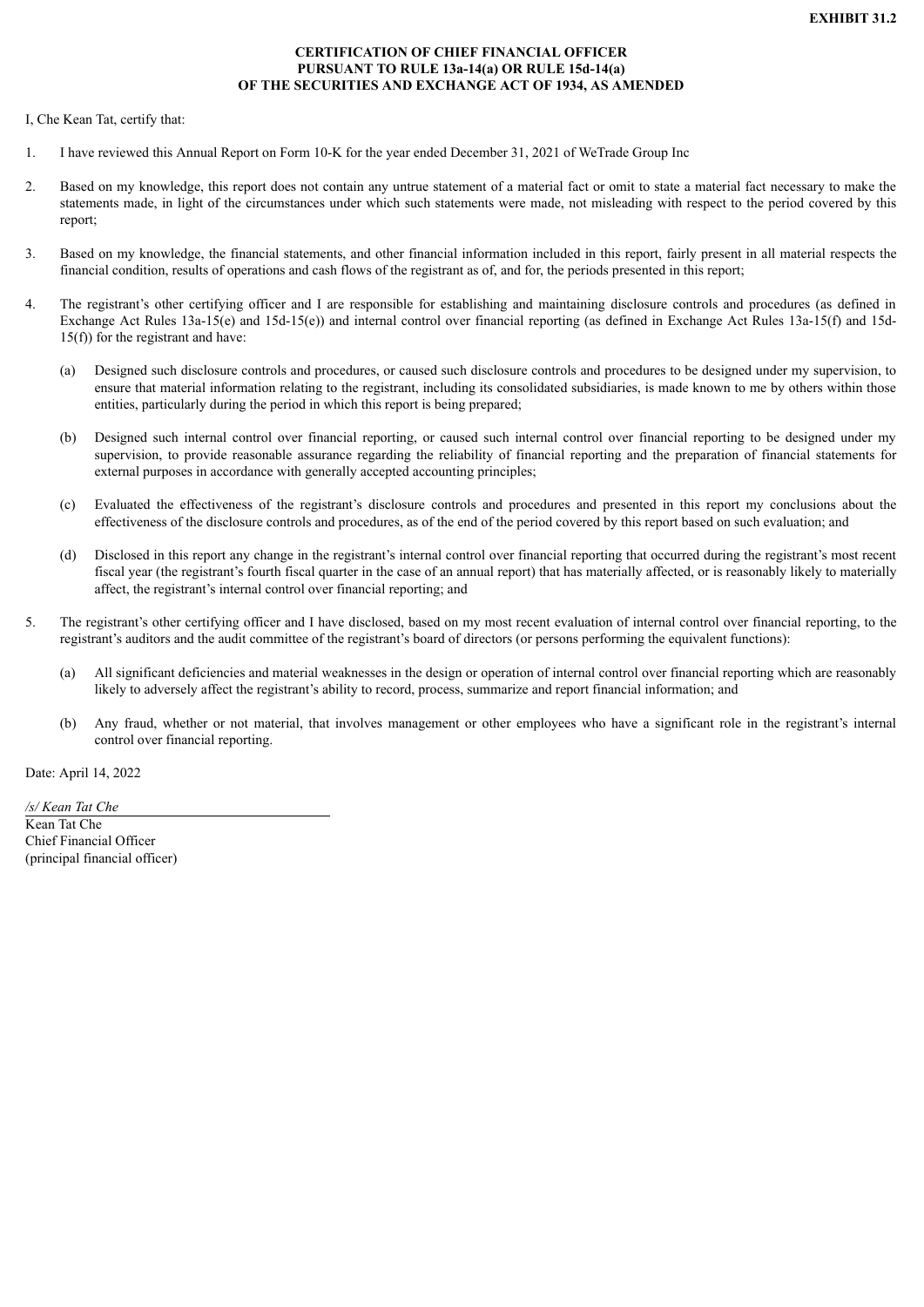# **CERTIFICATION PURSUANT TO 18 U.S.C. SECTION 1350 AS ADOPTED PURSUANT TO SECTION 906 OF THE SARBANES-OXLEY ACT OF 2002**

I, Pijun Liu, Director and Chief Executive Officer of WeTrade Group Inc. (the "Company"), do hereby certify, in connection with Annual Report on Form 10-K for the year ended December 31, 2021 (the "Report") of the Company, the undersigned, in the capacity and on the date indicated below, hereby certifies pursuant to 18 U.S.C. Section 1350, as adopted pursuant to Section 906 of the Sarbanes-Oxley Act of 2002, that:

1. The Report fully complies with the requirements of Section 13(a) or 15(d) of the Securities Exchange Act of 1934, as amended; and

2. The information contained in the Report fairly presents, in all material respects, the financial condition and results of operations of the Company.

Date: April 14, 2022

*/s/ Pijun Liu* Pijun Liu

Chief Executive Officer (principal executive officer)